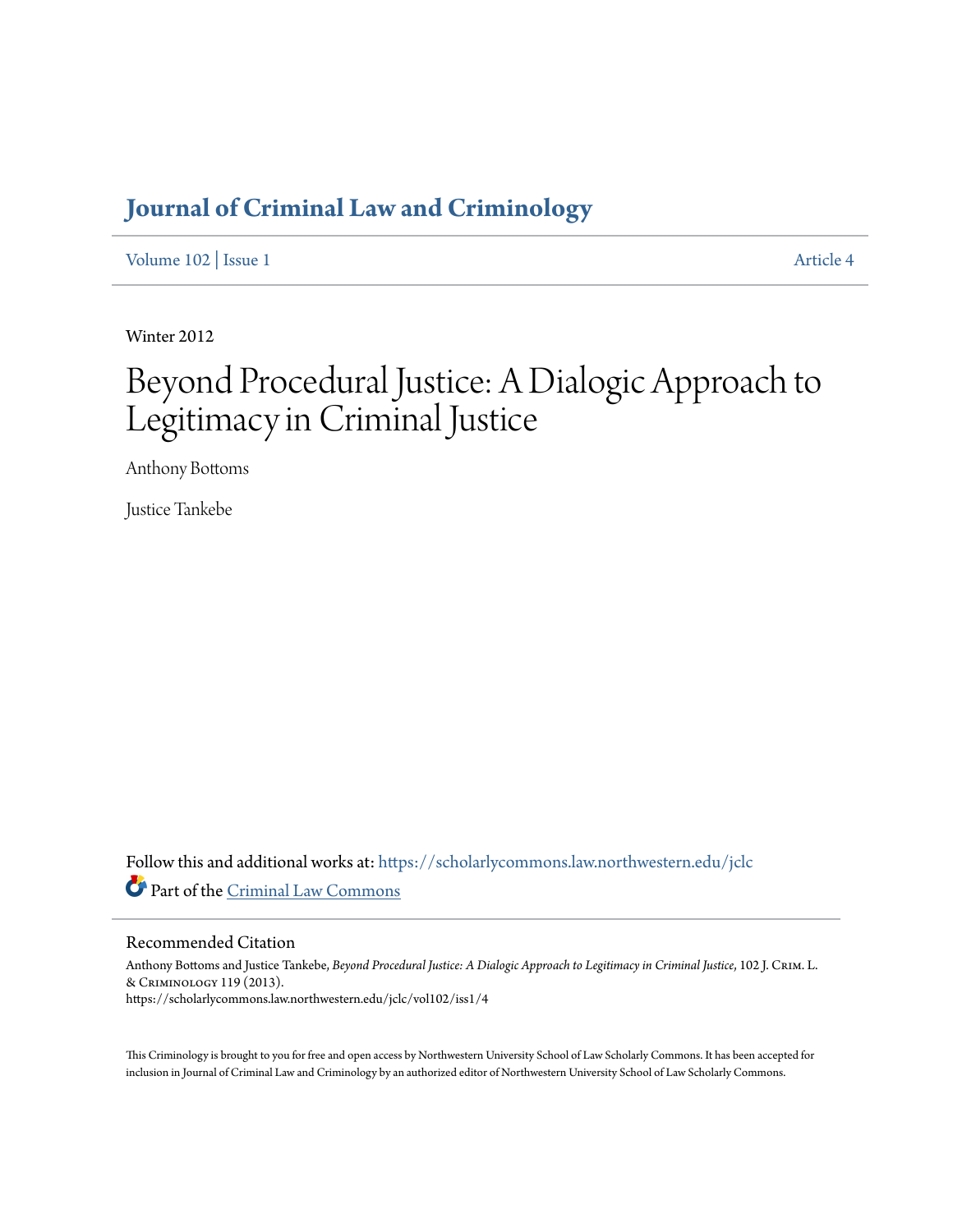## **CRIMINOLOGY**

### **BEYOND PROCEDURAL JUSTICE: A DIALOGIC APPROACH TO LEGITIMACY IN CRIMINAL JUSTICE\***

### **ANTHONY BOTTOMS**\*\* **& JUSTICE TANKEBE**\*\*\*

*The question of legitimacy has become an increasingly important topic in criminological analysis in recent years, especially in relation to policing and to prisons. There is substantial empirical evidence to show the importance of legitimacy in achieving law-abiding behavior and cooperation from citizens and prisoners, especially through what has been described as* procedural justice *(that is, quality of decisionmaking procedures and fairness in the way citizens are personally treated by law enforcement officials). Yet the dual and interactive character of legitimacy, which necessarily involves both power-holders and audiences, has been largely neglected. This situation has arisen because criminologists have not fully explored the political science literature on legitimacy; hence adequate theorization has lagged behind empirical evidence. The principal aim of this Article is therefore theoretical: we aim to advance the conceptual understanding of legitimacy in the contexts of policing and prisons, drawing on insights from wider social science literatures, but applying them to criminal justice contexts. A central contention is that* 

<sup>\*</sup> The authors wish to thank Alison Liebling, anonymous readers of this Article, and the editorial team at the *Journal of Criminal Law and Criminology* for their helpful comments.

<sup>\*\*</sup> Anthony Bottoms is Emeritus Wolfson Professor of Criminology at the University of Cambridge and Honorary Professor of Criminology at the University of Sheffield, U.K. He is also a Fellow of the British Academy. He is a recipient of the Sellin–Glueck Award from the American Society of Criminology (1996) and the European Criminology Award from the European Society of Criminology (2007).

Justice Tankebe is a Teaching Associate in the Institute of Criminology at the University of Cambridge, U.K. He was formerly a British Academy Post-Doctoral Research Fellow in the same department, and a Fellow of Fitzwilliam College, Cambridge. His research interests are in the fields of legitimacy and criminal justice, comparative criminology, corruption, and criminal justice in transitional societies.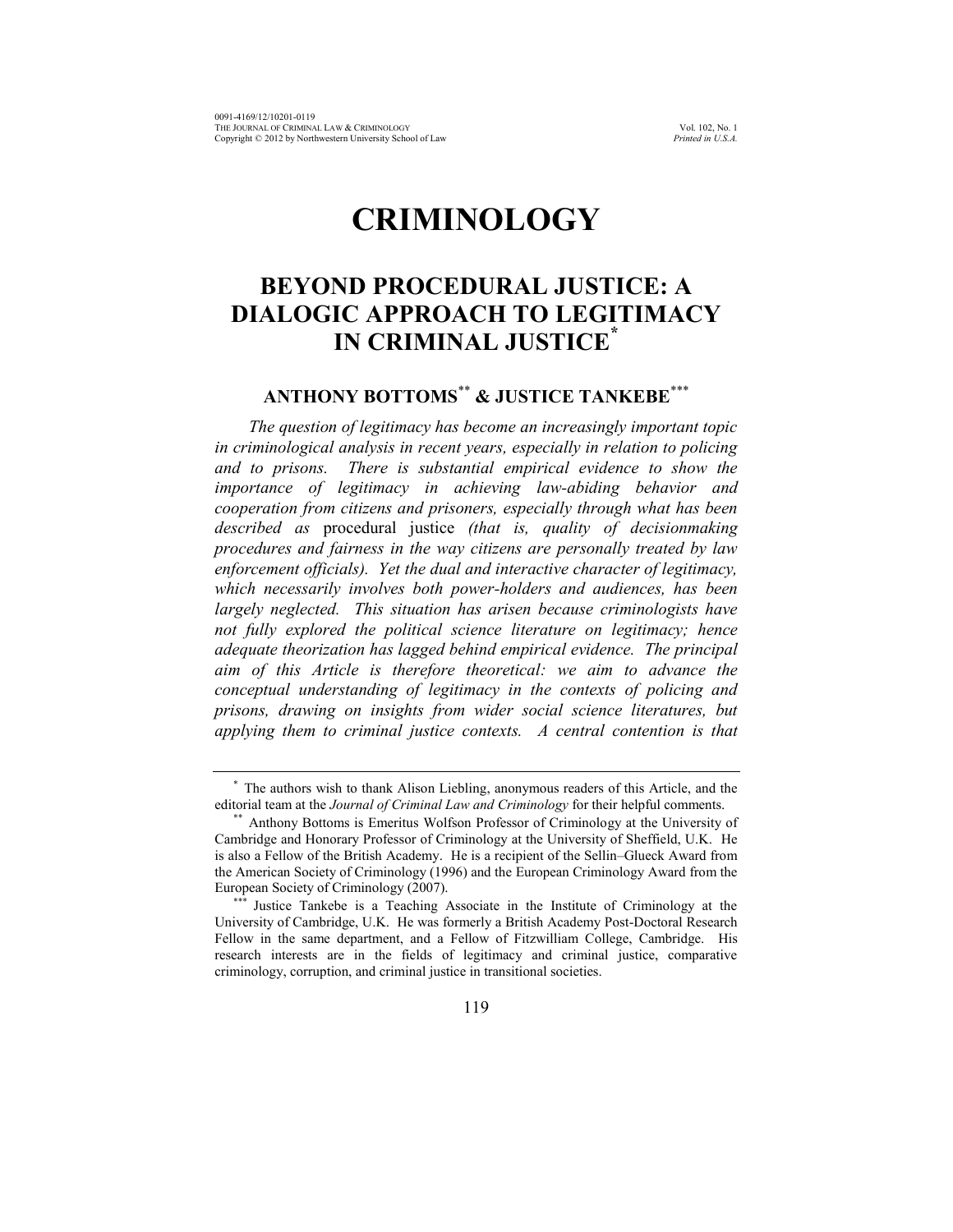*legitimacy is* dialogic*, involving claims to legitimacy by power-holders and responses by audiences. We conclude by exploring some broad implications of our analysis for future empirical studies of legitimacy in criminal justice contexts.*

#### <span id="page-2-0"></span>I. INTRODUCTION

The topic of legitimacy is of great theoretical and practical importance within the field of criminal justice, but it remains under-studied by criminologists and socio-legal scholars. Unquestionably the dominant theoretical approach to legitimacy within these disciplines is that of "procedural justice," based especially on the work of Tom Tyler. At the time when he wrote his path-breaking book *Why People Obey the Law*, Tyler regarded himself as a psychologist, not a criminologist.<sup>1</sup> Nevertheless, the book has in significant ways transformed criminology, and for that the discipline owes him a huge debt of gratitude. $2$ 

Tyler began his seminal work by contrasting *instrumental* and *normative* modes of obedience to law, and he then subdivided the normative mode into "personal morality" (that is, people's general set of beliefs as to how they should act) and "legitimacy" (that is, people's perception as to whether law enforcement officials rightly have authority over them). Surveys were conducted of the general population, asking questions about their recent contacts with the police or the courts, their reaction to such contacts, and their subsequent behavior. To quote the jacket of his book, Tyler's principal conclusion was that "people comply with the law not so much because they fear punishment as because they feel that legal authorities are legitimate and that their actions are generally fair."<sup>3</sup> Thus, his empirical results led Tyler to prioritize normative compliance over instrumental compliance, and, within normative compliance, to emphasize legitimacy. The final phrase of the jacket summary (above) also captured a further important dimension of the results: it was the *perceived procedural fairness* of law enforcement authorities, rather than the *favorability* or the *perceived fairness of the outcome* of the citizen's encounter with them, that was particularly important in shaping

<sup>&</sup>lt;sup>1</sup> TOM R. TYLER, WHY PEOPLE OBEY THE LAW (1990).

<sup>&</sup>lt;sup>2</sup> There were important references to legitimacy in some criminological studies before 1990. *See, e.g.*, ROBERT REINER, THE POLITICS OF THE POLICE pt. 1 (1st ed. 1985) (recounting the history of policing in Britain); BERT USEEM & PETER KIMBALL, STATES OF SIEGE: U.S. PRISON RIOTS 1971–1986, at 218–31 (1989) (analyzing prison riots in the United States). But legitimacy was not the central focus of these studies, and they did not have the impact on the discipline as a whole that Tyler's text achieved.

<sup>3</sup> TYLER, *supra* note [1,](#page-2-0) back cover.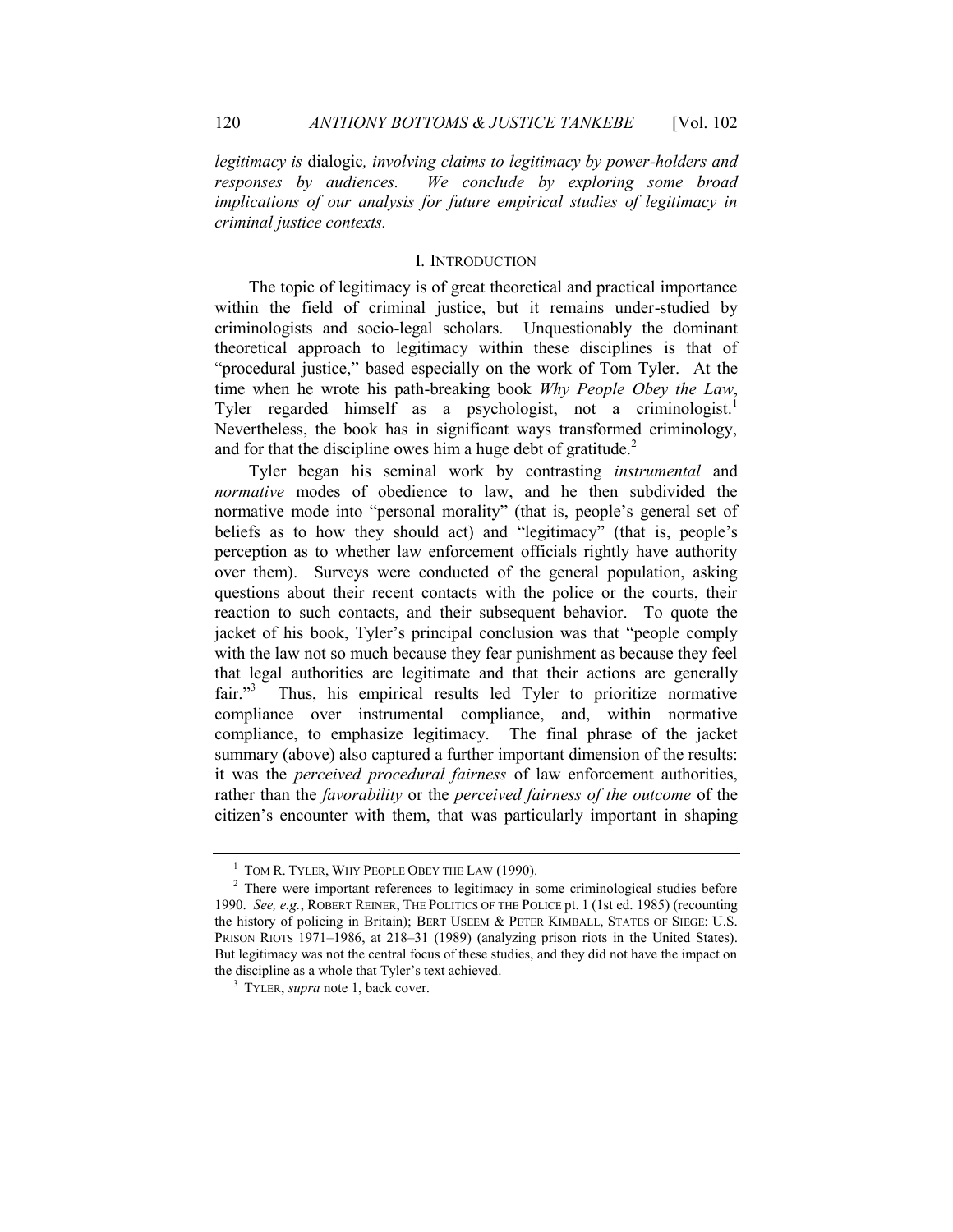respondents' subsequent compliance.

<span id="page-3-3"></span><span id="page-3-0"></span>Tom Tyler has followed up this initial research with an impressive series of further survey-based studies, including some that have used a panel design rather than a cross-sectional approach. These studies have amplified but also confirmed the original results. $4$  Together, this corpus of work is rightly regarded as the most important criminological scholarship on legitimacy currently available. Tyler has summarized his main theses in a useful diagram, reproduced here as Figure  $1<sup>5</sup>$  In this diagram, the concept of procedural justice is divided into two components. These are, first, whether citizens are treated fairly when law enforcement authorities make decisions about them (for example, by being allowed to have their say, without interruption or harassment, prior to a decision being made: "quality" of decisionmaking"); and secondly, whether law enforcement officers treat citizens with proper respect as human beings, each with his or her own needs for dignity, privacy, and so on ("quality of treatment"). Tyler contends that procedural fairness, if present, is more likely to lead to (1) immediate decision acceptance, and (2) an initial ascription of legitimacy to the law enforcement authority. In the longer term, he further argues that "to the degree that people do regard the police and courts as legitimate, they are more willing to accept the directives and decisions of the police and courts, and the likelihood of defiance, hostility, and resistance is diminished."<sup>6</sup>

Most of the empirical work of Tyler and his colleagues has been focused on the police and the courts, and it uses survey-based methodology. A second strand of criminological research into legitimacy has, by contrast, focused on the everyday internal life of prisons. This strand began with Sparks, Bottoms, and Hay's *Prisons and the Problem of Order*, a primarily ethnographic study of two English maximum security prisons with radically contrasting regimes. The authors deployed legitimacy as a central conceptual tool in analyzing what they describe as "the *perennial problem* of securing and maintaining order in prisons, rather than the *special*  problem of the occasional complete or near-complete breakdown of order."<sup>7</sup>

<span id="page-3-2"></span><span id="page-3-1"></span><sup>&</sup>lt;sup>4</sup> See, e.g., TOM R. TYLER & YUEN J. HUO, TRUST IN THE LAW (2002); Jason Sunshine & Tom R. Tyler, *The Role of Procedural Justice and Legitimacy in Shaping Public Support for Policing*, 37 LAW & SOC'Y REV. 513 (2003); Tom R. Tyler & Cheryl J. Wakslak, *Profiling and Police Legitimacy: Procedural Justice, Attributions of Motive, and Acceptance of Police Authority*, 42 CRIMINOLOGY 253 (2004).

<sup>5</sup> Tom R. Tyler, *Procedural Justice, Legitimacy, and the Effective Rule of Law*, 30 CRIME & JUST. 283, 284 (2003).

<sup>6</sup> *Id.* at 286.

<sup>7</sup> RICHARD SPARKS ET AL., PRISONS AND THE PROBLEM OF ORDER 2 (1996); *see also*  Richard Sparks & Anthony Bottoms, *Legitimacy and Imprisonment Revisited: Some Notes on the Problem of Order Ten Years After*, *in* THE CULTURE OF PRISON VIOLENCE 91 (James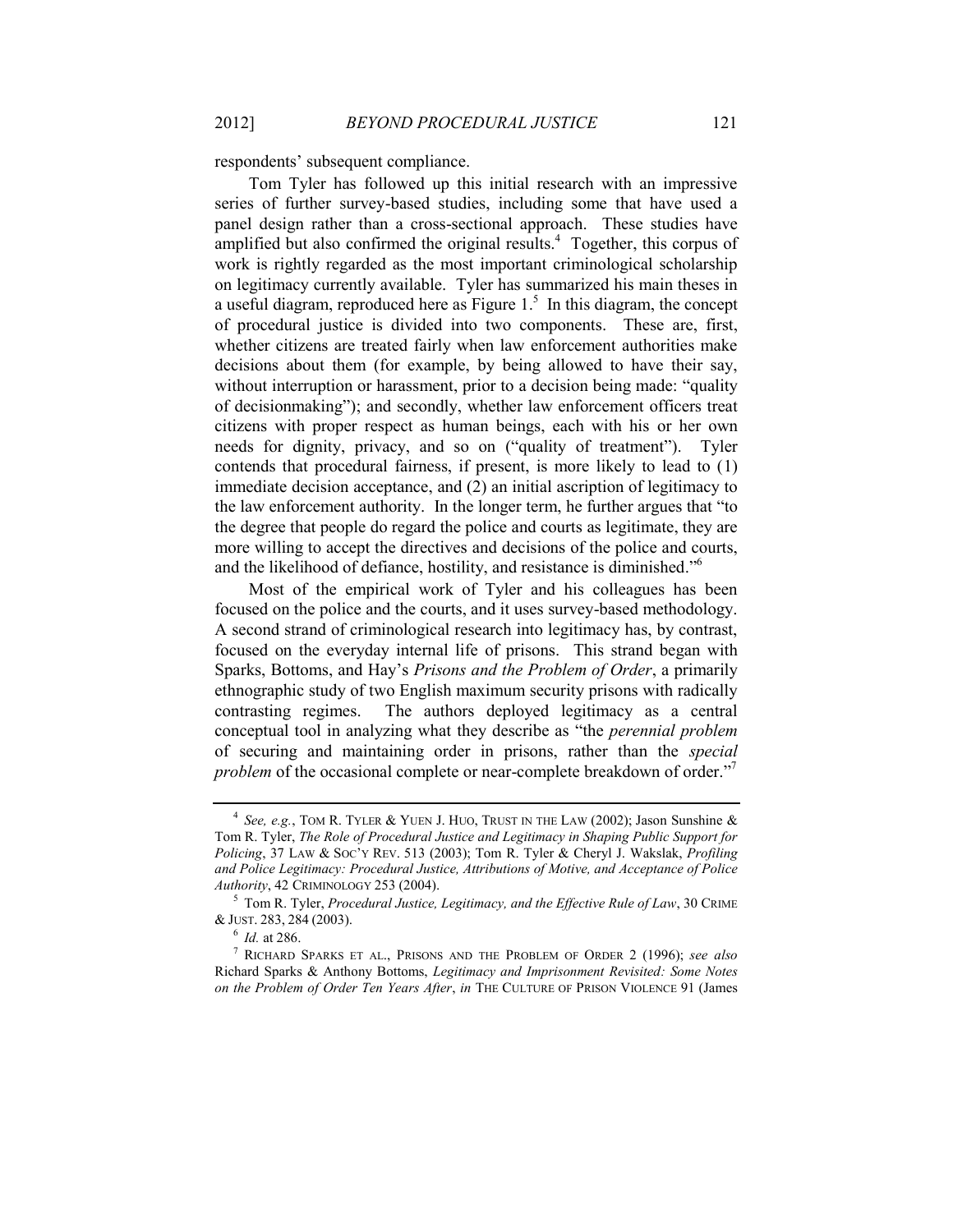#### <span id="page-4-0"></span>**Figure 1**

*Tyler's Model of "Process-Based Regulation"*



The key elements of the model are shown in the above figure. The focus is on two consequences of public feelings about law and legal authorities: variations in willingness to accept decisions and differences in the level of general cooperation. Each is linked to process-based judgments of procedural justice and motive-based trust. Those process-based judgments, in turn, flow from antecedent assessments of two procedural elements: quality of decisionmaking and the quality of treatment.<sup>8</sup>

<span id="page-4-1"></span>Subsequent studies, which have significantly advanced our understanding of legitimacy in the prisons context, have been conducted by Alison Liebling and her colleagues in the Prisons Research Unit at Cambridge University, using a mixture of prison-based surveys and ethnography.<sup>9</sup> Despite the different methodological approach, these various studies have confirmed the importance of procedural justice as described by Tyler. They have also, however, introduced to the discussion some fresh elements, of which two are of special importance in the present context.

First, it has been shown that legal officials sometimes have to consider their legitimacy in relation to more than one audience and that these

M. Byrne et al. eds., 2008).

<sup>8</sup> TYLER, *supra* note [5,](#page-3-0) at 283–85.

<sup>9</sup> *See* ALISON LIEBLING, PRISONS AND THEIR MORAL PERFORMANCE (2004); BEN CREWE, THE PRISONER SOCIETY (2009).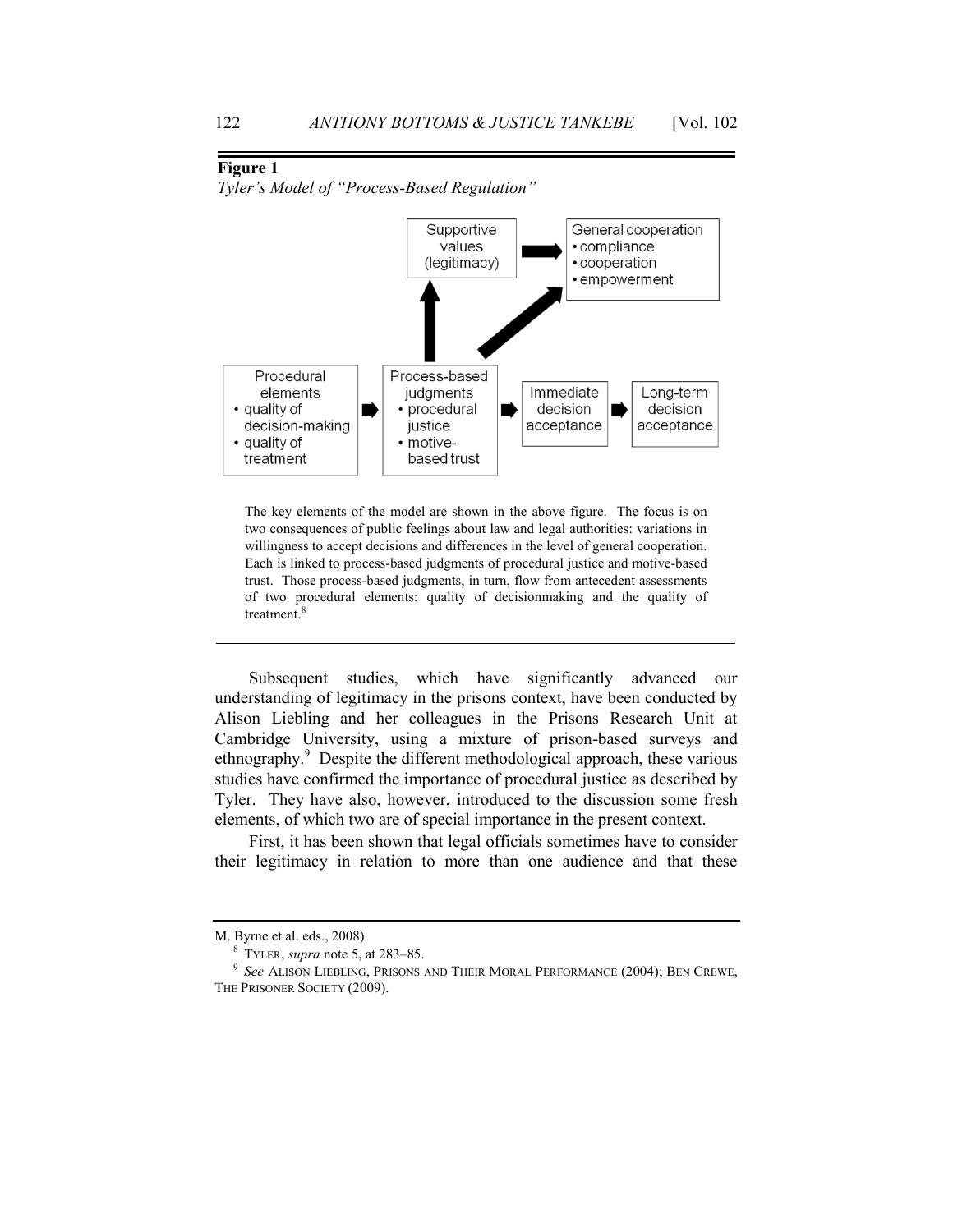<span id="page-5-3"></span>audiences might have significantly different priorities.<sup>10</sup> In the case of prisons, that is of course particularly true regarding the differing priorities of prisoners and the general public; but analogous problems arise for the police in the policing of any neighborhood where different groups have conflicting interests.

Secondly, prison researchers have also shown that, within the enclosed context of a custodial institution, perceived outcome fairness as well as procedural fairness can be of great importance to the achievement of staff legitimacy in the eyes of prisoners.<sup>11</sup> This result arises especially because the outcomes of most incidents are widely known throughout the prison, a situation that is frequently not replicated in neighborhood community contexts.

<span id="page-5-0"></span>Prison-based research on legitimacy has therefore begun to open up some aspects of legitimacy and criminal justice that go beyond the parameters of the work on procedural justice. A similar widening of the terms of the debate may be found in the Russell Sage Foundation volume entitled *Legitimacy and Criminal Justice*, edited by Tom Tyler—although curiously, that volume is almost wholly silent about legitimacy in prisons.<sup>12</sup> Conceptually speaking, the most important essay in that volume is that of David Smith, in which a central argument is that "procedural justice [research] work, although powerful, is limited in scope," and that it is therefore necessary to take "a wider view of the issues."<sup>13</sup>

<span id="page-5-1"></span>In our judgment, Smith is right to seek to broaden the debate in this way. Yet it has to be said that neither the Russell Sage Foundation volume, nor the existing literature on legitimacy in prisons, takes full account of the rich tradition of theoretical discussions of legitimacy within the social sciences, especially in political science. The most important purpose of this Article is therefore to offer a fuller account of how the concept of legitimacy might optimally be theorized within a criminal justice context, using these broader social science resources.

In pursuing this agenda, we take as our starting point the introductory chapter by Tyler and colleagues in the Russell Sage Foundation volume.<sup>14</sup>

<sup>10</sup> Alison Liebling, *A 'Liberal Regime Within a Secure Perimeter'?: Dispersal Prisons and Penal Practice in the Late Twentieth Century*, *in* IDEOLOGY, CRIME AND CRIMINAL JUSTICE 97, 121–28 (Anthony Bottoms & Michael Tonry eds., 2002).

<span id="page-5-2"></span><sup>11</sup> SPARKS ET AL., *supra* not[e 7,](#page-3-1) at 303–11.

<sup>&</sup>lt;sup>12</sup> LEGITIMACY AND CRIMINAL JUSTICE (Tom R. Tyler ed., 2007).

<sup>13</sup> David J. Smith, *The Foundations of Legitimacy*, *in* LEGITIMACY AND CRIMINAL JUSTICE, *supra* not[e 12,](#page-5-0) at 30, 31.

<sup>14</sup> Tom R. Tyler et al., *Legitimacy and Criminal Justice: International Perspectives*, *in*  LEGITIMACY AND CRIMINAL JUSTICE, *supra* note [12,](#page-5-0) at 9.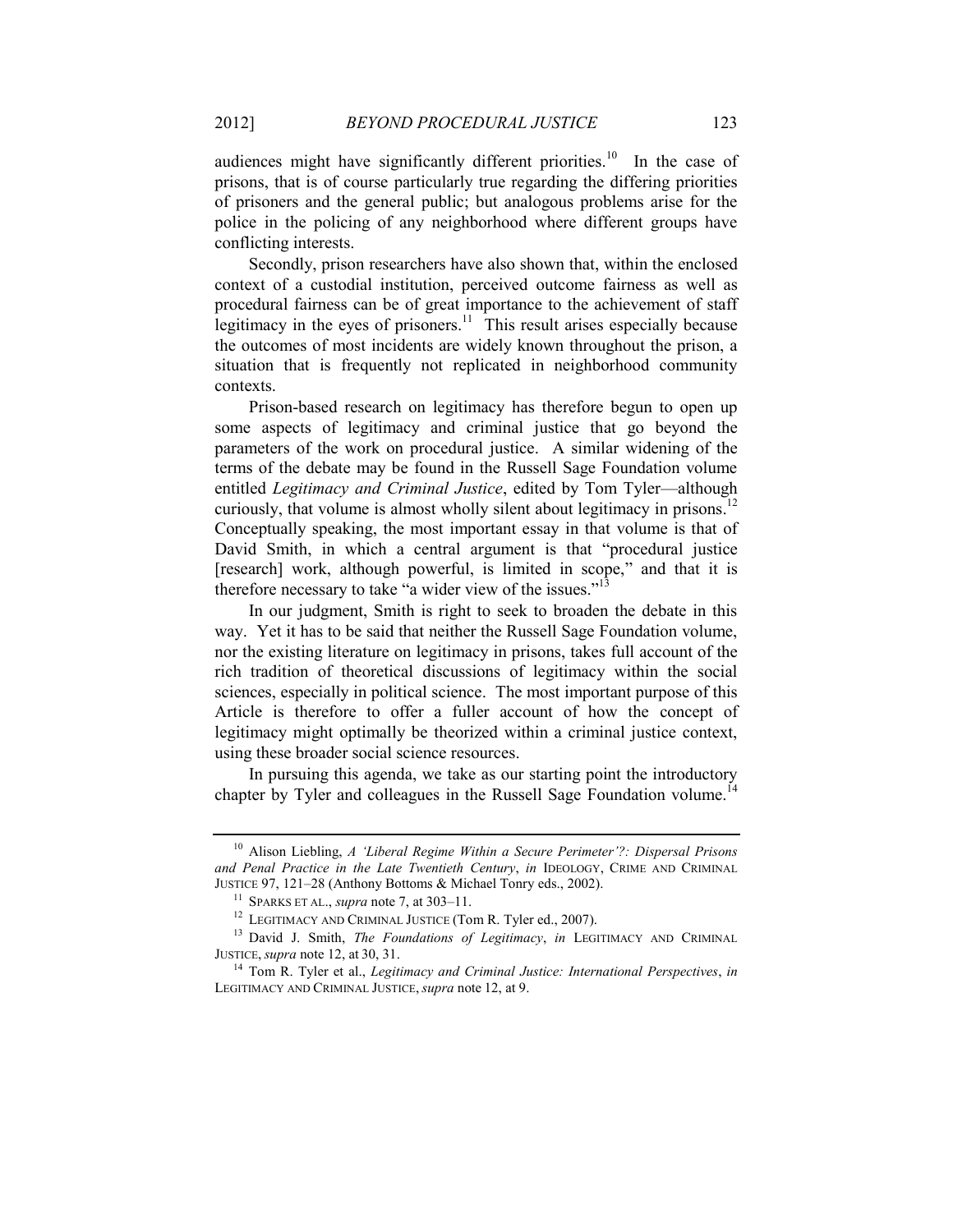That chapter begins by posing what are rightly described as some "larger conceptual questions" within which empirical studies of legitimacy must be conducted. The three larger questions identified are: (1) "the definition of legitimacy," (2) "the reasons legitimacy is important within a social system," and (3) "what factors create and sustain legitimacy, that is, what forms of social organization or what dynamics of authority are viewed by the members of particular social groups as being appropriate and hence legitimate the exercise of authority."<sup>15</sup>

In the Russell Sage Foundation symposium, these three vital questions are used to delineate and differentiate the principal sections of the book; we have chosen to follow a similar approach by adopting them as the titles of three of the sections of this Article. We also, however, include two other sections. One focuses on Max Weber's discussion of legitimacy, since this remains central to the field, although as will be seen we do not recommend a wholesale adoption of Weber's approach. In the concluding section, we shall consider—in a broad-brush manner—some implications of our theoretical analysis for future empirical studies of legitimacy in the field of criminal justice. We regard this as an important part of the Article, and it serves to emphasize that we are concerned not simply with conceptual clarification, but also with the further advancement of empirical research in the field of legitimacy and criminal justice.

#### <span id="page-6-0"></span>II. DEFINING LEGITIMACY

Tyler et al. follow Zelditch in characterizing authority as legitimate when people "believe that the decisions made and rules enacted by that authority or institution are in some way 'right' or 'proper' and ought to be followed." This definition assumes that the concept of legitimacy principally focuses upon the reactions by citizens to the decisions and rules made by an authority. Other social scientists, however, have approached the issue in a slightly different way and have focused on the "right to rule," seen from the standpoint of both citizens and power-holders.<sup>17</sup> These scholars therefore ask what is ultimately a more fundamental question: whether a power-holder is *justified in claiming the right to hold power* over other citizens (and thus to issue decisions and rules that are binding on

<sup>15</sup> *Id.* at 10.

<sup>16</sup> *Id.*; Morris Zelditch, *Process of Legitimation: Recent Developments and New Directions*, 64 SOC. PSYCHOL. Q. 4 (2001); *see also* Tom R. Tyler, *Psychological Perspectives on Legitimacy and Legitimation*, 57 ANN. REV. PSYCHOL. 375 (2006).

<sup>&</sup>lt;sup>17</sup> LESLIE HOLMES, THE END OF COMMUNIST POWER 39 (1993); Joseph Rothschild, *Observations on Legitimacy in Contemporary Europe*, 92 POL. SCI. Q. 487, 491 (1977).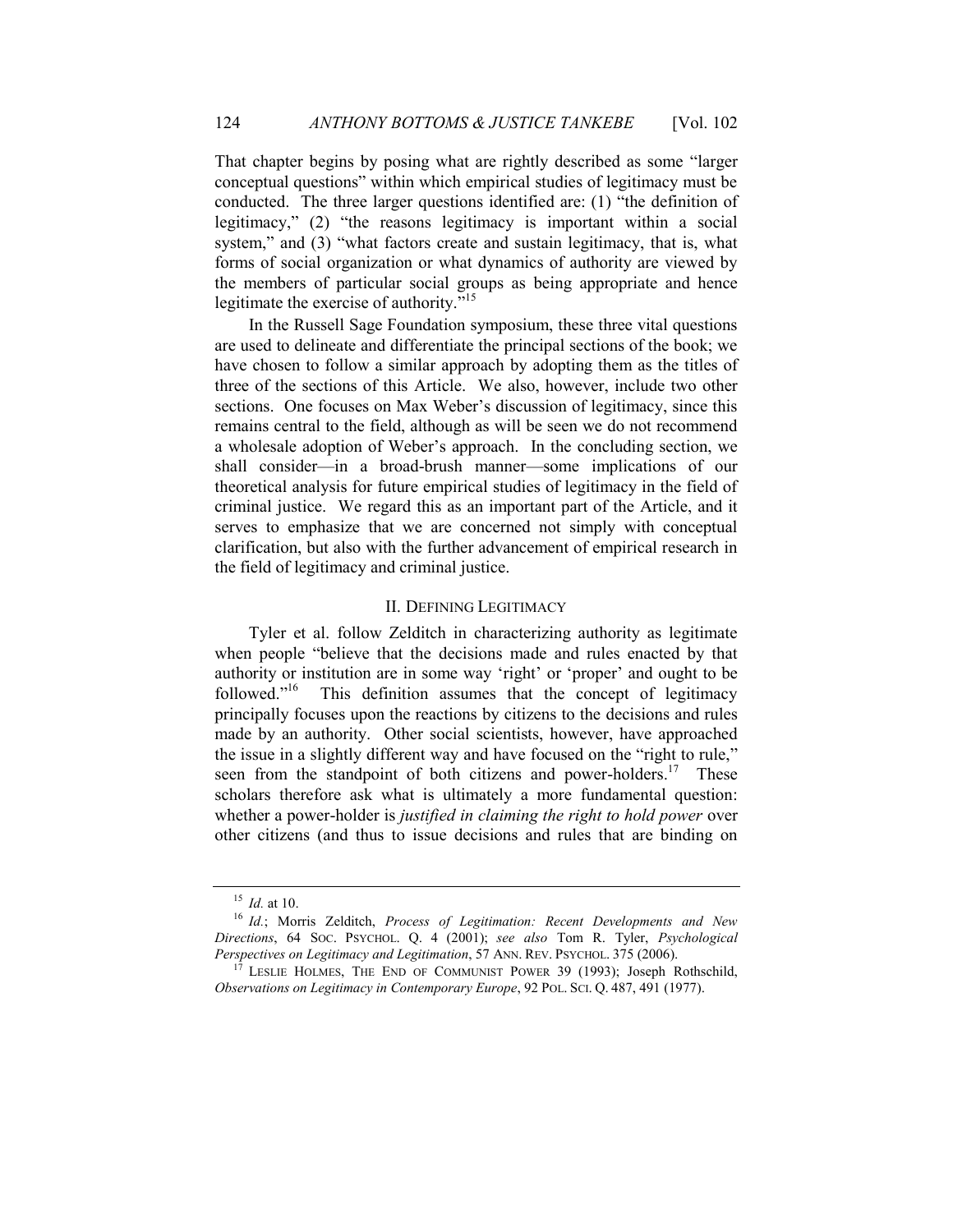them). We believe that focusing on this more fundamental question is the right approach.

<span id="page-7-3"></span><span id="page-7-0"></span>Among formal definitions of legitimacy within the right to rule tradition, the following concise statement by Jean-Marc Coicaud has, in our view, much to commend it: "Legitimacy is the recognition of the right to govern. In this regard, it tries to offer a solution to a fundamental political problem, which consists in justifying simultaneously political power and obedience." 18 This definition has three important features. First, it emphasizes the normative character of legitimacy; that is, legitimacy is to be found where there is a positive *recognition* by citizens of the powerholder's *moral right* to exercise that power. Secondly, the definition explicitly incorporates the view that discussions of legitimacy must embrace both those who exercise political power and those who are expected to obey. Thus, legitimacy is seen as the "recognition of the right to govern" within a structured bilateral (or multilateral) relationship, and if successfully established it simultaneously justifies the actions of both the power-holder and the obedient subject. Thirdly, and by implication, legitimacy within this definition is seen as necessarily *conditional* or *defeasible.* For example, in a given context most citizens might at first gladly recognize a power-holder as having the right to rule. However, if in time it becomes clear that the power-holder is routinely using power to engage in corrupt practices, it is very likely that the public's recognition of his or her right to rule will be gradually withdrawn.

<span id="page-7-2"></span><span id="page-7-1"></span>As well as formally defining legitimacy, we need to contrast it with some other cognate conditions. Joseph Raz has drawn attention to the fact that, when we use the concept of "legitimate authority," there is an intermingling of the notions of both "power" and "right."<sup>19</sup> In a compressed discussion which we shall slightly elaborate, Raz goes on to suggest that we can usefully distinguish three kinds of persons or bodies that hold effective power over others and issue orders to them: these are (1) "people or groups who exert naked power," (2) "de facto authorities," and (3) "legitimate authorities. $120$  According to Raz, the first group (exemplified by those cynically "terrorizing a population," or on a smaller scale by hostagetakers) do not claim any kind of *right* to rule, nor do they suggest to those under their power that they have any *moral obligation* to obey; rather, the power-holders simply hope and expect that they will secure an obedience

<sup>&</sup>lt;sup>18</sup> JEAN-MARC COICAUD, LEGITIMACY AND POLITICS 10 (David Ames Curtis trans., 2002) (citation omitted).

<sup>&</sup>lt;sup>19</sup> JOSEPH RAZ, BETWEEN AUTHORITY AND INTERPRETATION 128 (2009).

<sup>20</sup> *Id.*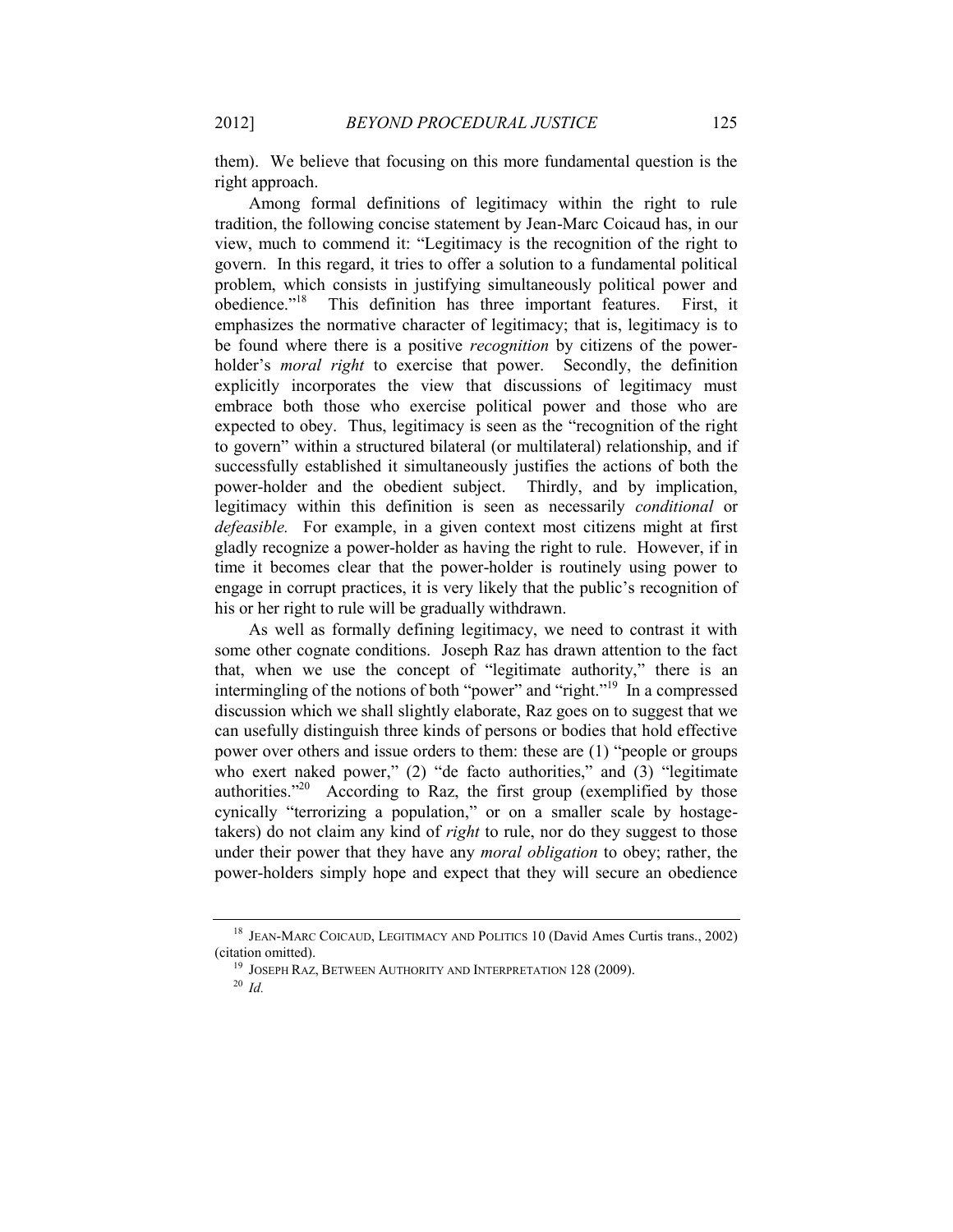based on a combination of physical coercion (e.g., locking people up), fear, or a self-interested calculation of the consequences of resistance.<sup>21</sup> In short, this is a power relationship, pure and simple, with no element of right. The second group, those exercising de facto authority, are, according to Raz, very different. Those in this group are akin to the first group in being able to exercise effective power over citizens, but they differ in that, unlike the first group, they always *claim* legitimacy (in the sense of a right to rule). In Raz's account, it is precisely the fact that power-holders in this second group make *claims to legitimacy* that justifies us in describing them as *authorities* (that is, as those who are attempting to introduce some element of rightness in their exercise of power). They are, however, only de facto authorities, not legitimate authorities, because they have not secured from their audience a recognition of their right to rule. Finally, Raz's third group consists of legitimate authorities, who, like de facto authorities, claim legitimacy. The difference is that their claim is accepted, so they fulfill Coicaud's requirement of "a recognition of the right to govern."<sup>22</sup>

Of course, empirically speaking, this threefold typology will not always be easy to operationalize in any given setting, because the boundaries between the three groups will be, in real life, inevitably imprecise. Nevertheless, in our judgment the typology offers a very useful conceptual starting point for a social scientific analysis of legitimacy. We shall, however, later suggest that the typology requires some elaboration, because the category of de facto authority needs to be broken into two subgroups.

#### <span id="page-8-2"></span><span id="page-8-0"></span>III. MAX WEBER ON LEGITIMACY

<span id="page-8-1"></span>The theorization of Max Weber has been and remains a central point of reference in the study of legitimacy.<sup>23</sup> However, since Weber's approach has both strengths and weaknesses, it is important to review his contribution carefully, highlighting in particular those features of his analysis that remain valuable for contemporary social scientists.

Weber famously argued that within the modern state (which he described as "a compulsory organization with a territorial basis") "the use of force is regarded as legitimate only so far as it is either permitted by the state or prescribed by it." Indeed, he went on, this claim "is as essential to [the state] as its character of compulsory jurisdiction and of continuous

 $^{21}$  *Id.* 

<sup>22</sup> COICAUD, *supra* not[e 18.](#page-7-0)

<sup>&</sup>lt;sup>23</sup> MAX WEBER, ECONOMY AND SOCIETY (1978).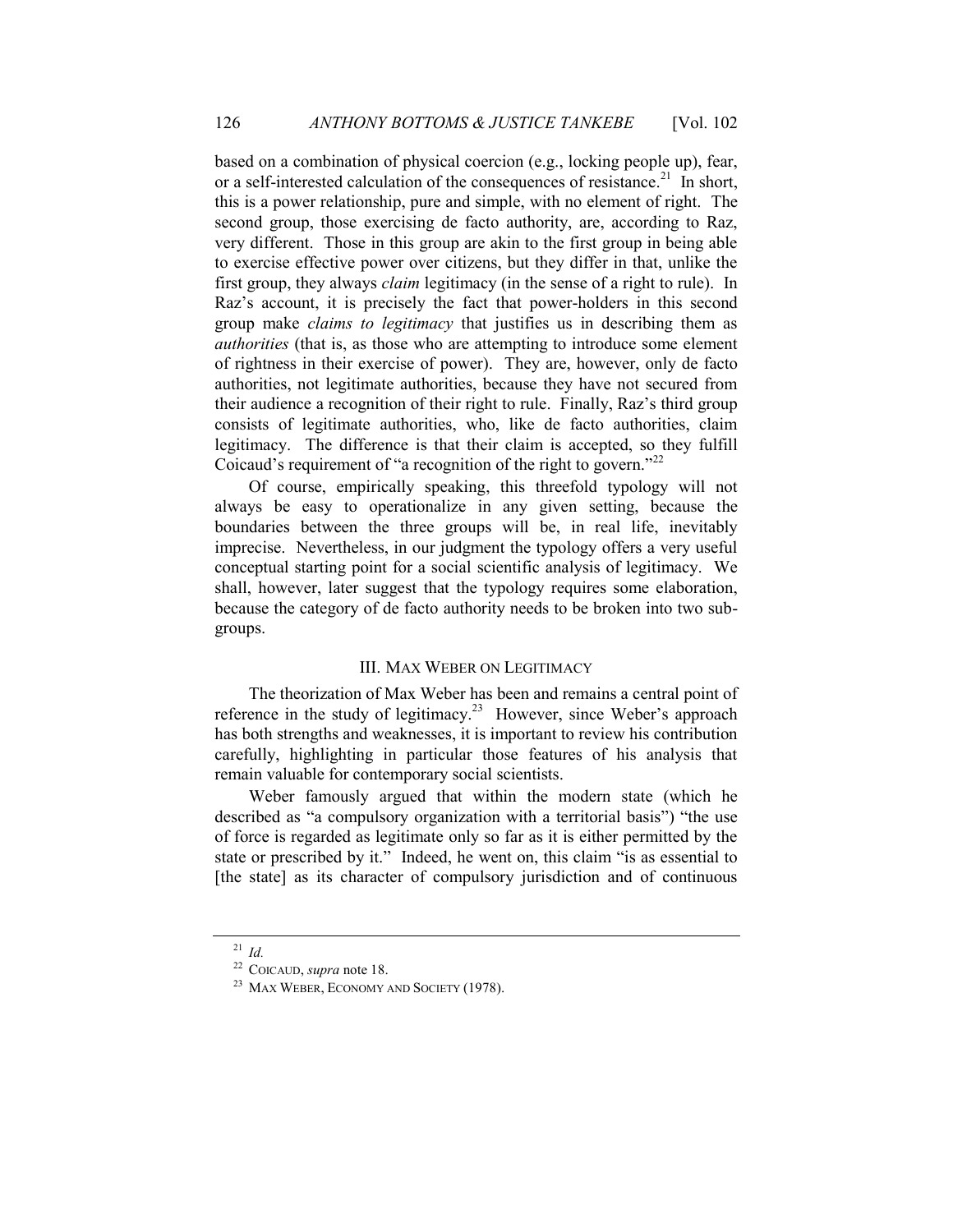operation."<sup>24</sup> These bold observations remain valid today,<sup>25</sup> although of course in some empirical contexts a given state may have difficulty in making its claim credible.

Political scientists have sometimes failed to notice the full implications of these comments by Weber. This is because, naturally enough, when political scientists have studied legitimacy their work has focused principally upon those holding high-level political power. Yet, except in situations where it is thought necessary to deploy the army, the day-to-day use of legitimate force within any given state is normally reserved to law enforcement officials (the police, immigration officers, prison officials, etc.). Given this fact, and Weber's analysis, it follows that the study of the legitimacy of the work of law enforcement officials is of vital significance not only in a strictly criminal justice context, but also in a wider political context.

It is perhaps fair to say that Weber's principal concern, in his writings on legitimacy, is to explore the differences between the three different "pure types of legitimate domination" that he identified, namely those based on traditional, charismatic, and legal-rational grounds.<sup>26</sup> In this Article, we are not concerned with the details of Weber's threefold typology, but since this typology is focused on the concept of legitimate domination, it is important to clarify what he means by this term. "Domination" ("*Herrschaft*") <sup>27</sup> is

<sup>26</sup> WEBER, *supra* not[e 23,](#page-8-0) at 215.

<sup>27</sup> "*Herrschaft*" is a central concept in Weber's political thought. Lassman points out that this term defies easy translation into English, and in discussions of Weber's work it has variously been translated as "domination," "rule," "authority," "leadership," and even as "imperative coordination." Peter Lassman, *The Rule of Man over Man: Politics, Power and Legitimation*, *in* THE CAMBRIDGE COMPANION TO WEBER 83, 86 (Stephen Turner ed., 2000). Lassman himself prefers "rule," *id.* at 89, but we have followed the lead of the translators of

<span id="page-9-0"></span><sup>24</sup> *Id.* at 56.

<sup>&</sup>lt;sup>25</sup> It might be argued that this claim has now been falsified by two more recent social developments. First, in many countries certain law enforcement functions, such as the management of some prisons, have now been delegated to private companies. However, Weber's claim was not, as Smith asserts, that the state "has a monopoly of the legitimate use of force," Smith, *supra* not[e 13,](#page-5-1) at 36; rather, Weber stated that force is legitimate only if it is *permitted* or *prescribed* by the state. When the running of a prison is contracted out to a private company, the state continues to claim the right to determine under what circumstances the employees of that company may use legitimate force, just as the state has always claimed the right to decide when private citizens may use legitimate force (for example, in self-defense). Secondly, in many countries (most obviously in Europe, given the existence of the European Union and the European Convention of Human Rights), states have now, through treaties, granted some law-making powers to international organizations. This is of course a limitation on state powers, but states have incurred these obligations only because they chose to do so, and (in principle at least) withdrawal from the obligation always remains an option for an individual territorial state.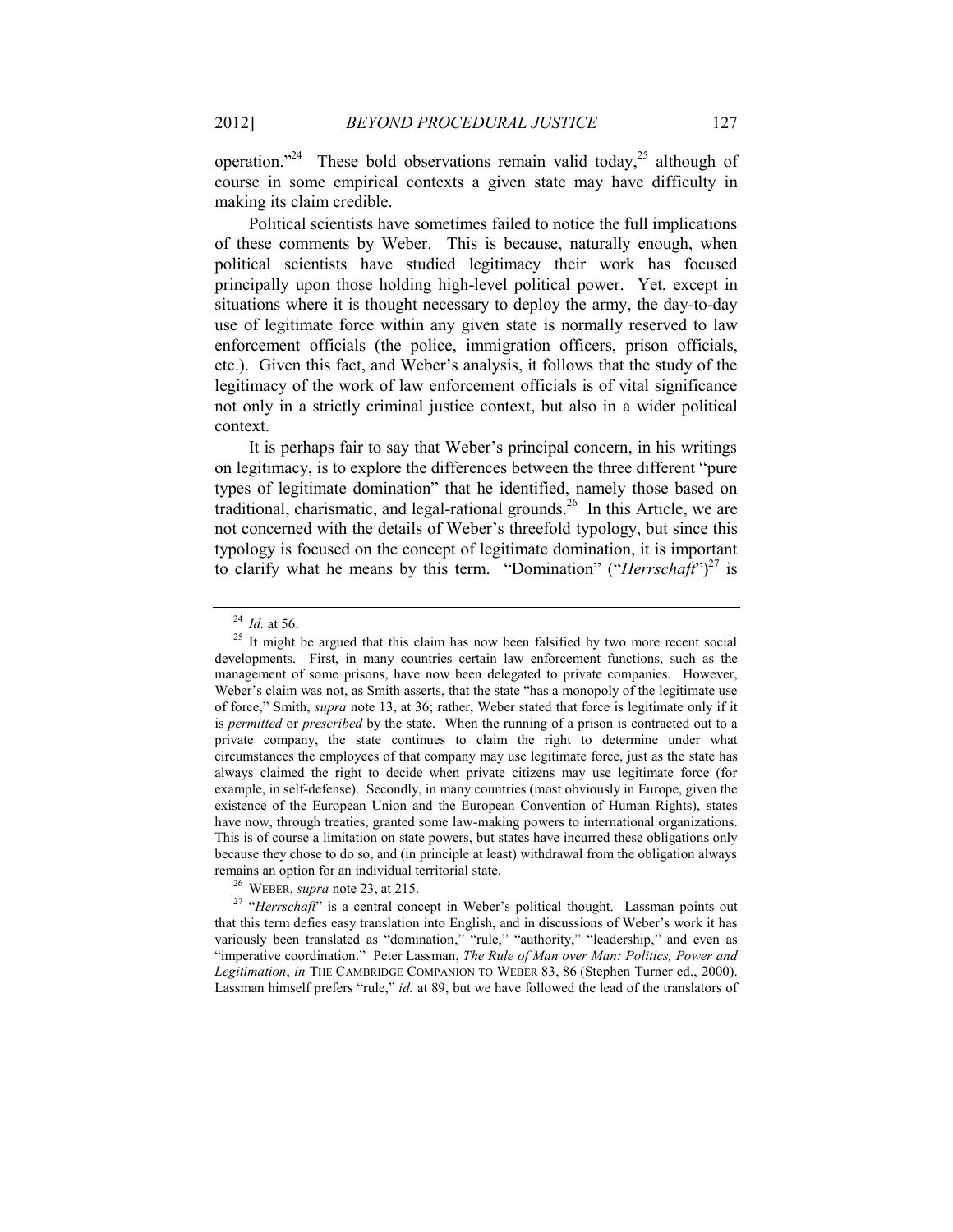defined by Weber as "the probability that a command with a given specific content will be obeyed by a given group of persons."<sup>28</sup> Thus, the empirical fact of *obedience* is fundamental to his analysis. But, from the point of view of the person or body issuing the command, how is such obedience to be secured? In a passage of great significance, Weber comments as follows:

Experience shows that in no instance does domination voluntarily limit itself to the appeal to [citizens'] material or affectual or ideal motives as a basis for its continuance. In addition every such system *attempts to establish and to cultivate the belief in its legitimacy*. 29

The first sentence of this quotation perhaps requires further explanation. What Weber is saying is that, as a matter of empirical observation, those in a position to issue commands (power-holders) do not simply anticipate that citizens will obey them—whether that obedience stems from (1) "material motives" (i.e., self-interest), (2) an emotional ("affectual") affinity with the power-holder, or  $(3)$  "ideal motives" (i.e., philosophical or religious beliefs according to which citizens consider that it is their duty to obey). Citizens may be motivated to obey by one or more of these considerations, but, according to Weber, in addition to any such matters, in seeking to secure continuing obedience a power-holder *always* "attempts to establish and to cultivate the belief in [his or her] legitimacy."<sup>30</sup> In other words, for Weber, *claims to legitimacy* by political power-holders are empirically universal, and they are also ongoing (power-holders attempt "to establish *and to cultivate*" legitimacy on a continuing basis).

<span id="page-10-0"></span>Interestingly, the analysis of Joseph Raz, discussed above, is highly congruent with that of Weber. Raz is a moral and legal philosopher, and for that reason he appears to be unaware of Weber's sociological work.<sup>31</sup> Nevertheless, it will be observed that his threefold classification of powerholding (discussed in the previous section) asserts that only those exercising "naked power" make no attempt to claim legitimate authority; and, of course, hardly any (if any) *political* regimes would wish to describe themselves as exercising naked power.

The Weber–Raz view that virtually all political regimes *claim to be legitimate*, and Weber's further emphasis on the *cultivation* of legitimacy,

*Economy and Society* in using "domination." *See* WEBER, *supra* not[e 23.](#page-8-0)

<sup>28</sup> WEBER, *supra* not[e 23,](#page-8-0) at 53; *see id.* at 946.

<sup>&</sup>lt;sup>29</sup> *Id.* at 213 (emphasis added).

<sup>30</sup> *Id.*

<sup>&</sup>lt;sup>31</sup> Weber is not cited anywhere in either of Raz's principal works on political authority. *See* RAZ, *supra* note [19,](#page-7-1) ch. 5; JOSEPH RAZ, THE MORALITY OF FREEDOM pt. I (1986).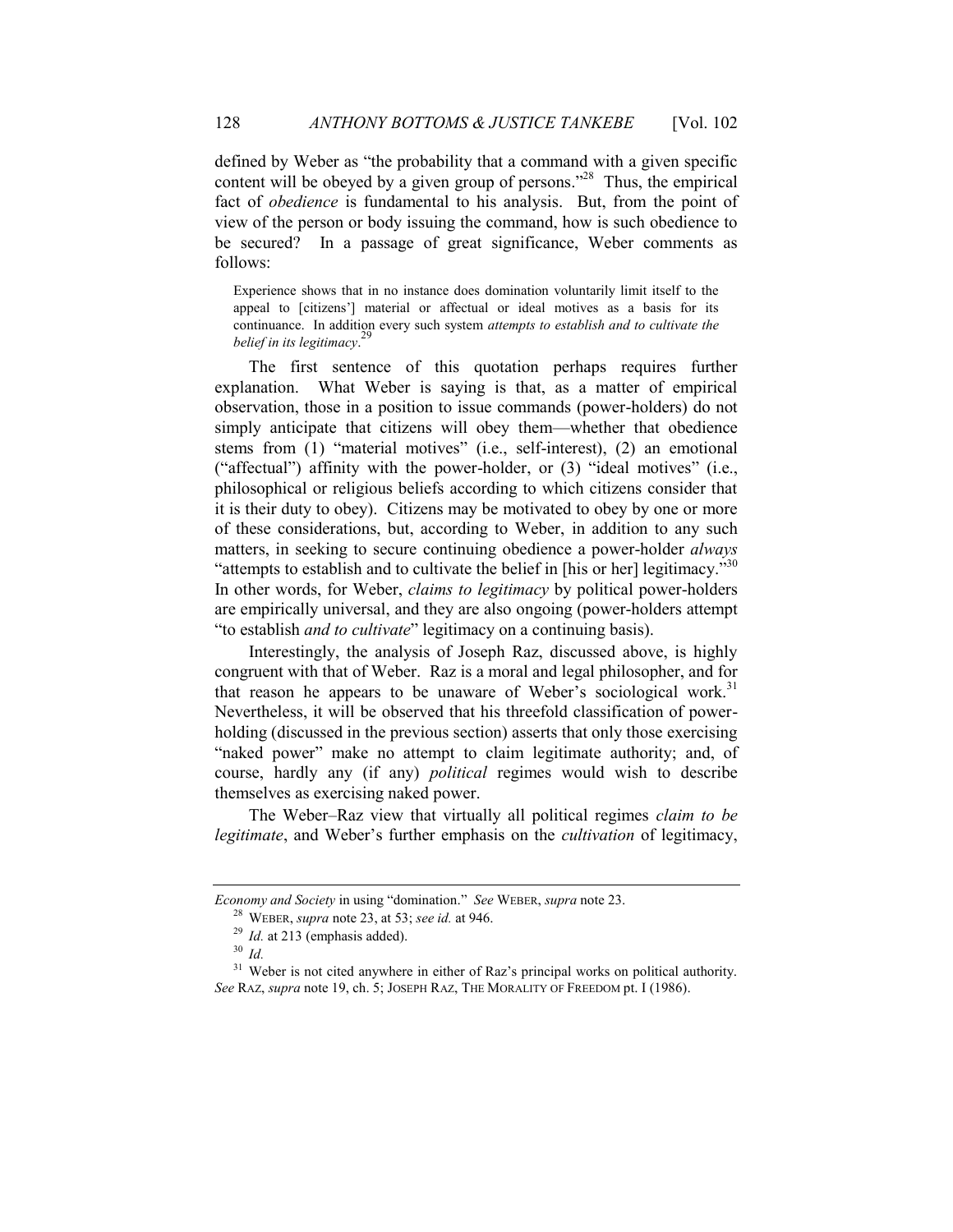are of very great—and insufficiently appreciated—significance for the social scientific analysis of legitimacy.<sup>32</sup> Why is this so? Essentially, because the language of "claim" implies that power-holders are addressing *one or more audience(s)*, and the language of "cultivation" implies that there is some kind of *continuing relationship* between the power-holder and the audience(s). Neither Weber nor Raz develops these insights, but to us the consequences seem clear: legitimacy needs to be perceived as always *dialogic* and *relational* in character. That is to say, those in power (or seeking power) in a given context make a claim to be the legitimate ruler(s); then members of the audience respond to this claim; the power-holder might adjust the nature of the claim in light of the audience's response; and this process repeats itself. It follows that legitimacy should not be viewed as a single transaction; it is more like a perpetual discussion, in which the content of power-holders' later claims will be affected by the nature of the audience response. In what follows, we shall often return to this iterative process of claim and response.

Weber formally defines *legitimacy* as "the probability that to a relevant degree the appropriate attitudes [i.e., acceptance of the validity of the power-holder's claim to be a valid authority] will exist, and the corresponding practical conduct [i.e., obedience] ensue.<sup>33</sup> He adds that in contemporary societies, where the legal-rational type of legitimate domination normally holds sway, "the most common form of legitimacy is the belief in legality, the compliance with enactments which are *formally* correct and which have been made in the accustomed manner."<sup>34</sup> He insists that "the merely external fact of the order being obeyed is not sufficient to signify [legitimate] domination in our sense," because it is also essential that "*the command is accepted as a 'valid' norm*." But, more surprisingly, in Weber's analysis the concept of legitimate domination does *not* require that citizens' acceptance of the validity of the power-holder's claims to legitimacy, nor any subsequent acts of obedience, must be

<sup>&</sup>lt;sup>32</sup> Kenneth Himma argues against what he takes to be Raz's view that "a claim to authority is a *conceptually necessary* condition for a legal system to exist," although he notes it is "empirically improbable" that many legal systems will fail to make such claims. Kenneth Einar Himma, *Law's Claim of Legitimate Authority*, *in* HART'S POSTSCRIPT 271, 300 (Jules Coleman ed., 2001) (emphasis added). From the point of view of a social scientific analysis, it is not necessary to debate this issue; it makes little difference to such an analysis whether claims to legitimacy by political power-holders are universal or nearly universal.

<sup>33</sup> WEBER, *supra* not[e 23,](#page-8-0) at 214.

<sup>34</sup> *Id.* at 37.

<sup>&</sup>lt;sup>35</sup> *Id.* at 946 (emphasis added).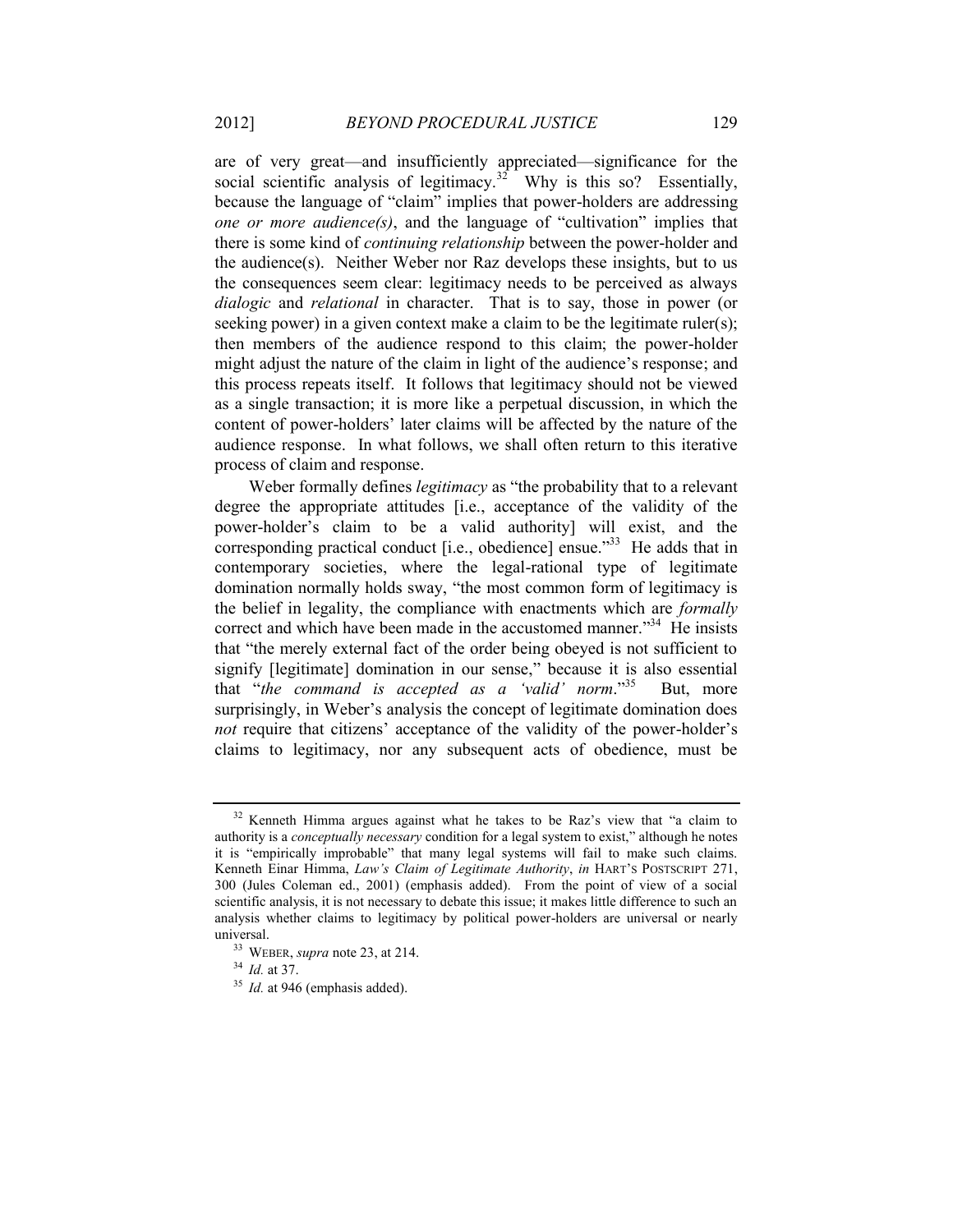"*primarily (or even at all) oriented to* [*the belief in legitimacy*]." <sup>36</sup> Within his definition of legitimacy, he is, therefore, willing to accept that some citizens might have accepted the power-holder's claims to validity, and then obeyed the law, for a variety of non-normative reasons, such as "material self-interest" or "weakness and helplessness because there is no acceptable alternative."<sup>37</sup>

<span id="page-12-0"></span>Given the above, it has been truly said that for Weber legitimate domination in modern societies is, ultimately, "simply . . . a successful claim [by a ruler], in a world of permanent political 'struggle.' [It] is, in effect, defined in terms of legality, with the proviso that the laws must in fact usually be obeyed."<sup>38</sup> In other words, legitimate domination is, for Weber, simply "obeyed legality" (where "legality" includes acceptance of the power-holder's claim to be a valid authority). It follows that, in the language of Raz's threefold typology, the existence of de facto authority is for Weber a sufficient ground to speak of a political regime as exercising legitimate domination, provided that the citizens regard the ruler's commands as minimally "valid."

This approach is, in our view, very unsatisfactory, because it leaves the social scientist without any adequate means of distinguishing between obeyed legality and truly normative legitimate authority. We shall develop this point later. $39$ 

<span id="page-12-1"></span>Despite this serious analytic limitation, Weber's claim/response/cultivation conception of legitimacy is, in our view, of decisive significance for contemporary social scientific analyses. It is unfortunate that Weber did not fully develop the necessarily interactive dimensions of this approach, but his framework provides contemporary social scientists, including criminologists, with a most valuable conceptual tool.

We cannot leave Weber's work without some discussion of the importance, within his work, of the so-called fact–value distinction. In common with many other social scientists, both in his day and now, Weber insisted that scholars must sharply differentiate between statements that purport to describe or explain some aspect of the world (often described as "is statements" or "facts") and statements that in one way or another address questions of the kind "How shall I live my life?" and "What is justice?" (described as "ought statements" or "values" because they focus

<sup>&</sup>lt;sup>36</sup> *Id.* at 214 (emphasis added).

<sup>37</sup> *Id.*

<sup>38</sup> Lassman, *supra* note [27,](#page-9-0) at 88.

<sup>39</sup> *See infra* Par[t IV.A.5.](#page-29-0)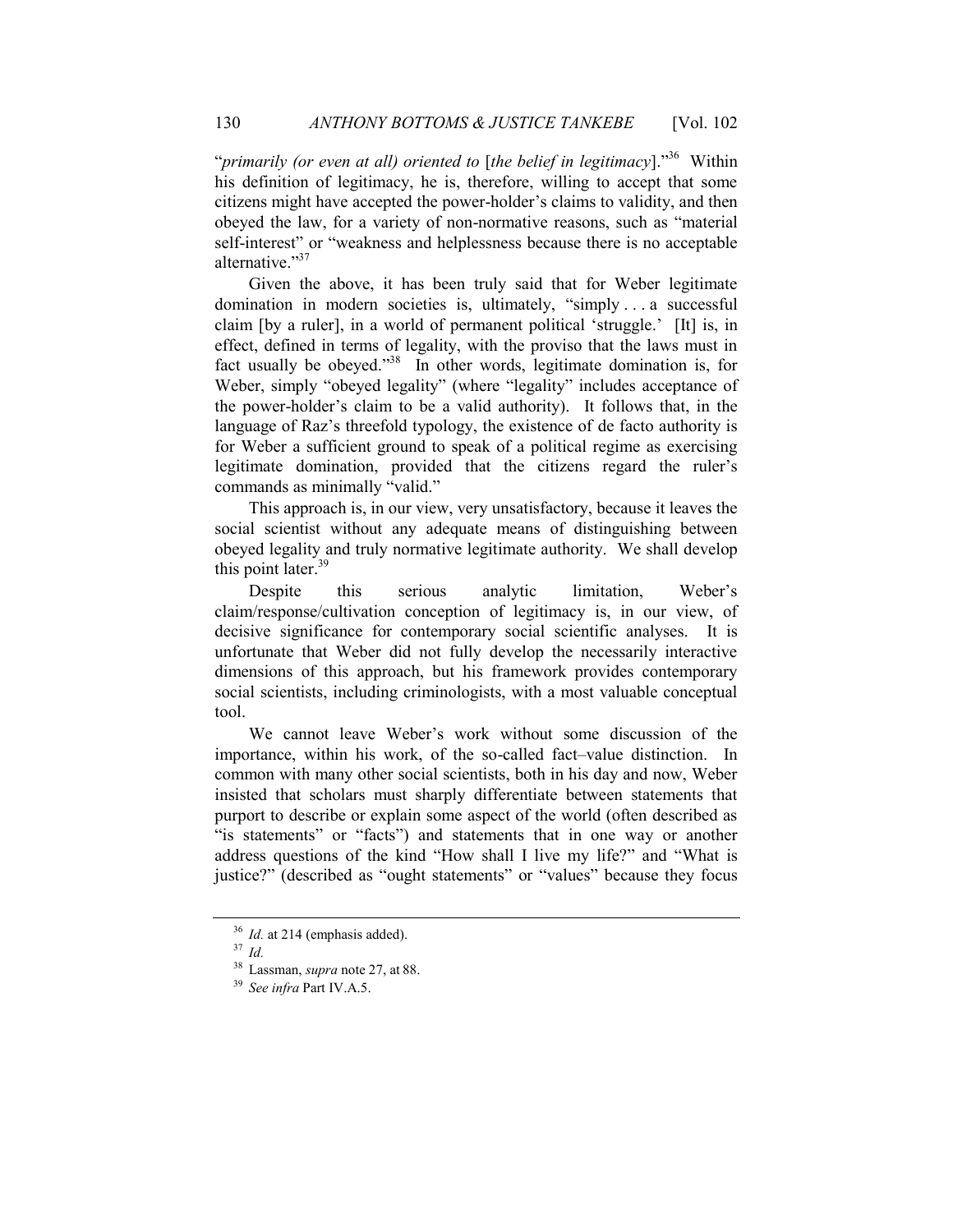<span id="page-13-3"></span><span id="page-13-0"></span>on how individuals, institutions, or governments *ought to behave*). But where do the values in ought statements come from? According to Weber's methodological writings, we simply *invent* them. Thus, as Kronman has explained, for Weber "the legitimacy of every binding norm, [can be traced] back to its deliberate enactment—its imposition, by human beings, on an otherwise morally neutral world.<sup> $340$ </sup> If one adheres to this radically contingent view of ethics and political values, two implications follow. First, "there are no matters of fact in the world to which [ethical] statements . . . correspond,<sup> $2^{41}$ </sup> and therefore humans can "invent" any kind of ethics or political system that they wish. Second, there are no rational grounds for preferring one form of authority (say, democracy) to another (say, dictatorship)—or indeed one way of life to another. (Philosophically, these positions are known respectively as "subjectivism" and "relativism.") In the early twentieth century, Weber was by no means alone in holding such views, $42$  and indeed they continued to hold sway in one form or another for many decades. For example, Mary Warnock has recalled that, in British philosophical teaching in the late 1950s and early 1960s, there was "an endless attempt to avoid . . . the [so-called] Naturalistic Fallacy," that is, the alleged fallacy of "*deriving* evaluations from descriptions" or value statements from factual statements.<sup>43</sup> Indeed, Warnock continues, such emphasis was placed on this issue that students "must sometimes have come to believe that [the Naturalistic Fallacy] was the only serious issue in moral philosophy." 44

<span id="page-13-4"></span><span id="page-13-2"></span><span id="page-13-1"></span>The fact–value distinction is directly related to some modern scholarship in the field of legitimacy. In particular, Wilfried Hinsch has recently emphasized the importance of distinguishing "clearly between two different concepts of legitimacy: the empirical concept of the social sciences and the normative concept of political philosophy"; he further claims that "[p]olitical commentators are prone to vacillate" between the two.<sup>45</sup> For Hinsch, the theoretical basis of the empirical concept—which derives ultimately from Weber—is that "a norm or an institutional arrangement is legitimate if, *as a matter of fact*, it finds the approval of

<sup>40</sup> ANTHONY T. KRONMAN, MAX WEBER 53 (1983).

<sup>41</sup> ROBERT KANE, ETHICS AND THE QUEST FOR WISDOM 65 (2010).

<sup>42</sup> *See, e.g.*, ALFRED J. AYER, LANGUAGE, TRUTH AND LOGIC (1936).

<sup>43</sup> Mary Warnock, *The Resurrection of Ethics*, *in* WOMEN OF IDEAS 9, 26 (Anita Avramides ed., 1995).

<sup>44</sup> *Id.*

<sup>45</sup> Wilfried Hinsch, *Justice, Legitimacy, and Constitutional Rights*, 13 CRITICAL REV. OF INT'L SOC. & POL. PHIL. 39, 40 (2010).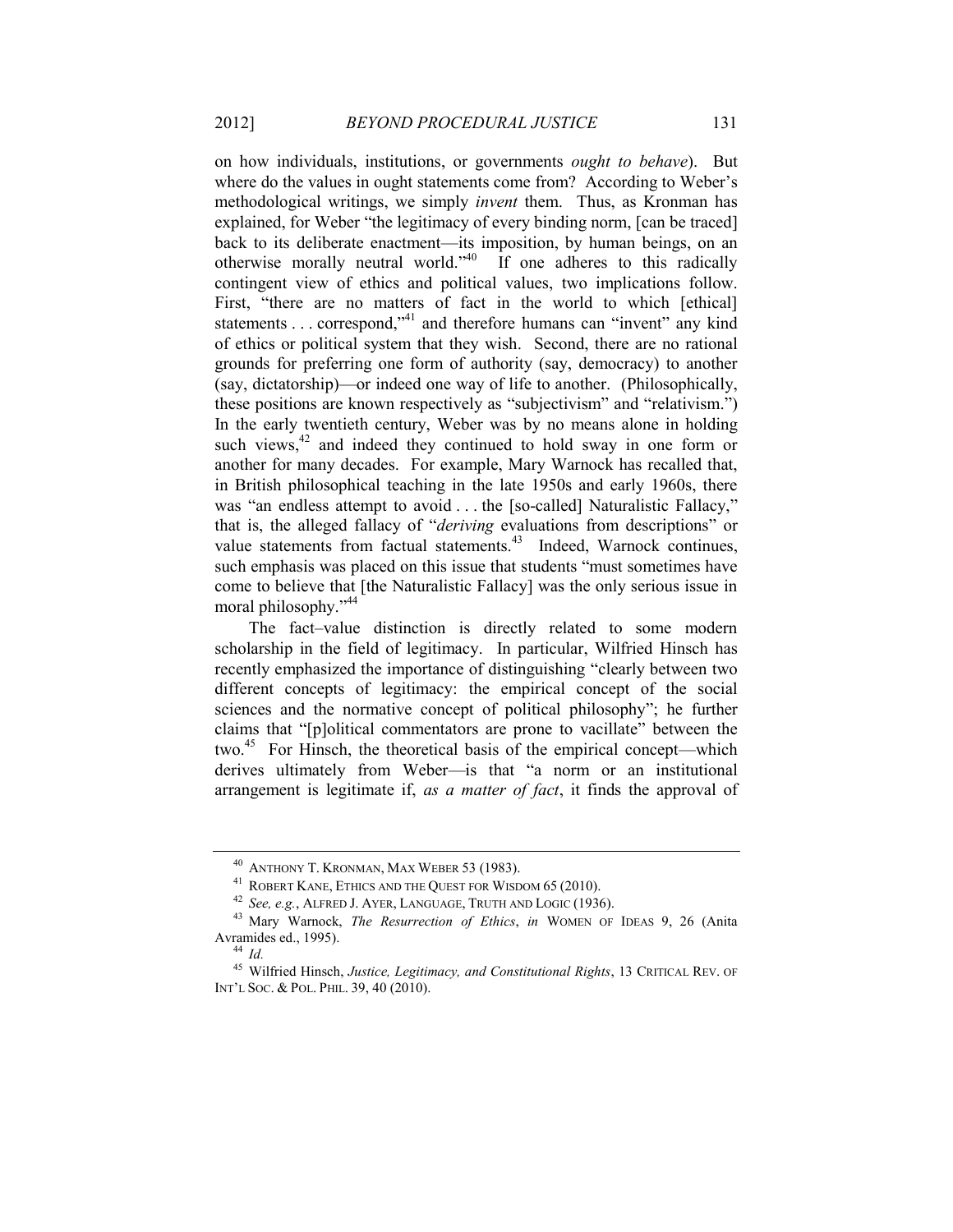those who are supposed to live in this group."<sup>46</sup> It therefore follows that it is possible for a given political or criminal justice institution to be simultaneously legitimate yet also, in the eyes of a given observer, highly unjust. $47$  By contrast, Hinsch identifies two central features of the normative concept of legitimacy: it "involves 'objective' [normative] criteria of legitimacy that are alien to Weber's empirical concept" (and to his subjectivist and relativist understanding of normative discourse); and, in consequence, anyone who claims that a given set of power arrangements is normatively legitimate necessarily commits herself to the view that the regime has a degree of "moral standing."<sup>48</sup>

We shall return in Part [V.A](#page-38-0) to the question whether "objective" normative criteria can be identified. For the most part, however, in this Article we will work with the empirical concept of legitimacy, while recognizing that what Hinsch describes as the normative concept cannot be left aside.

#### IV. WHAT FACTORS CREATE AND SUSTAIN LEGITIMACY?

We turn now to another of the conceptual questions raised by Tyler et al. in their introduction to the Russell Sage Foundation volume, namely, "what creates, sustains, or undermines legitimacy?"<sup>49</sup> This is perhaps the most searching of the three questions posed by these authors, and we shall devote considerable space to it.

Tyler and his colleagues answer the question by reference only to studies of what might be described as "audience legitimacy"; but, in view of the preceding analysis, it seems essential that the perspectives of both the audience(s) and the power-holder are considered. We shall discuss these separately, whilst always also bearing in mind that they function within an ongoing dialogic relationship.

#### A. AUDIENCE LEGITIMACY

It is a remarkable fact that two of the leading social science writers on legitimacy, David Beetham and Jean-Marc Coicaud, each independently developed the same threefold conceptualization of the central components of legitimacy from the perspective of audiences.<sup>50</sup> For both these authors,

<span id="page-14-0"></span><sup>46</sup> *Id.*

<sup>47</sup> *Id.* at 41.

<sup>48</sup> *Id.* at 41–42.

<sup>49</sup> Tyler et al., *supra* note [14,](#page-5-2) at 11.

<sup>50</sup> DAVID BEETHAM, THE LEGITIMATION OF POWER (1991); COICAUD, *supra* note [18.](#page-7-0) Beetham's analysis was published first, in 1991. Coicaud's treatise was originally written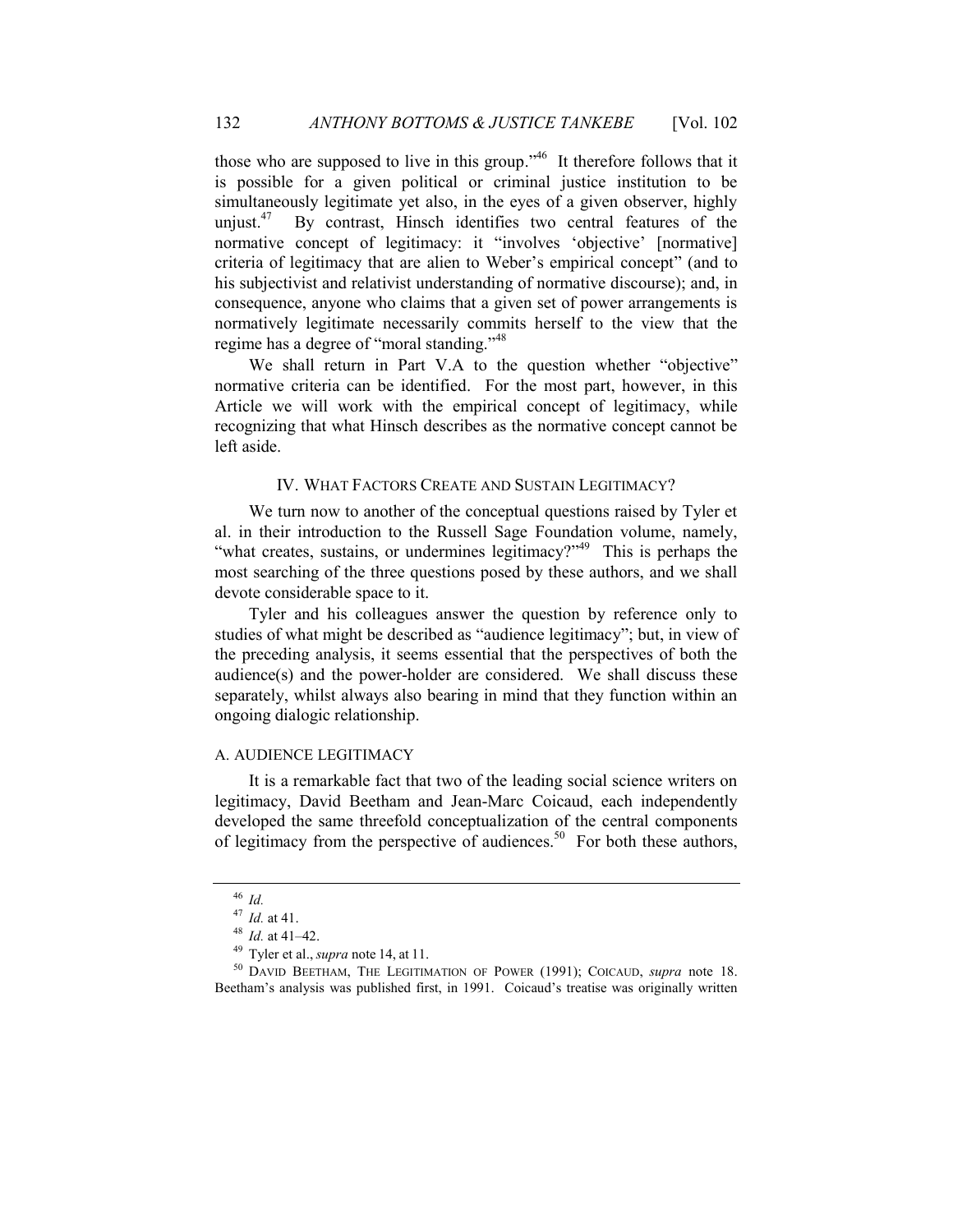analyses of the dimensions of legality, shared values, and consent are crucial to the study of legitimacy; Beetham's helpful diagrammatic representation of these three elements is shown in [Figure 2.](#page-15-0) Beetham explicitly argues that this conceptual framework captures "an underlying structure of [audience] legitimacy common to all societies, however much its content will vary from one to the other." <sup>51</sup> The boldness of this claim is worth attention. What is being asserted is that societies as different from one another as, say, Brazil, Japan, Nigeria, Russia, Saudi Arabia, and the United States all share the same underlying structure of legitimacy, despite their obvious social-structural and cultural differences.

#### <span id="page-15-0"></span>**Figure 2**

*Beetham's Three Dimensions of Legitimacy*<sup>52</sup>

| Criteria of legitimacy                                |    | Corresponding form of<br>non-legitimate power                                                                        |
|-------------------------------------------------------|----|----------------------------------------------------------------------------------------------------------------------|
| Conformity to Rules (legal<br>validity)               | 1. | Illegitimacy (breach of rules)                                                                                       |
| Justifiability of rules in terms<br>of shared beliefs |    | 2. Legitimacy deficit<br>(discrepancy between rules)<br>and supporting shared beliefs,<br>absence of shared beliefs) |
| Legitimation through<br>expressed consent             |    | Delegitimation (withdrawal of<br>consent)                                                                            |
|                                                       |    | 3.                                                                                                                   |

We shall utilize the Beetham–Coicaud conceptual scheme as the framework for our discussion, examining issues relating to the three components, with special reference to criminal justice. Throughout, we shall for simplicity use the generic term "audience legitimacy," but it must be borne in mind (see earlier discussion) that very often a power-holder must, in the quest for legitimacy, simultaneously address two or more

<sup>52</sup> *Id.* at 20.

and published in French in 1997; at the time, he was unaware of Beetham's work.

<sup>51</sup> BEETHAM, *supra* not[e 50,](#page-14-0) at 22.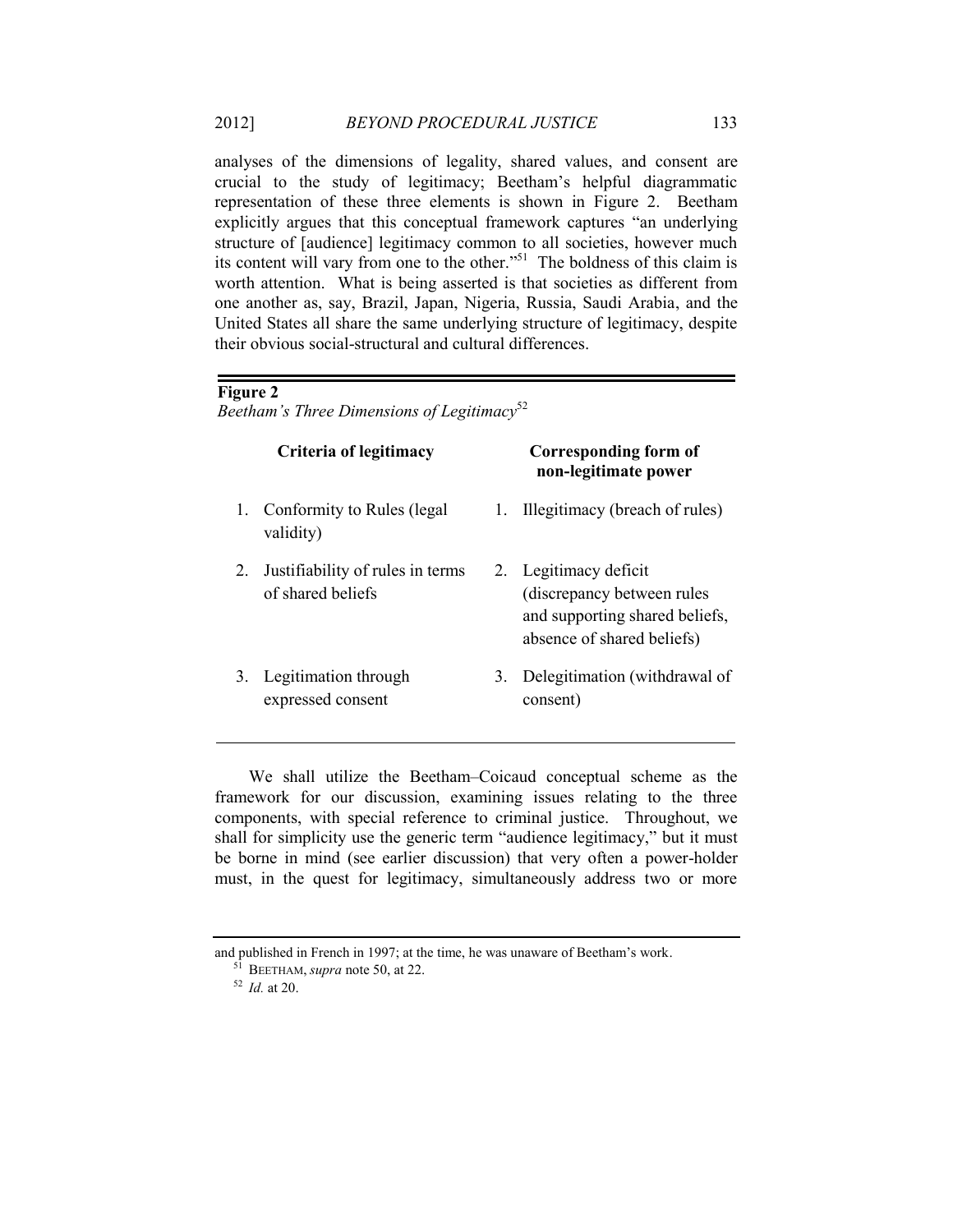audiences.<sup>53</sup>

#### *1. Consent*

As [Figure 2](#page-15-0) shows, "consent" is the third of the three elements of audience legitimacy as described by Beetham. However, like Coicaud, we have chosen to consider it first, because—as we hope will become clear—it is in some ways foundational.<sup>54</sup> Our account of consent will draw on elements from the work of Joseph Raz, as well as that of Beetham and Coicaud.<sup>55</sup>

For Coicaud, consent is constitutive of legitimate authority: "[t]he identification of power with right endures [only] so long as [true normative] consent exists. If consent be withdrawn, that is the sign of a lack of political legitimacy." <sup>56</sup> In the same passage, Coicaud also quotes Hannah Arendt's interesting view on the use of force by power-holders: "Authority precludes the use of external means of coercion; where force is used, authority itself has failed . . . . The authoritarian relation between the one who commands and the one who obeys rests . . . on . . . the hierarchy itself, whose rightness and legitimacy both recognise."<sup>57</sup>

Many police officers and prison officers will immediately recognize the existential truth of the remark that "where force is used, authority itself has failed." Although they all do sometimes use force (and the rightness of such actions is usually accepted by most citizens), most of them would prefer to carry out their duties without force. Consequently, in many police services, the desirability of what is interestingly called "policing by consent" has become a standard part of the vocabulary.<sup>58</sup> It is precisely this point that Coicaud is addressing in insisting that consent is constitutive of legitimacy. The point carries within it, however, an interesting apparent paradox. In Weber's analysis, the state claims a monopoly in prescribing or permitting the legitimate use of force; and force, where it is legitimately used, will often be exercised by criminal justice officials.<sup>59</sup> Yet wise states do not encourage the use of force by their officials. Instead, they insist that force be used sparingly and minimally by these officials, recognizing that where force is used, consensual authority has failed.

<sup>53</sup> *See supra* note [10](#page-5-3) and accompanying text.

<sup>54</sup> COICAUD, *supra* not[e 18.](#page-7-0)

<sup>55</sup> *See* RAZ, THE MORALITY OF FREEDOM, *supra* note [31.](#page-10-0)

<sup>56</sup> COICAUD, *supra* not[e 18,](#page-7-0) at 14.

<sup>57</sup> *Id.* at 13 (quoting HANNAH ARENDT, BETWEEN PAST AND FUTURE 93 (4th ed.1983)).

<sup>&</sup>lt;sup>58</sup> ROBERT REINER, THE POLITICS OF THE POLICE 68-71 (4th ed. 2010).

<sup>59</sup> *See supra* note 24 and accompanying text.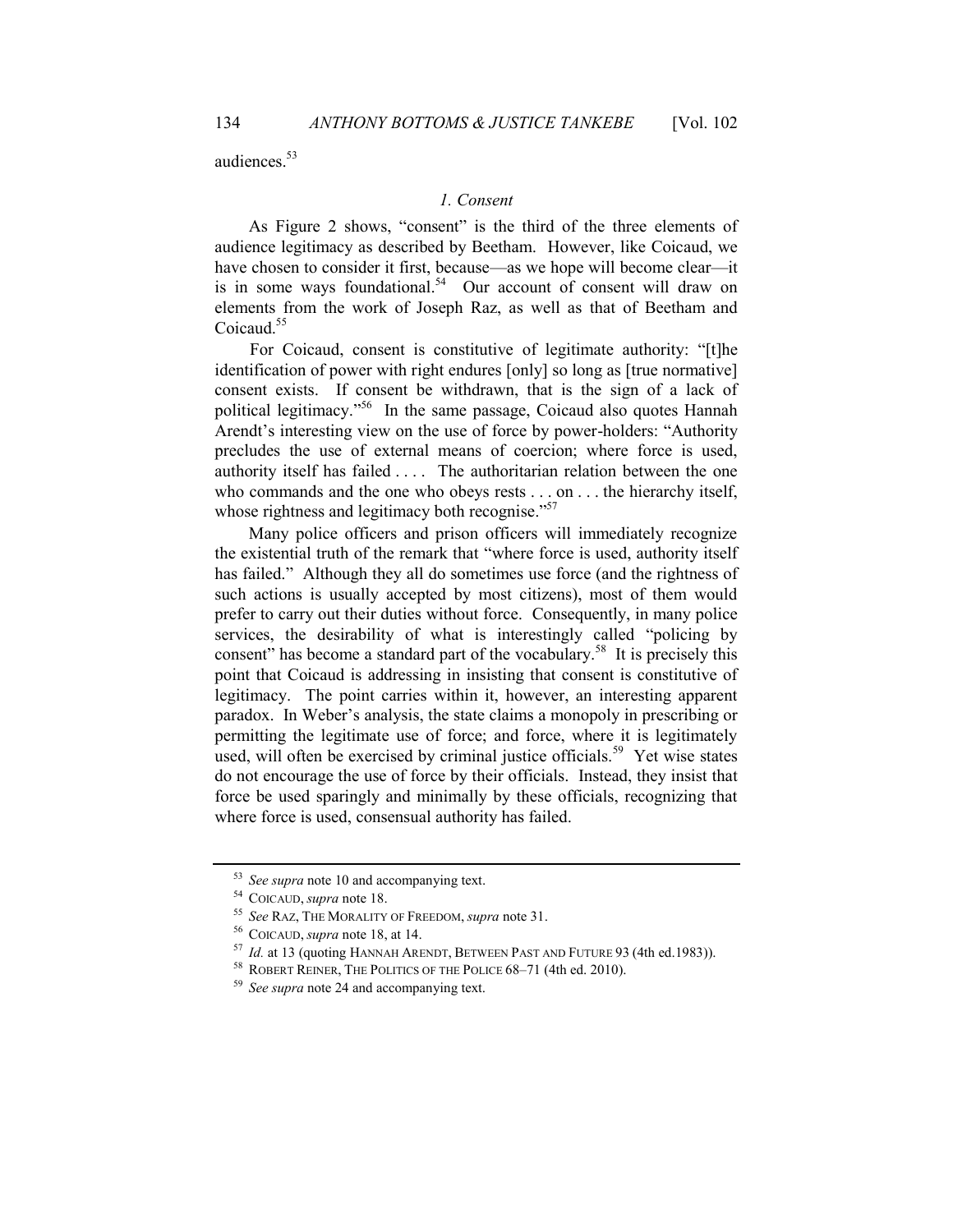Raz's complex account of justified political authority includes two observations about consent that in our view are of special importance.<sup>60</sup> First, he claims that where true normative consent is given by a citizen to the legitimacy of a reasonably just state, that action is *preemptive*. That is to say, by giving consent, the citizen (in the normal case) agrees in advance to treat the appropriately enacted laws and the appropriately formulated orders of that state as superseding and replacing one's own judgment.<sup>61</sup> This topic raises difficult philosophical issues that are outside the scope of this Article. However, from a social scientific viewpoint, the observation is important because it accurately describes the way in which some citizens regard authority in their society. Empirically, however, there is a difficulty—to which we will return—in ascertaining whether the consent is true normative consent or something less than that (for example, strategic or pragmatic consent by people with little power).

Raz's second significant observation is that, in appropriate social circumstances, any act of true consent (including consent in nongovernmental contexts, such as consenting to a surgical procedure) *itself purports to change the normative situation* between the parties.<sup>62</sup> Moreover, and specifically with respect to consent to the authority of the state, Raz states that such consent, being preemptive but also normative, cannot be regarded as a "one-off act of identification." Rather, "[s]ince it gives one an additional reason to respect authoritative directives it affects all one's encounters with authority . . . [including] one's reasons and the significance of one's actions." Indeed, "[i]nasmuch as they are motivated by one's consent [actions] become, in a small undramatic way, an expression of one's attitude to one's society."<sup>63</sup> Raz, therefore, rightly locates consent within the ongoing flow of social relationships, including relationships with authorities. Furthermore, by implication he makes clear that there is no sharp divide between the cognitive and the action dimensions of consent; the two are intimately interconnected.

In contrast with Raz's analysis, Beetham's account of consent within processes of legitimation tends to overstate the distinction between belief and action.<sup>64</sup> Despite this, Beetham's comments on the importance of actions within processes of legitimation are particularly illuminating. For him:

<sup>60</sup> *See* RAZ, *supra* not[e 19;](#page-7-1) RAZ, THE MORALITY OF FREEDOM, *supra* note [31.](#page-10-0)

<sup>61</sup> RAZ, THE MORALITY OF FREEDOM, *supra* not[e 31,](#page-10-0) at 57–62, 93.

<sup>62</sup> *See* RAZ, *supra* not[e 19,](#page-7-2) at 84.

<sup>63</sup> *Id.* at 94.

<sup>64</sup> BEETHAM, *supra* not[e 50,](#page-14-0) at 91.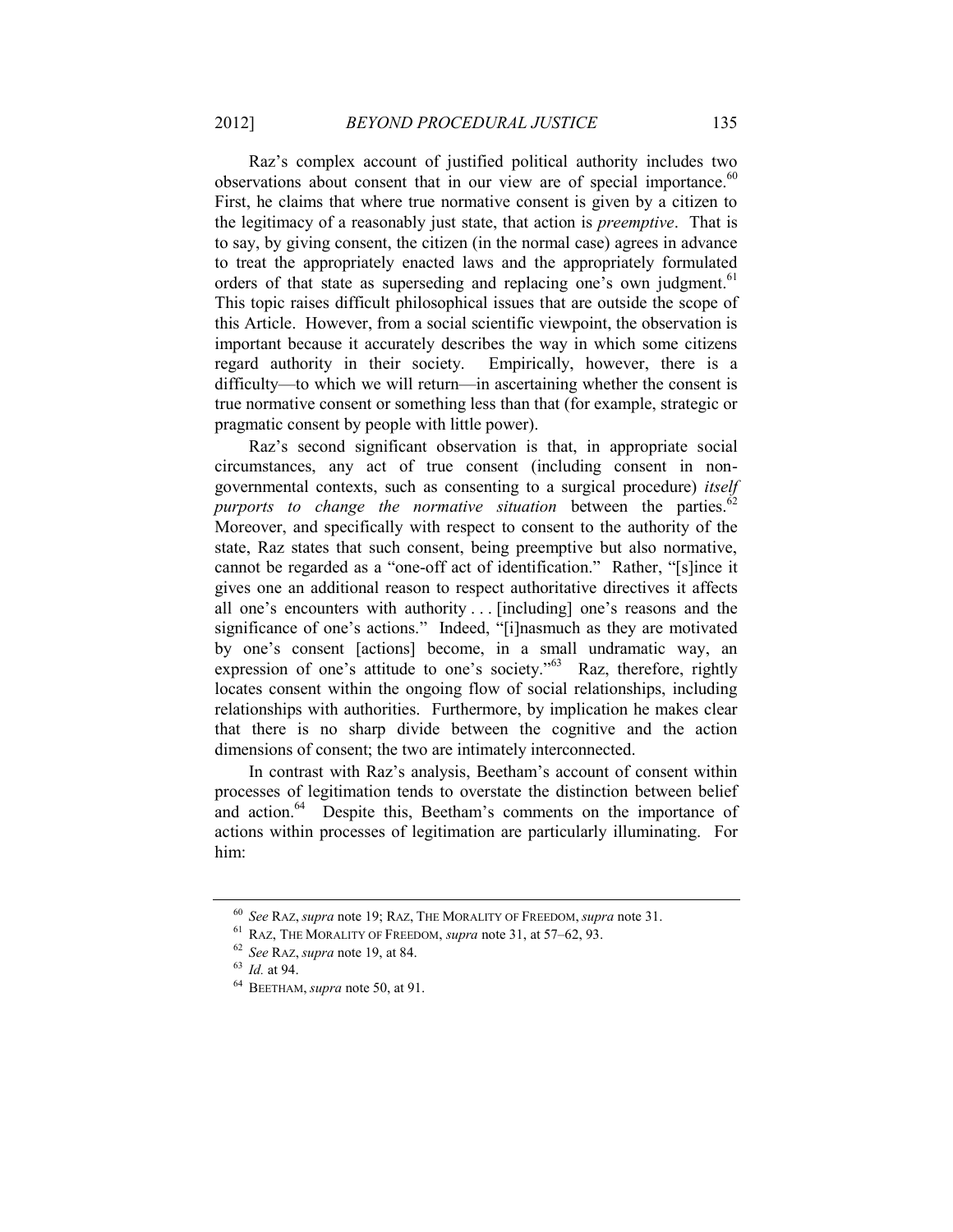what is important for legitimacy is evidence of consent expressed through *actions*  which are understood as demonstrating consent within the conventions of the particular society, such as: concluding an agreement or entering into a contract with a superior party; swearing an oath of allegiance; joining in acclamation; voting in an election or plebiscite; and so on.<sup>65</sup>

This point can usefully be elaborated using Beetham's example of voting. Suppose that M lives in a town that has for the last half-century elected to the national legislature a candidate of Party X. M supports Party Y, the other principal party active in that state. She considers it extremely unlikely that the town will stop supporting Party X this year, and the local opinion polls support her in this belief. Nevertheless, M goes to vote for the candidate of Party Y, who duly loses. Has M wasted her time? On Beetham's analysis, the answer is emphatically "no," because regardless of the result, M's action has affirmed the importance, within a democracy, of the elective process. M has, therefore, by her action in voting, helped to legitimate elective democracy within her state.

One can usefully develop this point theoretically in terms of the reproduction of social structures—as exemplified, for instance, in Giddens's "structuration theory*.*" <sup>66</sup> Giddens conceives of structures as rules and resources, which serve as "both means and outcome—*means* in the sense that the subject uses rules and resources in order to act and interact; *outcome* in the sense that it is via their use/instantiation that structures are reproduced."<sup>67</sup> Thus, actions expressive of consent serve to reproduce and reinforce the legitimacy of a given set of social arrangements. In the context of criminal justice, citizens' active engagement with the local police—for example, by offering information in relation to a specific case, or in participating in a consultation on local policing priorities—can be seen to function in a similar way. Indeed, the idea that active engagement with criminal justice systems reproduces or affirms the legitimacy of those systems is a central feature of Ellmann's analysis of the use of the courts by black Africans under the apartheid regime in South Africa.<sup>68</sup> His analysis shows that many black Africans resorted to the courts to make claims for their civil liberties, even when the state attempted to deny such rights entitlements. Ellmann concludes that the recurrent recourse to judicial settlement of disputes inevitably lent to the courts "a measure of legitimacy," even though the broader system of apartheid within which the

<sup>65</sup> *Id.* at 12.

<sup>66</sup> ANTHONY GIDDENS, THE CONSTITUTION OF SOCIETY (1984).

<sup>67</sup> NICOS MOUZELIS, MODERN AND POSTMODERN SOCIAL THEORY 116 (2008).

<sup>68</sup> Stephen Ellmann, *Law and Legitimacy in South Africa*, 20 LAW & SOC. INQUIRY 407 (1995).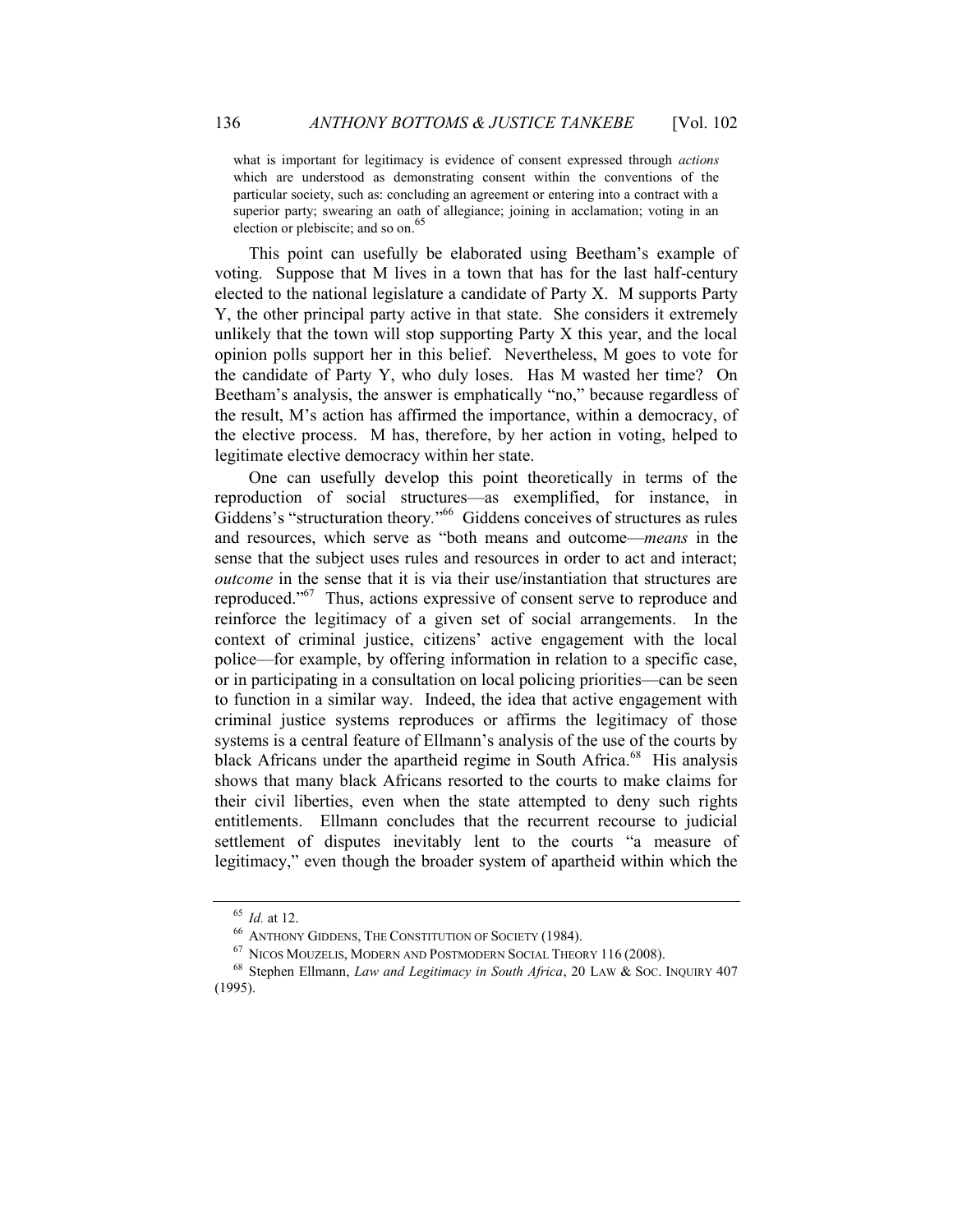Africans who used the courts.<sup>69</sup>

courts were operating was naturally viewed as deeply immoral by the black

#### *2. Legality*

We turn now to the other two main elements within the Beetham– Coicaud analysis of audience legitimacy, namely legality and shared values. Neither of these is constitutive of legitimacy in the way that consent is, but both are of considerable importance as independent variables seemingly influencing audience legitimacy. Indeed, it has been noted that both legality and shared values are "[t]wo fundamental concepts [that] figure prominently and persistently in the history of the problem of political legitimacy."<sup>70</sup>

Beetham asserts that "[p]ower can be said to be legitimate in the first instance if it is acquired and exercised in accordance with established rules."<sup>71</sup> These rules may be formal legal enactments or decisions, or established unwritten conventions. Similar comments have been made in criminal justice contexts; for example, David Dixon has emphasized that "a central tenet of the police claim to legitimacy is their subordination to law."<sup>72</sup> Thus, police claims to legitimacy are intimately linked to "the rule of law," which is of course a key concept within democratic theory.<sup>73</sup>

Dixon's comment uses the language of the power-holder side of the claim–response dialogue, but he is primarily concerned with the importance of issues of legality or illegality to the perceptions of police legitimacy by citizens. In this latter connection, it is important to note the contrast, within Beetham's conceptual scheme ([Figure 2\)](#page-15-0), between what he calls the "criteria of legitimacy" and the "forms of non-legitimate power."<sup>74</sup> This contrast calls to mind Aristotle's comment, in the *Nicomachean Ethics*, that "[o]ften one of a pair of contrary states is recognized from the other contrary"; hence, for example, we can learn a good deal about justice from studying instances of injustice, and vice-versa.<sup>75</sup> Pursuing this idea of studying opposites, one can argue that, in assessing the legitimacy of a given police or prison service, one can quickly appreciate the importance of

<span id="page-19-0"></span><sup>69</sup> *Id.* at 409–10.

<sup>70</sup> Inis L. Claude, Jr., *Collective Legitimization as a Political Function of the United Nations*, 20 INT'L ORG. 367, 368 (1966).

<sup>71</sup> BEETHAM, *supra* not[e 50,](#page-14-0) at 16 (emphasis added).

<sup>&</sup>lt;sup>72</sup> DAVID DIXON, LAW IN POLICING  $1-2$  (1997) (emphasis added).

<sup>73</sup> *Id.* at 2; *see also* BRIAN Z. TAMANAHA, ON THE RULE OF LAW (2004).

<sup>74</sup> BEETHAM, *supra* not[e 50,](#page-14-0) at 20.

<sup>75</sup> ARISTOTLE, NICOMACHEAN ETHICS 116–17 (Terence Irwin trans., 1985); *see also* J. R. LUCAS, ON JUSTICE 4 (1980).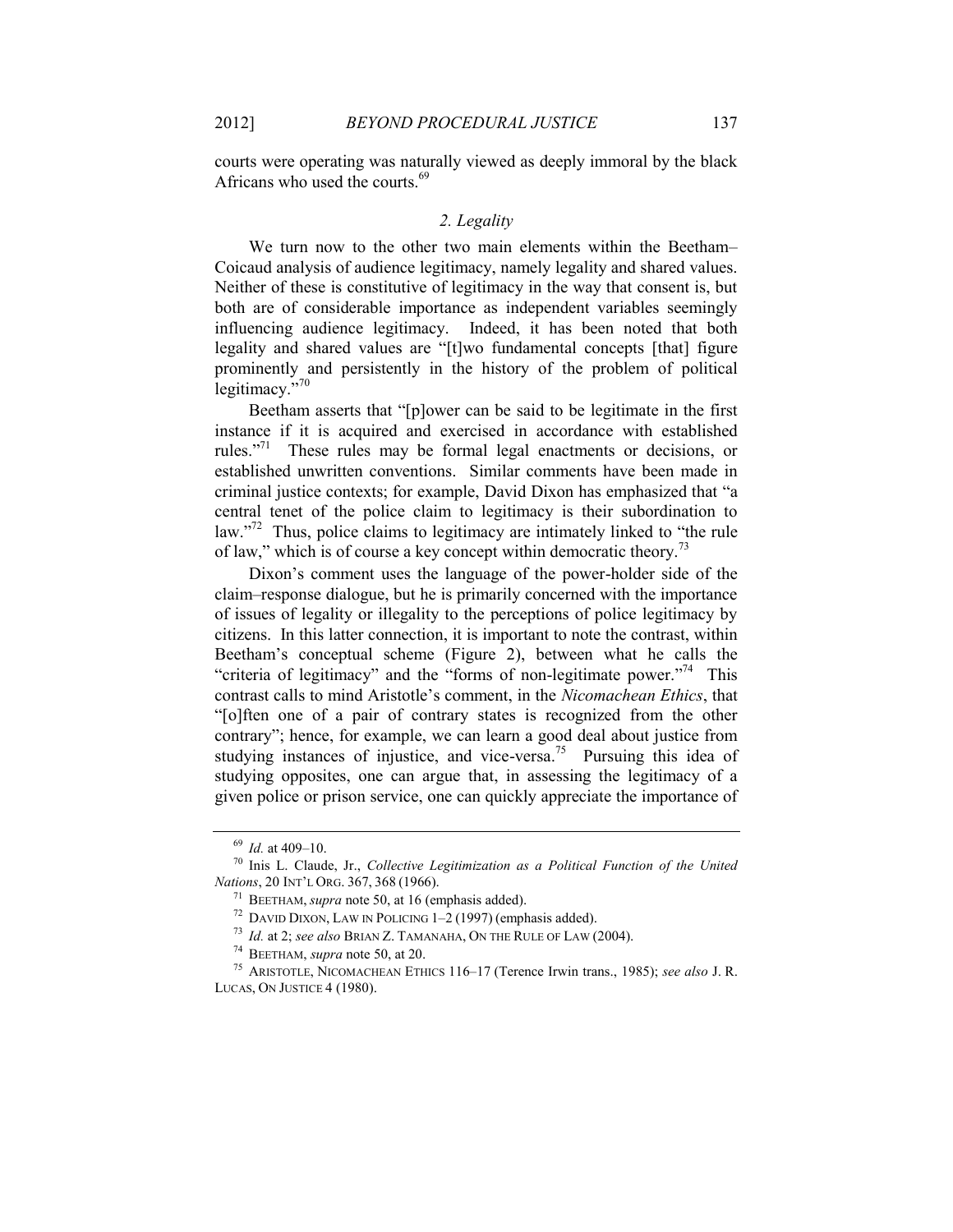legality by considering how blatant illegality can diminish perceived legitimacy. Examples of this include overt police corruption in everyday dealings with citizens (for example, demanding payment from motorists to proceed after a road block), or cases such as those of Rodney King and Malice Green, where police officers were shown to have repeatedly kicked and punched citizens.<sup>76</sup> Not surprisingly, survey-based studies have shown that such obvious illegalities seriously undermine the legitimacy of the police among citizens.<sup>77</sup> In a not dissimilar way, in his influential research study in a Norwegian prison, Thomas Mathiesen showed that one way in which seemingly powerless prisoners attempted to assert themselves against the prison authorities was to criticize them for not following the prison rules.<sup>78</sup> By doing this, they, in effect, accused the authorities of betraying the principles on which their authority was supposed to rest.

<span id="page-20-1"></span>These observations link with some comments about consent in the previous subsection. There, it was noted that true consent to a legal system amounts to "advance self-preemption" by the citizen. If this is an accurate characterization, it is easy to see that citizens who have deliberately chosen the path of obedience might well be resentful if and when they observe a blatant lack of obedience to law, or an absence of self-restraint, on the part of those who have claimed legitimate authority.

<span id="page-20-0"></span>Despite these clear links between illegality and lack of legitimacy, it is paradoxically the case—as both police and prison studies show—that the full enforcement of the law, or the prison rules, can sometimes fail to enhance legitimacy; indeed, it can even lead to a degree of delegitimation. Thirty years ago, this point was shrewdly noted by a senior English judge, Lord Scarman, in an official report on urban disorders in Brixton, an area of London with a significant ethnic minority population.<sup>79</sup> In that instance, an intensive police "stop and search" operation (Operation Swamp '81), mounted because of an increase in street crime in the neighborhood, was in practice targeted disproportionately at young black males, a fact that caused

<sup>76</sup> Lee Sigelman et al., *Police Brutality and Public Perceptions of Racial Discrimination: A Tale of Two Beatings*, 50 POL. RES. Q. 777, 777–78 (1997).

<sup>77</sup> *See generally* Theodore P. Gerber & Sarah E. Mendelson, *Public Experiences of Police Violence and Corruption in Contemporary Russia: A Case of Predatory Policing?*, 42 LAW & SOC'Y REV. 1 (2008); Justice Tankebe, *Public Confidence in the Police: Testing the Effects of Public Experiences of Police Corruption in Ghana*, 50 BRIT. J. CRIMINOLOGY 296– 319 (2010).

<sup>78</sup> THOMAS MATHIESEN, THE DEFENCES OF THE WEAK 23 (1965).

<sup>79</sup> LORD SCARMAN, THE BRIXTON DISORDERS 10–12 APRIL 1981, CMND. 8427, paras. 1.1– 1.7 (reprt. 1986).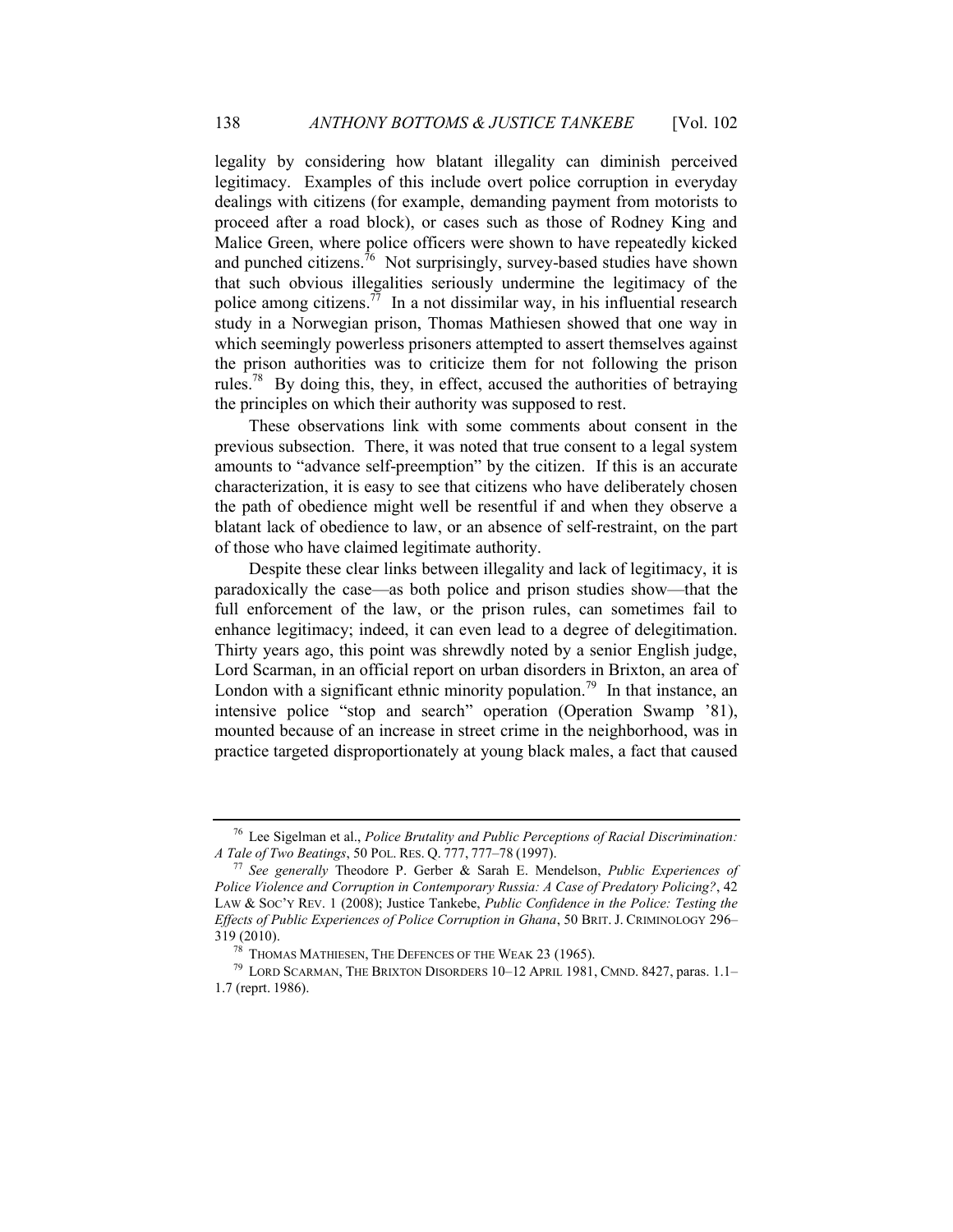widespread anger among the black community.<sup>80</sup> It is clear that the police's motive in intensifying the stop and search operation was to reduce crime. Nevertheless, against a background of suspicion between the police and the black community, Operation Swamp was seen as manifestly partial and unjust, a fact that destabilized local order.<sup>81</sup> Scarman was led to comment that:

Law enforcement, involving as it must, the possibility that force may have to be used, can cause acute friction and division in a community— particularly if the community is tense and the cause of the law-breaker not without support. '*Fiat justitia, ruat caelum*' <sup>82</sup> may be apt for a Judge: but it can lead a policeman into tactics disruptive of the very fabric of society . . . . The successful solution of the conflict [between law enforcement and public tranquility] lies first in the priority to be given in the last resort to the maintenance of public order, and secondly in the constant and commonsense exercise of police discretion.

Criminal justice professionals and politicians often use, without much thought, the generic phrase "law and order." But in the above passage, Scarman explicitly *separates* "law" from "order," and points to the truth that the full enforcement of the law can in some circumstances lead to *disorder*, especially where "the community is tense and the cause of the law-breaker not without support."<sup>84</sup> Thus, in the situation Scarman was commissioned to examine, resentment and defiance had quickly escalated.<sup>85</sup> Scarman claims, rightly in our view, that in circumstances where, within a given community, one has to choose between law enforcement and the maintenance of public order, the latter must usually be the correct normative choice.<sup>86</sup> That is because, in such circumstances, assertive enforcement of the letter of the law would lead to a significant degree of police delegitimation. Hence, before long the police would not be regarded as holding the right to govern.

The above comments, however, are subject to an important caveat, which arises from experience in certain prisons. It is undoubtedly the case that a Scarman-style analysis is often valid in the prisons context; indeed, one of the classic texts of prison sociology proffered an argument very

<sup>80</sup> *Id.* paras. 4.37–4.40.

<sup>81</sup> *Id.* paras. 4.47–4.49.

<sup>&</sup>lt;sup>82</sup> "Let justice be done, even if the sky collapses in consequence."

<sup>83</sup> SCARMAN, *supra* not[e 79,](#page-20-0) paras. 4.57–4.58.

<sup>84</sup> *Id*.

<sup>85</sup> *Id.*, pt. III; *see also* Lawrence W. Sherman, *Defiance, Deterrence, and Irrelevance: A Theory of the Criminal Sanction*, 30 J. RES. CRIME & DELINQ. 445 (1993) (noting that defiance presupposes a legitimacy deficit).

<sup>86</sup> SCARMAN, *supra* not[e 79,](#page-20-0) paras. 4.57–4.58.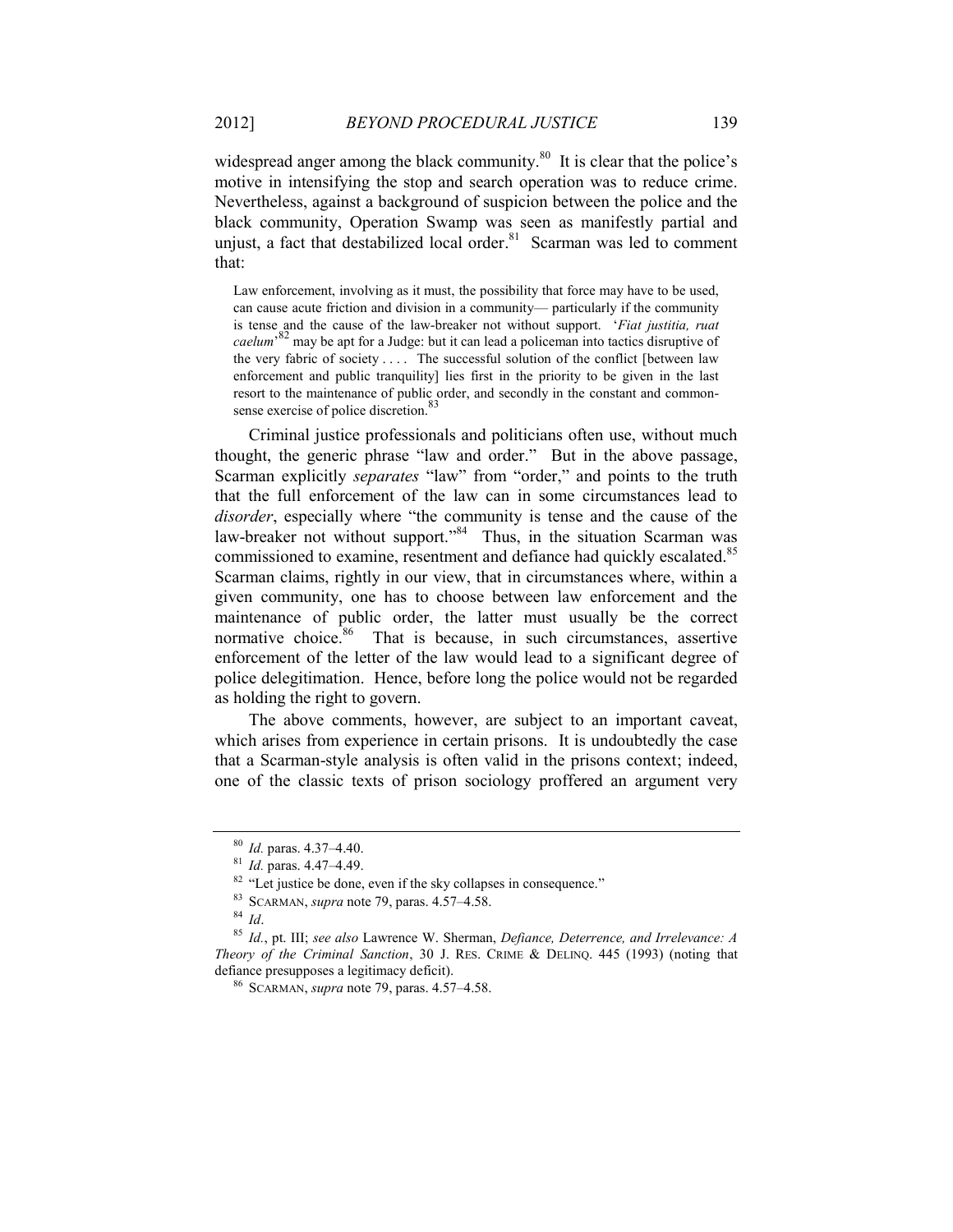similar to Scarman's half a century ago. $87$  But experience has shown that there are also conditions where other considerations apply. Particularly in high security prisons, prison officers are sometimes required to guard sophisticated and well-disciplined groups (such as professional criminals or members of a paramilitary organization) who are able to organize concerted campaigns to try to obtain concessions in the enforcement of rules. If, in such situations, the officers were to follow Scarman's advice in always prioritizing "order" in preference to rule-enforcement, they would find themselves in a process of continual retreat, always backing down in the face of organized prisoner demands. Clearly, this is not an appropriate way to manage a prison, $88$  a fact that has led prison scholars to draw an important distinction between *good* officer–prisoner relationships (based simply on superficially friendly day-to-day contact) and *right* relationships (where relationships are good, but also based on appropriate rule enforcement).<sup>89</sup> We shall return to the significance of this distinction in Part [V.A.](#page-38-0)

<span id="page-22-0"></span><sup>&</sup>lt;sup>87</sup> Gresham Sykes argues that the prison is inherently an "authoritarian community" and that in extreme situations (riots, etc.), ultimate victory will always go to the prison administration, backed if necessary by the police and armed forces. GRESHAM M. SYKES, THE SOCIETY OF CAPTIVES 81, 113 (1958). On a day-to-day basis, however, staff are outnumbered by inmates, and they need to accomplish various daily "housekeeping" tasks, such as getting prisoners to workshops, keeping the wing clean, etc. *Id.* at 25–30. Hence, in practice, staff negotiate a series of accommodations with prisoners in order to maintain a reasonable and functioning social order. *Id.* at 54–58. In consequence, although prison officers are by law granted massive powers over the inmates, in practice they usually make no attempt to enforce all the rules and focus on maintaining good order rather than on the letter of the law. *Id.*

<sup>&</sup>lt;sup>88</sup> Precisely this process occurred in the 1980s and 1990s in The Maze prison in Northern Ireland, as Republican paramilitary prisoners successfully made demand after demand for alterations to the regime in pursuit of their aim to secure recognition of the fact (as they saw it) that they were "prisoners of war" and entitled to the sort of conditions accorded to prisoners of war under the Geneva Conventions—including having each living unit under the command of one of their own officers. Prison officials made extensive concessions to the prisoners in part because of broader political developments in the wider society, and in part because of continual pressurization of staff by prisoners. KIERAN MCEVOY, PARAMILITARY IMPRISONMENT IN NORTHERN IRELAND (2001). A recent official report explained the latter point: "The Inquiry heard of many examples of different types of pressure on staff which resulted in their being conditioned. On the occasions that staff went onto the wings they were often seen surrounded by prisoners. In such circumstances prisoners might make oblique or even direct references to an officer's family or domestic situation." LORD MACLEAN, THE BILLY WRIGHT INQUIRY para. 7.221 (2010). Prisoners obtained such information from paramilitary colleagues outside the prison and sometimes made implied threats of action against the officers' families. Personal conversation with officers in The Maze.

<sup>89</sup> *See* ALISON LIEBLING ET AL., THE PRISON OFFICER 92 (2d ed. 2011).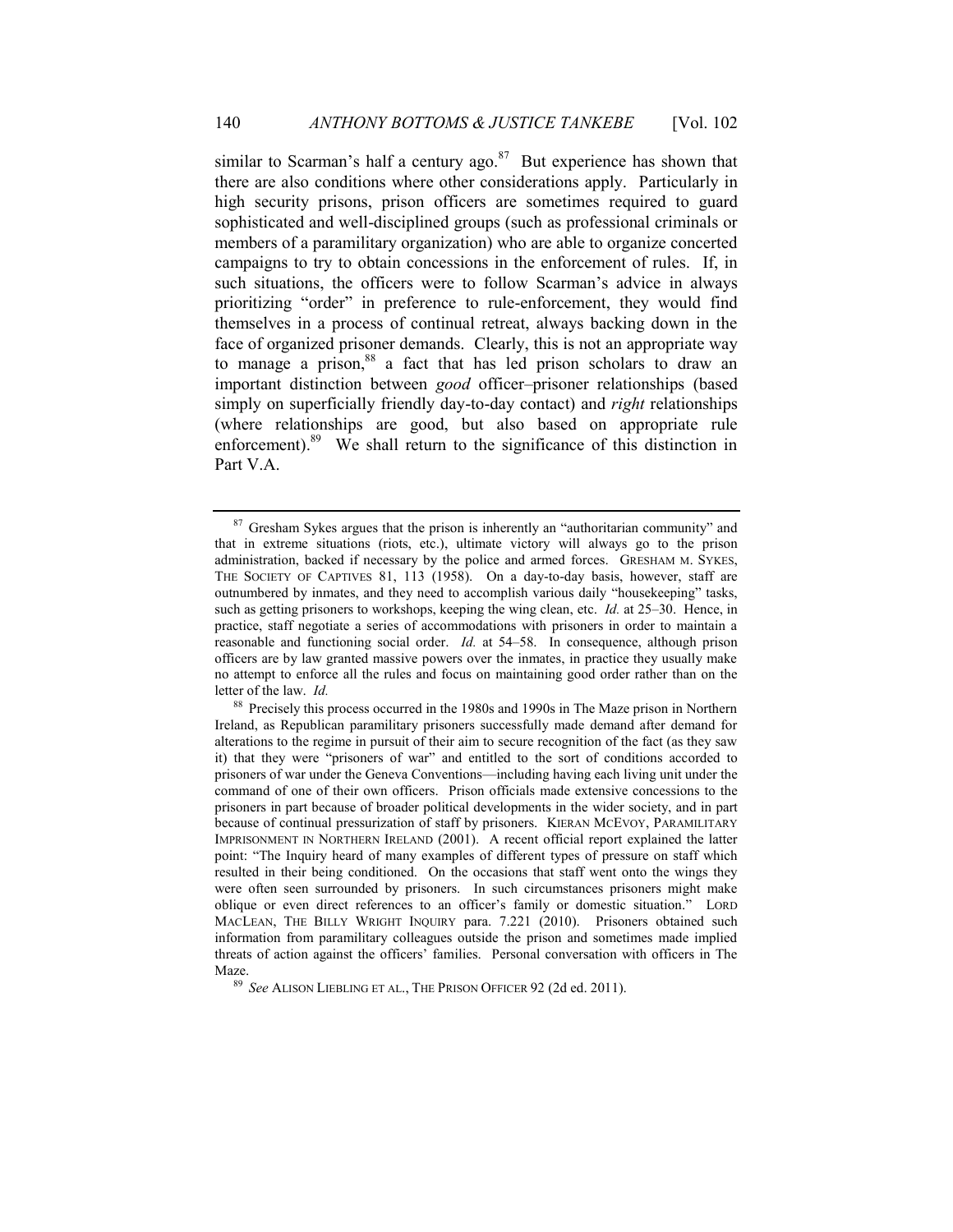Overall, the analysis in this Section has shown that legality is an important component of audience legitimacy. However, law always operates in a social context, so it must always be considered in relation to community values—a subject to which we must now turn.

#### *3. Shared Beliefs and Values: General Values*

<span id="page-23-0"></span>The Beetham–Coicaud legitimacy structure suggests that, to be legitimate, power-holders must derive their authority from and act within the shared beliefs and values of a given society. For the purpose of our discussion, "values" may be defined simply as "those moral beliefs to which people [appeal] for the ultimate rationales of action."<sup>90</sup> As Coicaud points out, values become institutionalized within what Talcott Parsons called "action systems,"<sup>91</sup> and, while only a small portion of the culture and action system of a given society is decisive for its core identity, "this fraction relates to essential values and basic institutions, which are the object of a consensus that lies beyond discussion and that has a type of validity that is foundational."<sup>92</sup> Such "core values" are central to an understanding of this third element of audience legitimacy.

A useful way in which to approach the topic of shared values is through Beetham's critique of Weber. Weber's analysis includes, as one of its constituent features, the view that power relationships are legitimate if people *believe in* them as being valid.<sup>93</sup> But Beetham objects to such an approach because it

leaves the social scientist with no adequate means of explaining why people acknowledge the legitimacy of power at one time or place and not another. The social scientist, it seems, is someone who must always be taken by surprise when people stop treating power as legitimate and take to the streets in protest.<sup>9</sup>

Thus, for Beetham, a power-holder is not legitimate in the eyes of an audience simply because the audience "believes in" the power-holder's legitimacy. Rather, "power is legitimate to the extent that the rules of power can be *justified in terms of beliefs shared by both dominant and subordinate*."<sup>95</sup> Thus, for Beetham, and later for Coicaud, shared values do

<sup>90</sup> James L. Spates, *The Sociology of Values*, 9 ANN. REV. SOC. 27, 28 (1983).

<sup>&</sup>lt;sup>91</sup> TALCOTT PARSONS, THE SOCIAL SYSTEM ch. I (1951).

<sup>92</sup> COICAUD, *supra* not[e 18,](#page-7-3) at 16.

<sup>93</sup> *See supra* Par[t III.](#page-8-1)

<sup>94</sup> BEETHAM, *supra* not[e 50,](#page-14-0) at 10.

<sup>&</sup>lt;sup>95</sup> *Id.* at 17 (emphasis added). For Beetham, the identification of legality as one of the three components of audience legitimacy also provides a further argument against Weber's equation of legitimacy with "belief in legitimacy," since "whether power is or is not acquired and exercised within the law is a question quite independent of people's beliefs." *Id.* at 12.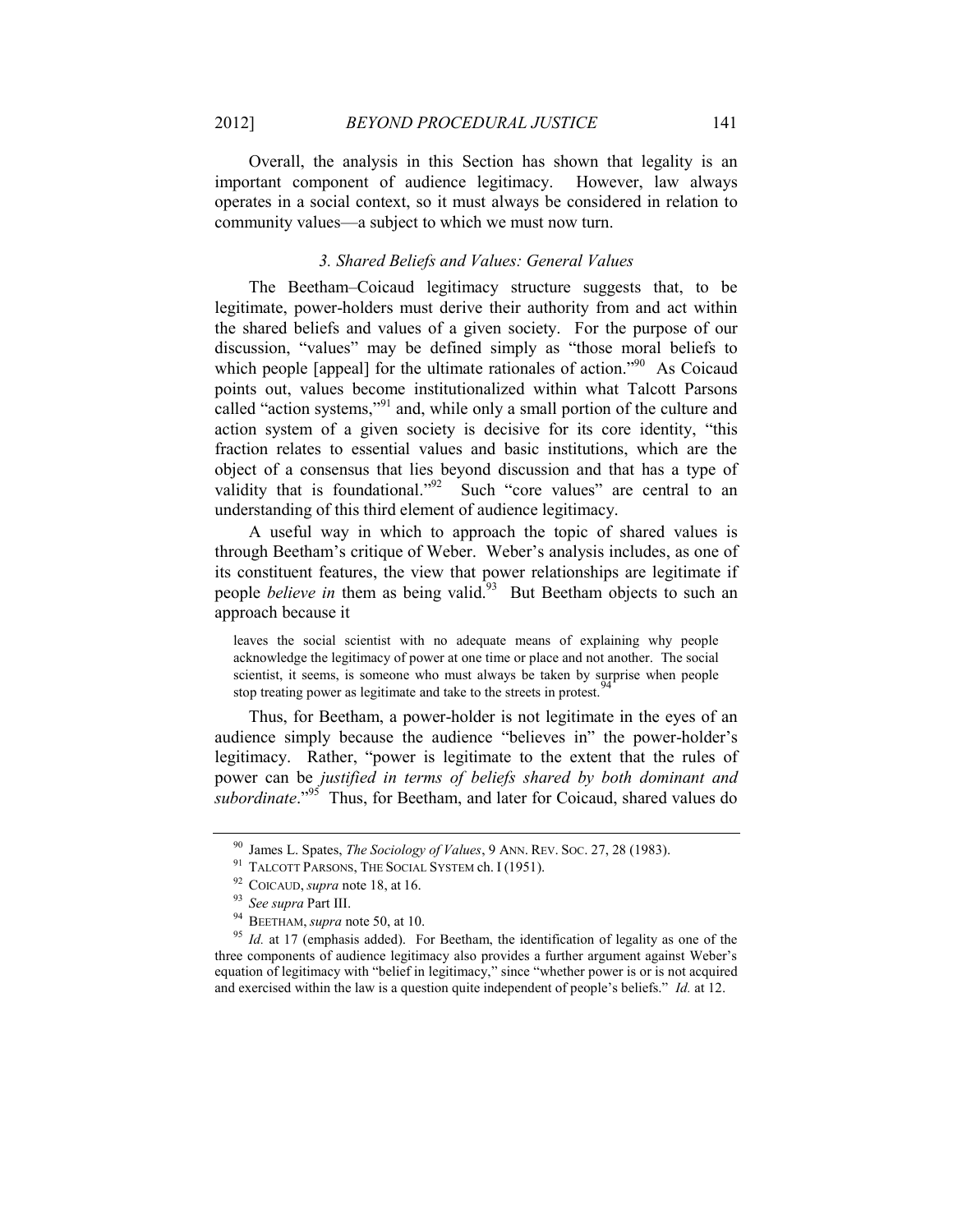indeed, like legality, constitute one of the core "factors that create and sustain legitimacy.<sup> $396$ </sup> In more detail, it can be argued that, to be fully legitimate according to the test of shared values, three separate tests must be passed: (1) any given exercise of power must be derived from a valid *source* of legitimate authority within that society, (2) the power should be exercised in a *manner* that is considered justified in the context of that society, and (3) the exercise of the power must be seen to serve a recognizable general interest, rather than simply the interests of the powerholder.<sup>97</sup> Shared values therefore *set limits* that define the conditions within which legitimate power may be exercised (negative effects), as well as furnishing those who govern with *rules and resources* within which they can seek to realize certain societal objectives (positive effects). Where an authority figure fails to act in accordance with shared values, he or she may be justly singled out for censure.<sup>98</sup>

The concept of shared values does, however, have its considerable complexities. Three relevant difficulties of different types will be briefly noted here. First, suppose that a given society has a set of strongly and consensually held values, but that because of political disturbances or economic crises in nearby countries, it experiences a relatively sudden influx of several separate sets of migrants, each with core values different from one another and from the host country. What is now a "shared value" within that society? Issues of this kind can present real dilemmas for law enforcement agencies, as Thorsten Sellin's "culture conflict" thesis<sup>99</sup> demonstrated in the United States before the Second World War and as is ever more evident in the contemporary era of globalization. This topic would merit a full paper to itself, but briefly, we think that a very useful resource in this type of situation is Michael Walzer's distinction between

<sup>96</sup> Tyler et al., *supra* not[e 14,](#page-5-2) at 10.

<sup>97</sup> Adapted from BEETHAM, *supra* not[e 50,](#page-14-0) at 16–18.

<sup>98</sup> MATHIESEN, *supra* note [78,](#page-20-1) at 12. In his Norwegian prison study, Mathiesen developed the concept of "censoriousness" to refer to prisoners' frequent criticisms of their captivity conditions. *Id.* Interestingly, Mathiesen distinguished two subtypes of censoriousness—one based on legality (the prison staff were not following their own rules) and one based on fairness (the prison staff were acting unfairly, according to the accepted standards of Norwegian society). *Id.* at 13–14. The parallel with the "legality" and "shared values" components of the Beetham–Coicaud legitimacy structure is, clearly, very close. There is also more ancient authority: according to Aristotle, the "just will be both what is lawful and what is fair, and [the] unjust will be both what is lawless and what is unfair." ARISTOTLE, *supra* not[e 75,](#page-19-0) at 117.

<sup>99</sup> Thorsten Sellin, *Culture Conflict and Crime*, 44 AM. J. SOC. 97, 97–98 (1938).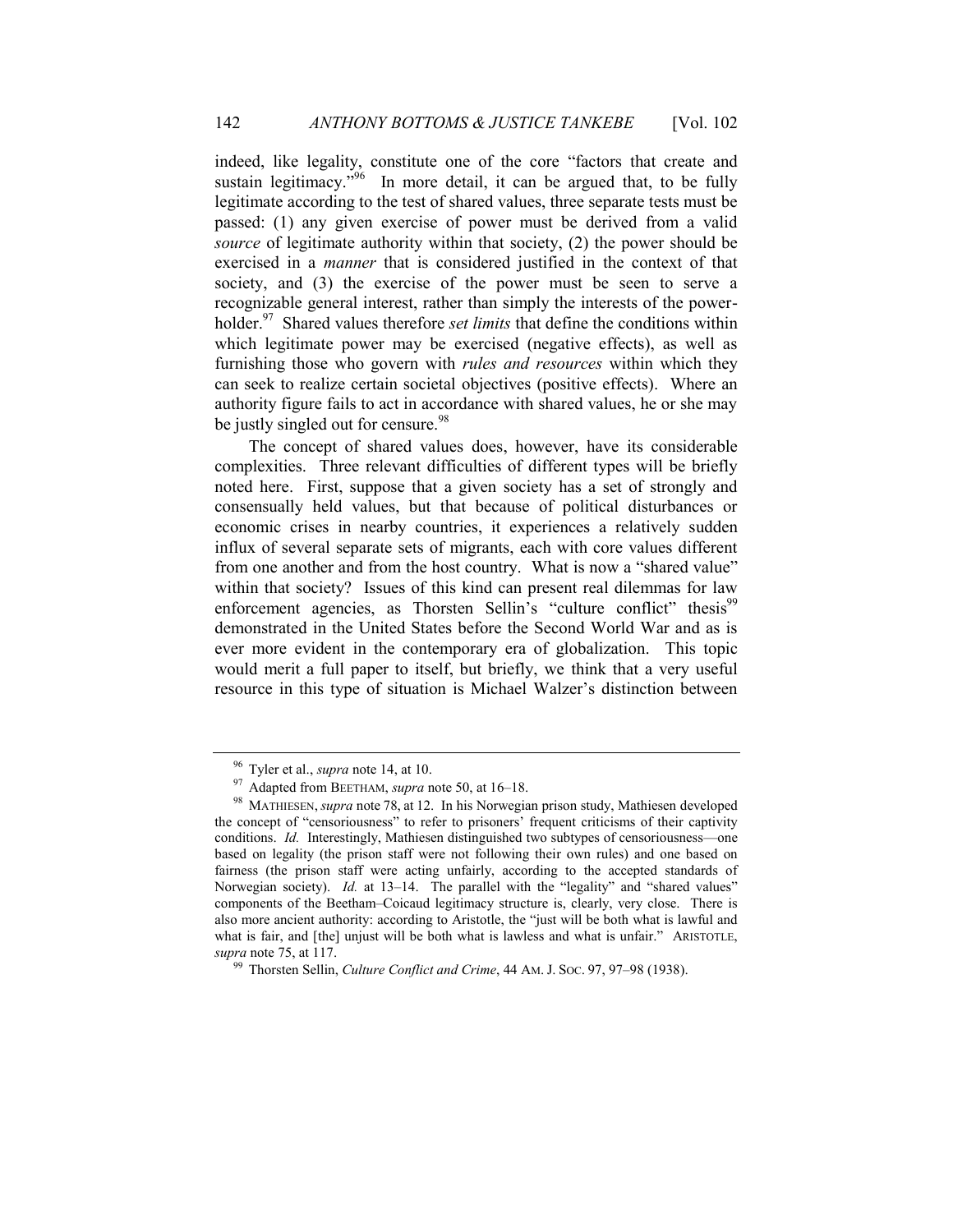"thick" and "thin" moralities. $100$  According to Walzer, a thick moral argument is something that communities adopt as "a way of talking among ourselves, here at home, about the thickness of our own history and culture"—including the unique folk memories and the special (perhaps idiosyncratic) ways of "going on" that have been adopted within that particular ethnic, religious, or cultural group.<sup>101</sup> It would of course be quite unreasonable to expect a nation-state in the contemporary, globalized world to operate fully in accordance with the thick norms of each and every cultural group within its boundaries. But most thick communities also possess, according to Walzer, "a way of talking to people abroad, across different cultures, about the thinner life [different groups] have in common" and, crucially, he believes that "there are the makings of a thin *and universalist* morality inside every thick and particularist morality.<sup> $102$ </sup> If he is right, then within the dialogic process that legitimation requires, part of the skill of power-holders in an increasingly globalized world must be to help to identify and articulate that shared thin morality, and to negotiate its acceptance among a number of communities who espouse different thick moralities.

<span id="page-25-0"></span>Secondly, the "shared values" analysis in texts on legitimacy tends to assume that a society's laws arise naturally out of the shared norms of the society—an assumption described by Brian Tamanaha as the "mirror thesis" (because the law mirrors the values).<sup>103</sup> Certainly, the mirror thesis is very often correct—for example, the fact that adultery is defined as a criminal act in Saudi Arabia obviously reflects the very strong shared commitment to Islamic values in that country.<sup>104</sup> But, as Tamanaha has correctly argued, the relationship between laws and values is by no means always so straightforward. In his own study of Micronesia, for example, Tamanaha noted that the official law in that country had been transplanted in its entirety from the United States, with the consequence that the customs and values of the Micronesian people were in many respects radically different from those of the official legal system.<sup>105</sup> Tamanaha's original

<sup>100</sup> MICHAEL WALZER, THICK AND THIN: MORAL ARGUMENT AT HOME AND ABROAD, at xi (1994).

 $^{101}$  *Id.* 

<sup>102</sup> *Id.* (emphasis added).

<sup>103</sup> BRIAN Z. TAMANAHA, A GENERAL JURISPRUDENCE OF LAW AND SOCIETY 1–3 (2001).

<sup>&</sup>lt;sup>104</sup> Of course other jurisdictions have also criminalized adultery for reasons other than Islamic values. *See* Joanne Belknap, *"Offending Women": A Double Entendre*, 100 J. CRIM. L. & CRIMINOLOGY 1061, 1068–70 (2010).

<sup>&</sup>lt;sup>105</sup> BRIAN Z. TAMANAHA, UNDERSTANDING LAW IN MICRONESIA 2, 55 (1993). By way of example, there existed a "thriving caste system, yet the law prohibited discrimination." Or if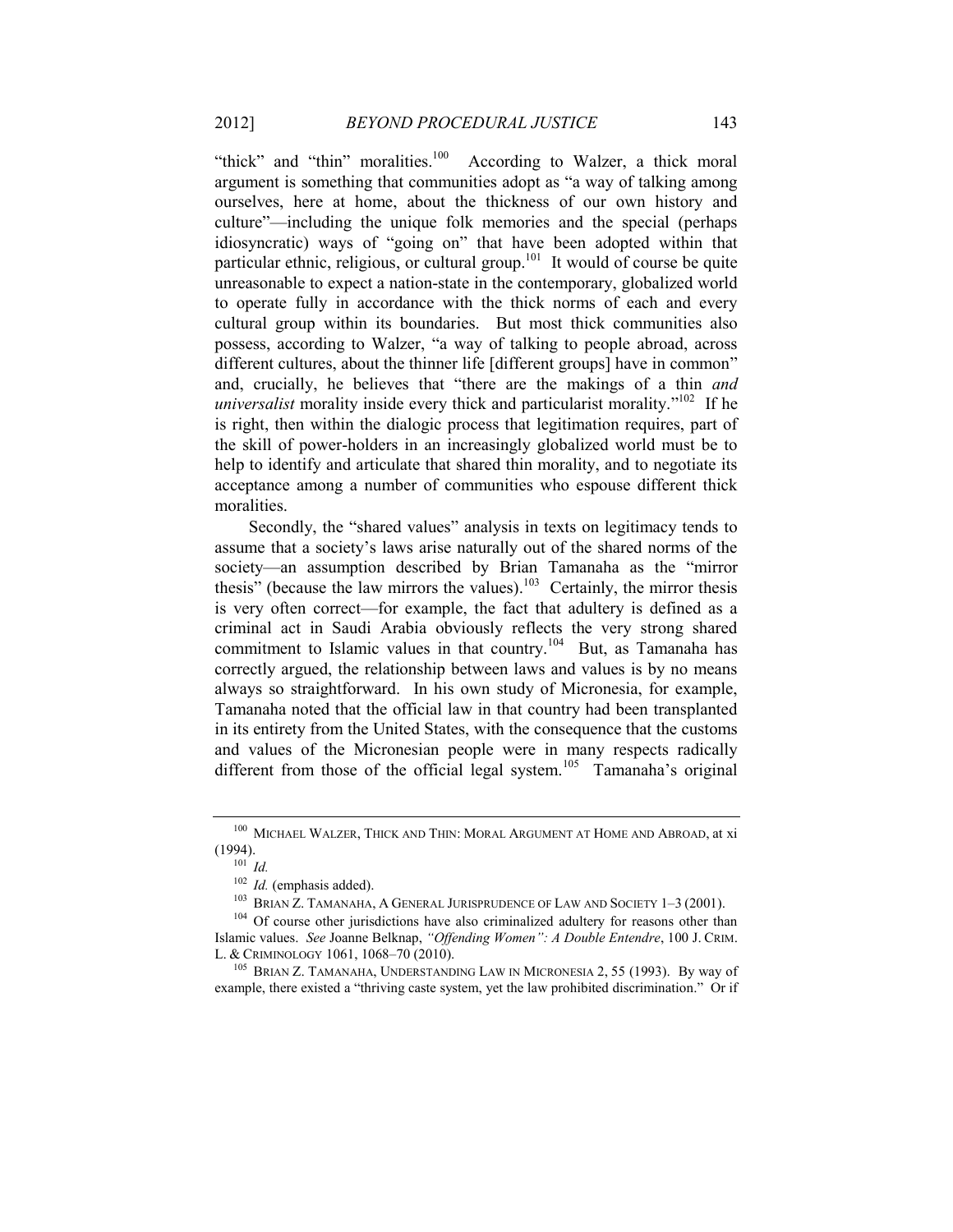assumption was that the Micronesian situation was very abnormal, but he subsequently concluded that it was "not that unusual after all," since "legal transplantation, either through colonial imposition or through voluntary borrowing, is a widespread phenomenon."<sup>106</sup> Clearly, in such contexts, "shared values" might be in short supply, and, as in the first example, skillful negotiation by power-holders might be required if the legitimacy of the official law is to be fostered.

Thirdly, we have so far assumed that "the law" and "law enforcement" are homogeneous concepts and therefore that all those involved in law enforcement within a given state are implementing practices based on a single set of values. Empirically speaking, that might be the case, but it is by no means necessarily so. For example, in his essay on police legitimacy discussed earlier, David Smith refers to a detailed empirical research study that he led in London in the early 1980s. Smith's research revealed that certain "'working rules' of police officers—the guiding principles of their conduct—although influenced by the [formal] law, could often diverge from it."<sup>107</sup> This divergence was then covered up by the police, who developed certain "presentational rules," which existed "to give an acceptable appearance" to the divergence between the formal law and local practice. When we reflect on this example, it seems reasonable to speculate that, however well these tactics worked in disguising the true state of affairs from, say, the courts or the media, they almost certainly did not deceive those local citizens who had dealings with the police ("norm-users," in MacCormick's helpful phrase<sup>108</sup>). If this is correct, then for norm-users in such a context, one would need to construct two descriptions of legitimacy—one concerning the legitimacy of the official legal system (the "law in the books") and one concerning the legitimacy of the "law in practice" (namely, the local police's actual behavior and their attempts to give such behavior a presentationally acceptable appearance).

#### *4. Shared Beliefs and Values: Specific Values*

<span id="page-26-0"></span>As well as considering the general importance of shared values within the analysis of audience legitimacy, we think it is important to comment on some specific values. Given limitations of space, we shall focus on only

a criminal offense was committed, in Micronesian custom this "required a response by the community itself," yet the state insisted that any community reaction constituted "illegal vigilantism." TAMANAHA, *supra* not[e 103,](#page-25-0) at xi.

<sup>106</sup> TAMANAHA, *supra* note [103,](#page-25-0) at xii.

<sup>&</sup>lt;sup>107</sup> Smith, *supra* note [13,](#page-5-1) at 43 (referring to the study of London in DAVID J. SMITH & JEREMY GRAY, POLICE AND PEOPLE IN LONDON (1985)).

<sup>&</sup>lt;sup>108</sup> NEIL MACCORMICK, INSTITUTIONS OF LAW 2 (2007).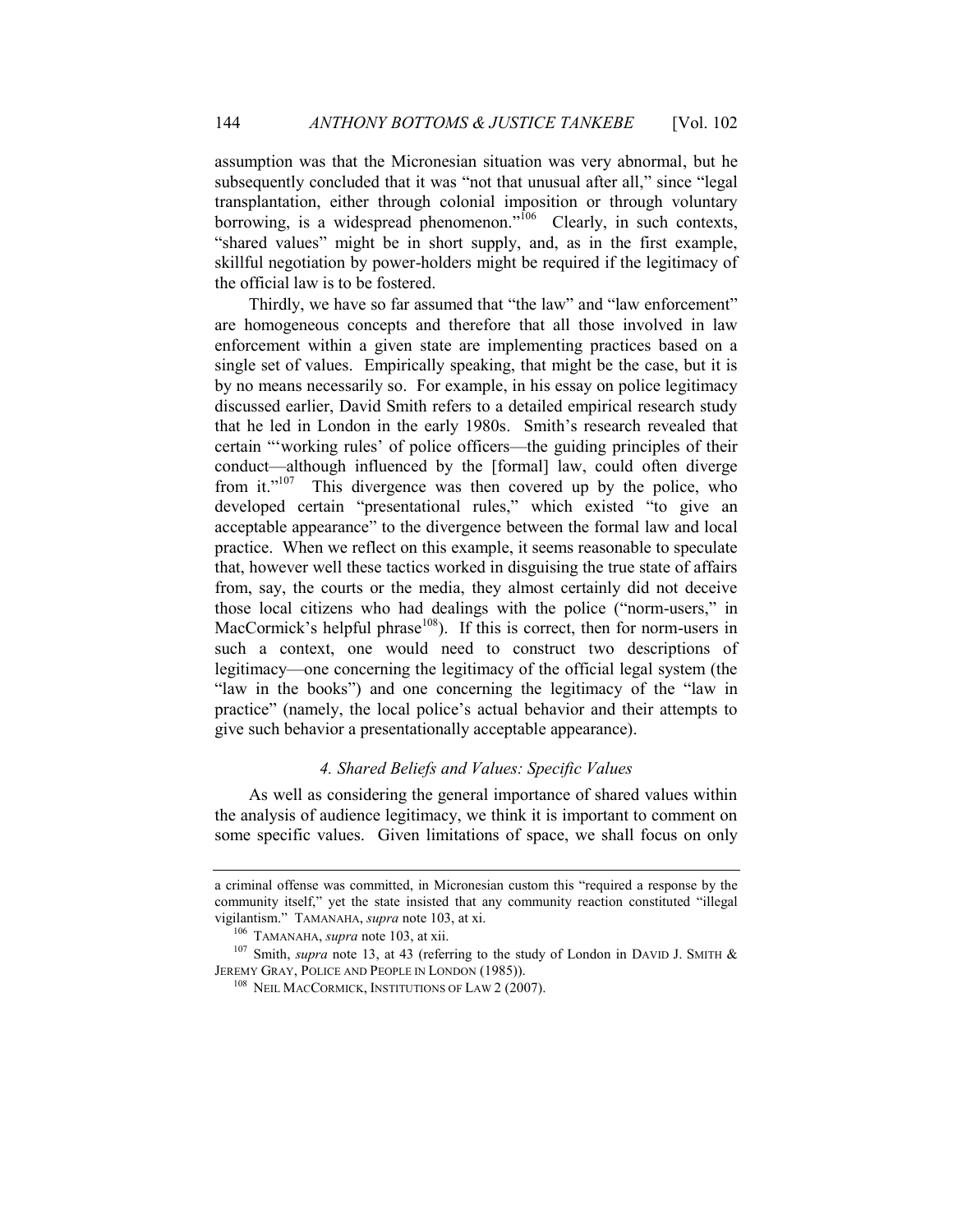two such values: procedural justice and effectiveness.

As previously noted, Beetham claimed that his conceptual framework (see [Figure 2\)](#page-15-0) is common to all societies.<sup>109</sup> Yet the framework does not mention procedural justice, the dominant tradition within studies of legitimacy in criminal justice. Does that mean that Beetham's thesis is falsified? Beetham, we think, would rightly deny this; viewed from his perspective, the empirical importance of procedural justice arises because of the existence, in all social contexts so far examined, of strong shared values about the importance of justice, especially procedural justice, in the actions of law enforcement officials.

As previously noted, the broad concept of procedural justice turns out, on closer analysis, to encompass two rather different values,<sup>110</sup> which tend to have rather different emotional connotations. "Quality of decisionmaking" embraces a range of concerns that lawyers would place together under a general heading such as "the principles of natural justice."<sup>111</sup> This will include matters such as people being allowed to have their say before a decision that affects them is made;  $112$  the independence and neutrality of the decisionmaker, as well as his or her technical competence; consistency of decisionmaking in similar cases; and so on.<sup>113</sup> The second value embraced within procedural justice is more personal. Described as "quality of treatment," it focuses on whether the decisionmaker treats the subject in a true sense as a human being, with needs for dignity, privacy, respect for his or her moments of weakness, and so on.<sup>114</sup> Research has shown that the absence of either quality of decisionmaking or quality of treatment can be powerfully delegitimating.

<span id="page-27-0"></span>In the introduction to this Article, we mentioned David Smith's words of caution about the procedural justice literature.<sup>115</sup> His reservations are primarily empirical,  $116$  and two are worth highlighting here. First, Smith points out that "the causes or explanations of legitimacy may not be the

<sup>109</sup> BEETHAM, *supra* not[e 50,](#page-14-0) at 22.

<sup>110</sup> *See* Tyler, *supra* not[e 5,](#page-3-0) at 285.

<sup>111</sup> H.W.R. WADE & C.F. FORSYTH, ADMINISTRATIVE LAW pt. VI (10th ed. 2009).

 $112$  This is important not only in formal decision making contexts, but also in more informal encounters with authority. Most people have at some time experienced an encounter with a local power-holder (such as a teacher or an airport official) where the power-holder insists on a particular outcome and refuses to listen to an explanation as to why that outcome seems wrong to the citizen. The result is, invariably, frustration.

<sup>113</sup> Raymond Paternoster et al., *Do Fair Procedures Matter? The Effect of Procedural Justice on Spouse Assault*, 31 LAW & SOC'Y REV. 163 (1997).

<sup>114</sup> Tyler, *supra* not[e 5,](#page-3-0) at 329.

<sup>115</sup> Smith, *supra* note [13.](#page-5-1)

<sup>116</sup> *Id.* at 32–33.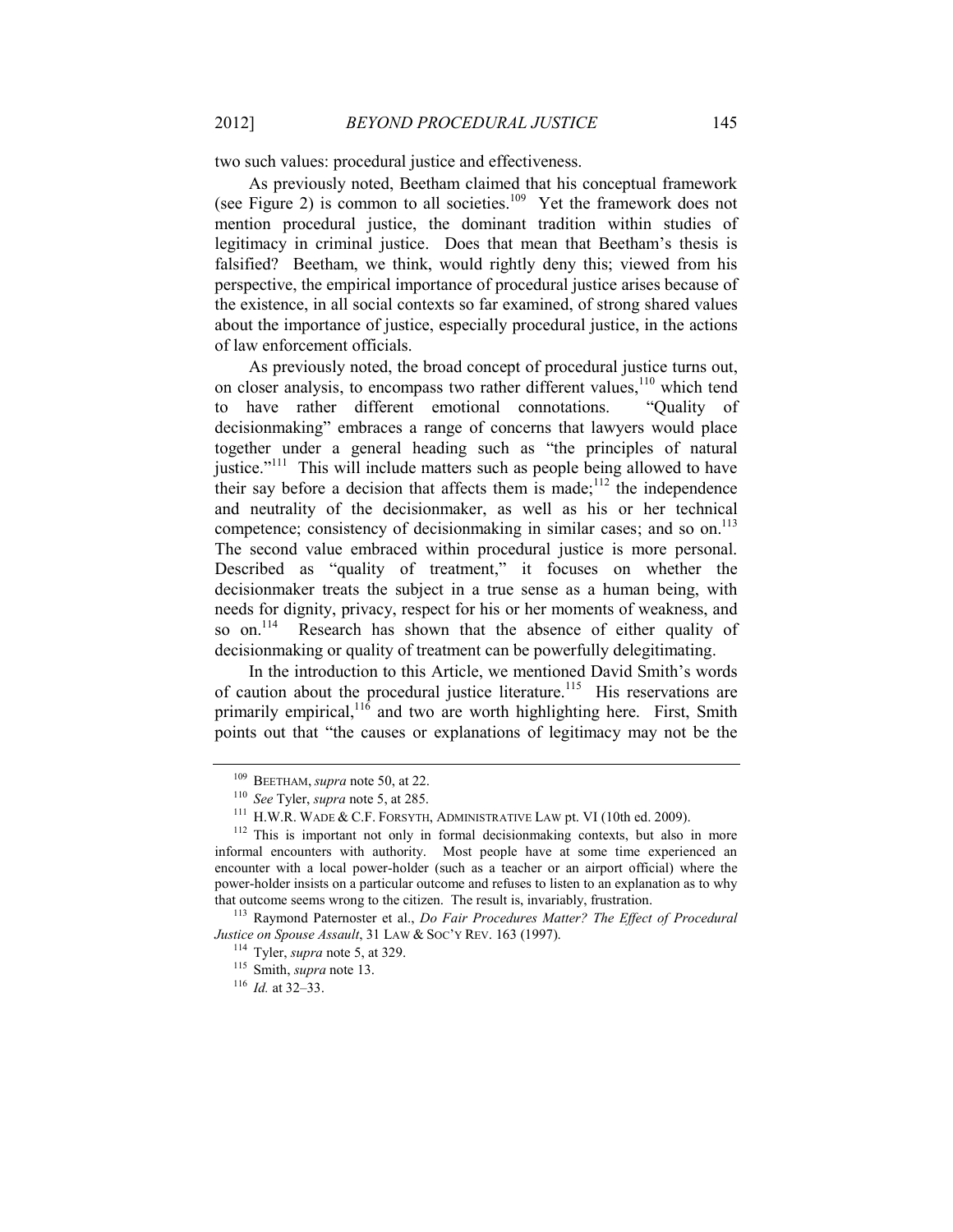same at the individual and collective levels; consequently the explanations for secular change in police legitimacy in a society from one epoch to another may be different from the explanations for intra-individual change in legitimacy beliefs."<sup>117</sup> Secondly, after a detailed argument Smith suggests that the existing research leaves open the possibility that "prior beliefs in police legitimacy (or illegitimacy) are the powerful factor, whereas particular experiences of the police are shaped by those beliefs, or interpreted and perceived to fit with them." 118 These are clearly important points that need to be addressed as the research agenda on legitimacy in criminal justice moves forward.

Smith's overall conclusion is that, at this stage in the development of research on legitimacy, care is needed not to infer "that procedural fairness is the sole or central foundation of legitimacy in all societies at all stages of development."<sup>119</sup> Clearly, a similar conclusion is reached if one views audience legitimacy from the Beetham–Coicaud perspective (which is not discussed by Smith).

The second specific value that we wish to consider in this Section is

<sup>119</sup> Smith, *supra* note [13,](#page-5-1) at 31–32.

<sup>117</sup> *Id.* at 32.

<sup>&</sup>lt;sup>118</sup> *Id.* at 33. Although he does not mention this, Smith's comments resurrect a debate from two decades earlier between Gibson and Tyler & Rasinski. *See* James L. Gibson, *Institutional Legitimacy, Procedural Justice, and Compliance with Supreme Court Decisions: A Question of Causality*, 25 LAW & SOC'Y REV. 631 (1991); James L. Gibson, *Understandings of Justice: Institutional Legitimacy, Procedural Justice, and Political Tolerance*, 23 LAW & SOC'Y REV. 469 (1989); Tom R. Tyler & Kenneth Rasinski, *Procedural Justice, Institutional Legitimacy, and the Acceptance of Unpopular U.S. Supreme Court Decisions: A Reply to Gibson*, 25 LAW & SOC'Y REV 621 (1991). Gibson tested data from a national survey in the United States and found that procedural justice did not explain citizens' compliance with decisions of the Supreme Court. Reanalyzing the same dataset, Tyler & Rasinski argued that the relationship is indirect: procedural justice shapes legitimacy, which in turn, influences compliance. Gibson conceded that the Tyler– Rasinski hypothesis is plausible, but only in situations where people have had prior experiences with legal authorities. (A later panel study of New York residents by Tyler & Fagan confirmed this hypothesis: Tom R. Tyler & Jeffrey Fagan, *Legitimacy and Cooperation: Why Do People Help the Police Fight Crime in their Communities?*, 6 OHIO ST. J. CRIM. L. 231 (2008)). Gibson, however, argues that general assessments of institutional legitimacy are more likely to reflect childhood socialization experiences, which may then influence people's views on procedural justice. To our knowledge, the only attempt specifically to test the question of causality experimentally is a 1993 study by Mondak. He suggested that Gibson's hypothesis might be "the viable explanation" for the association between procedural justice and legitimacy and found no support for the Tyler– Rasinski hypothesis, leading him to the perhaps over-hasty conclusion that this should be either "reformulated or discarded." Jeffrey J. Mondak, *Institutional Legitimacy and Procedural Justice: Re-examining the Question of Causality*, 27 LAW & SOC'Y REV. 599, 608 (1993).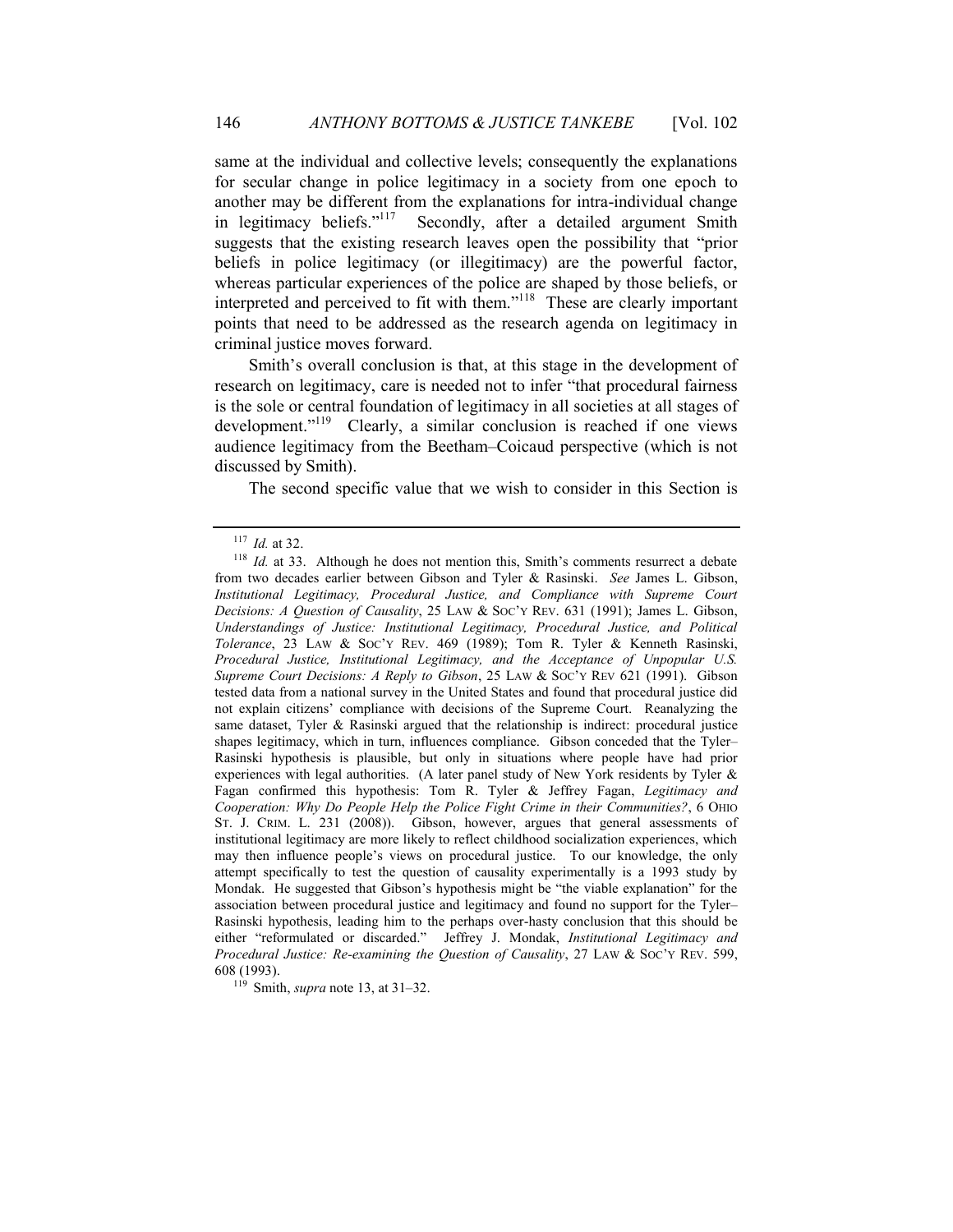<span id="page-29-1"></span>effectiveness. It is sometimes suggested that effectiveness is a purely utilitarian concept and therefore has little to do with the normative notion of legitimacy. However, as Beetham has argued, political legitimacy "requires both a morally authoritative source for government, and an ability to satisfy the ends which justify its enormous concentration of power."<sup>120</sup> Some political scientists have nevertheless seen legitimacy as merely a function of effectiveness, an approach that has been described as "eudaemonic legitimation"  $(EL)$ .<sup>121</sup> According to the EL thesis, it is effectiveness in providing material benefits or prestige to citizens that generates legitimacy; hence, citizens will give attributions of legitimacy if and only if it is in their self-interest to do so.<sup>122</sup> In the context of policing, a police force attempting to operate with this mode of legitimacy would therefore simply seek to demonstrate and appeal to its effectiveness.<sup>123</sup> A better view, which unlike EL maintains legitimacy as a normative concept (and a potential mode of normative compliance among citizens), is that effectiveness and legitimacy are *interdependent* and *organically interactive*. On this view, effectiveness is a necessary but not a sufficient condition of legitimacy.<sup>124</sup>

#### <span id="page-29-2"></span>*5. Audience Legitimacy: Concluding Comments*

<span id="page-29-0"></span>The Beetham–Coicaud conceptual framework is clearly a powerful analytic tool in the study of audience legitimacy, and in our view it covers most of the ground in answering Tyler et al.'s important question about what factors create and sustain audience legitimacy.<sup>125</sup> But is the framework exhaustive—or, otherwise stated, does it cover all possible components of audience legitimacy? Work in political philosophy by Raz suggests that the answer to this question is in the negative, but space precludes full discussion of this issue.<sup>126</sup>

One important point in Raz's discussion does, however, need to be highlighted, and this concerns so-called coordination issues. Particularly in modern societies, one important function of laws is to promote the effective

<sup>120</sup> BEETHAM, *supra* note [50,](#page-14-0) at 137; *see also* JOHN DUNN, SETTING THE PEOPLE FREE (2005).

<sup>121</sup> *See* HOLMES, *supra* note [17,](#page-6-0) at xii–xiv; Feng Chen, *The Dilemma of Eudaemonic Legitimacy in Post-Mao China*, 29 POLITY 421 (1997).

<sup>122</sup> Rothschild, *supra* note [17.](#page-6-0)

<sup>123</sup> *See* Justice Tankebe, *Police Effectiveness and Police Trustworthiness in Ghana: An Empirical Appraisal*, 8 CRIMINOLOGY & CRIM. JUST. 185 (2008).

<sup>124</sup> Rothschild, *supra* note [17,](#page-6-0) at 488.

<sup>125</sup> Tyler et al., *supra* not[e 14.](#page-5-2)

<sup>&</sup>lt;sup>126</sup> See COLIN BIRD, AN INTRODUCTION TO POLITICAL PHILOSOPHY 166-75 (2006); RAZ, *supra* not[e 19,](#page-7-2) ch. 2–4.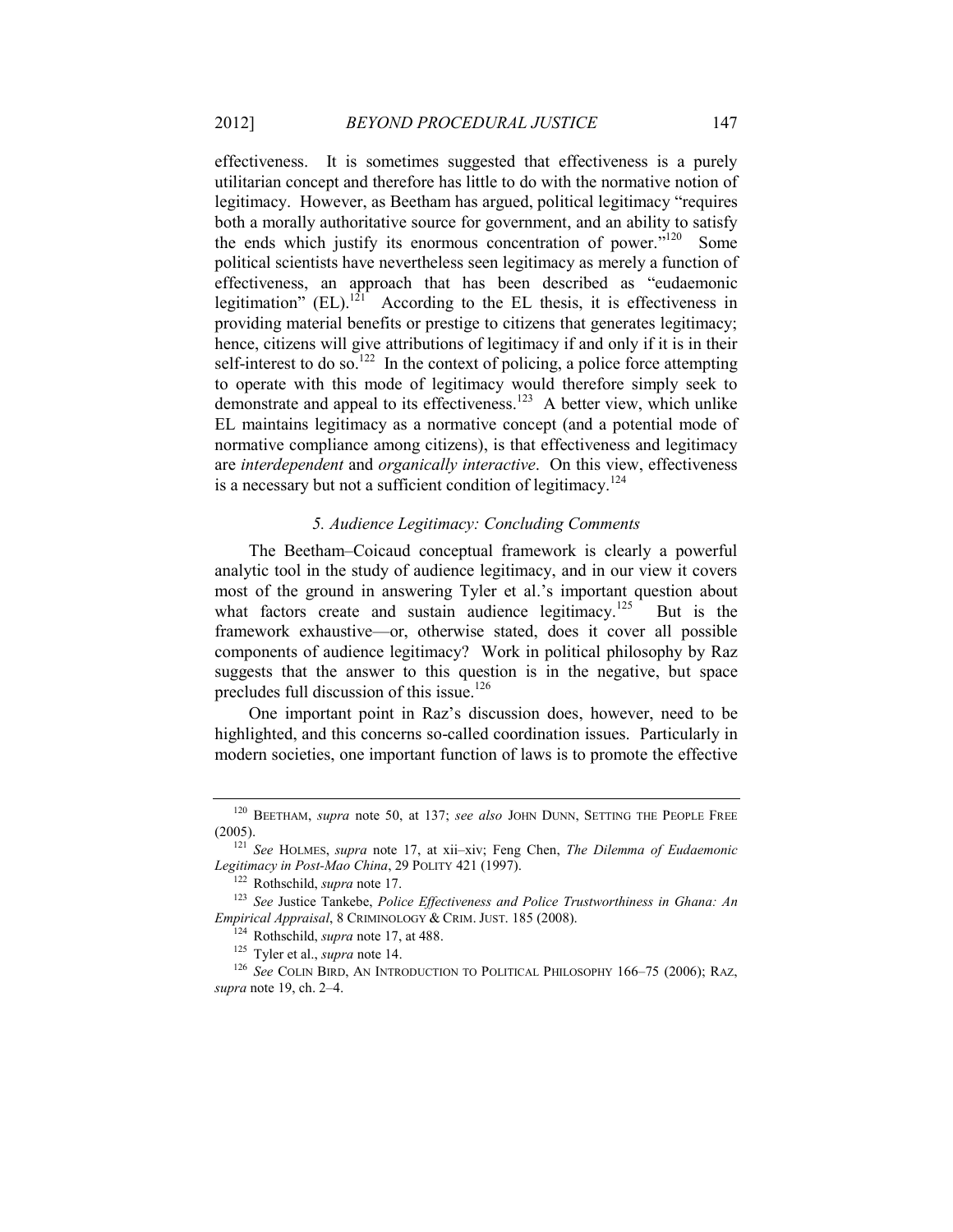coordination of thousands of citizens, each pursuing his or her own reasonable purposes, the most obvious example being rules of the road. At the most basic level, in any given territory there needs to be a rule stating whether motorists are to drive on the right or the left; but which side is chosen is simply a matter of convenience and is therefore hardly a shared value in Coicaud's sense of having "a type of validity that is foundational."<sup>127</sup> Yet what we may call the "coordination requirements" in any given society do usually carry a high degree of audience legitimacy. To mis-paraphrase *Hamlet*, there is therefore more to audience legitimacy than is dreamt of in the philosophy of Beetham and Coicaud, even though these scholars have greatly advanced our understanding of this topic.

As a final point in the discussion of audience legitimacy, we think it is important to return to the distinction between legitimate authority and de facto authority. Combining the insights of Weber and Raz, we can discern that the category of de facto authority actually contains two subtypes. First, there are situations where a power-holder is in secure and effective command of a territory and claims authority over it, but this claim is completely rejected by the audience. (Many examples of this type of situation can be found in the history of colonial rule.)

<span id="page-30-0"></span>There is also a second kind of de facto authority where the ruler's claims to legitimacy are accepted by the public as technically "valid" in Weber's terms, yet this acceptance is not, in the words of Coicaud's definition, a true "recognition of the right to govern."<sup>128</sup> Instead, as Weber recognized, such acceptance might be based on, for example, "weakness and helplessness because there is no acceptable alternative."<sup> $129$ </sup> This second type of de facto authority is, empirically speaking, very important because it is frequently found in contexts (such as prisons and, in the community, in certain kinds of regimes such as military dictatorships) where there is a radical power differential between rulers and the ruled. In such situations, the powerless typically have mixed emotions: they feel that someone has to hold power; that the current authorities do hold effective de facto power and are therefore useful in ensuring a basic flow of essential services; that in consequence the power-holders are, in Weber's terms, a minimally valid authority; that powerless people have no way of challenging this de facto power anyway; and yet that it is impossible to accord to the power-holders any genuine normative authority or true respect. One striking phrase that has been used to express this second kind of de facto authority is "dull

<sup>127</sup> COICAUD, *supra* not[e 18,](#page-7-3) at 16; *see supra* Par[t IV.A.3.](#page-23-0)

<sup>128</sup> COICAUD, *supra* not[e 18,](#page-7-3) at 10.

<sup>129</sup> WEBER, *supra* not[e 23,](#page-8-0) at 214.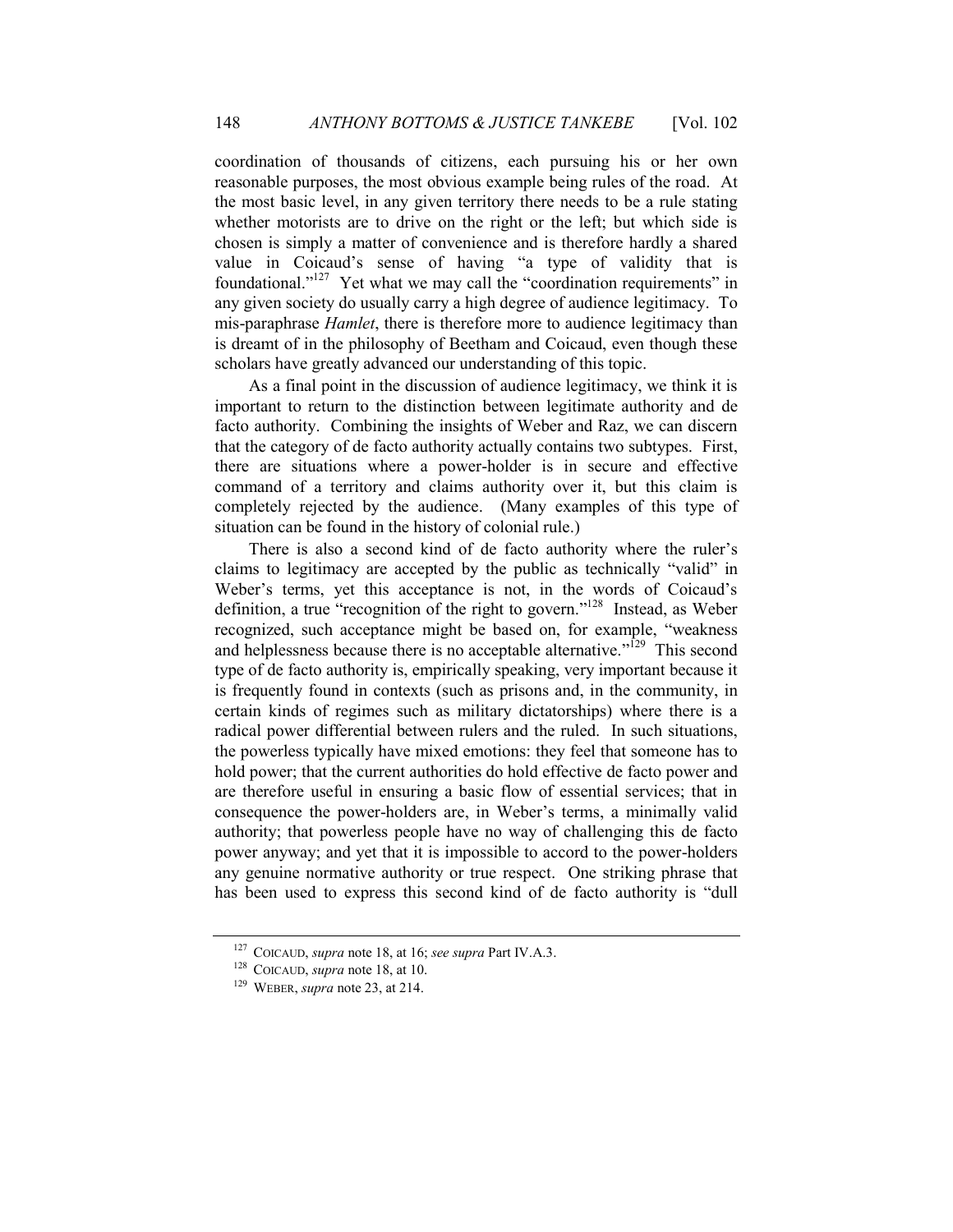compulsion."<sup>130</sup> In the prison literature, it is well recognized that dull compulsion frequently exists, and some hold that prisoners' acquiescence to prison authorities is almost always of this type.<sup>131</sup> On the evidence, however, a better view is that a recognition of true audience legitimacy is sometimes accorded by prisoners to certain prison regimes and to individual prison officers who carry out their duties in certain ways.<sup>132</sup>

<span id="page-31-1"></span>The distinction between true legitimacy and dull compulsion is, conceptually, of great importance in criminal justice contexts, and it can also have significant practical consequences. To give just one example from the policing context, if true legitimacy is present, citizens will almost certainly be much more willing to provide the police with a good flow of information about specific incidents and general matters relevant to social order. Methodologically speaking, the difference between the two situations is sometimes hard to establish empirically, but this is a challenge that criminological researchers must take seriously. We return to this issue in our final Section.

#### B. POWER-HOLDER LEGITIMACY

<span id="page-31-0"></span>Six years ago, Steve Herbert published a paper on police legitimacy; the paper is unorthodox (in the sense that it sits somewhat outside the main literature on legitimacy in criminal justice) but nevertheless important.<sup>133</sup> A main thesis of the paper is that, given the complexity of and tensions between the functions of the police in a liberal-democratic society, "no simple solutions exist for enhancing police legitimacy."<sup>134</sup> Instead, Herbert understands legitimacy as embracing elements of three different requirements for the police service. The first is a necessary *subservience* to public needs within an elective democracy. Second, Herbert argues that a legitimate police service requires a degree of *separation* from the public, for two reasons: to uphold, when occasion demands, the liberal values of the liberal-democratic state (even when these are not currently favored by the democratic majority in a particular society); <sup>135</sup> and to maintain police *esprit de corps*, thereby enhancing effective performance. Finally, there is a

<sup>130</sup> EAMONN CARRABINE, POWER, RESISTANCE AND DISCOURSE 38 (2004).

<sup>131</sup> *Id.*

<sup>132</sup> *See* LIEBLING, *supra* note [9;](#page-4-1) SPARKS ET AL., *supra* note [7;](#page-3-2) Crewe, *supra* note [9;](#page-4-1) Sparks & Bottoms, *supra* note [7.](#page-3-2)

<sup>133</sup> Steve Herbert, *Tangled Up in Blue: Conflicting Paths to Police Legitimacy*, 10 THEORETICAL CRIMINOLOGY 481 (2006).

<sup>134</sup> *Id.* at 500.

<sup>&</sup>lt;sup>135</sup> Although, as Herbert recognizes, sometimes a commitment to the norms of police culture can in fact override the commitment to liberal values.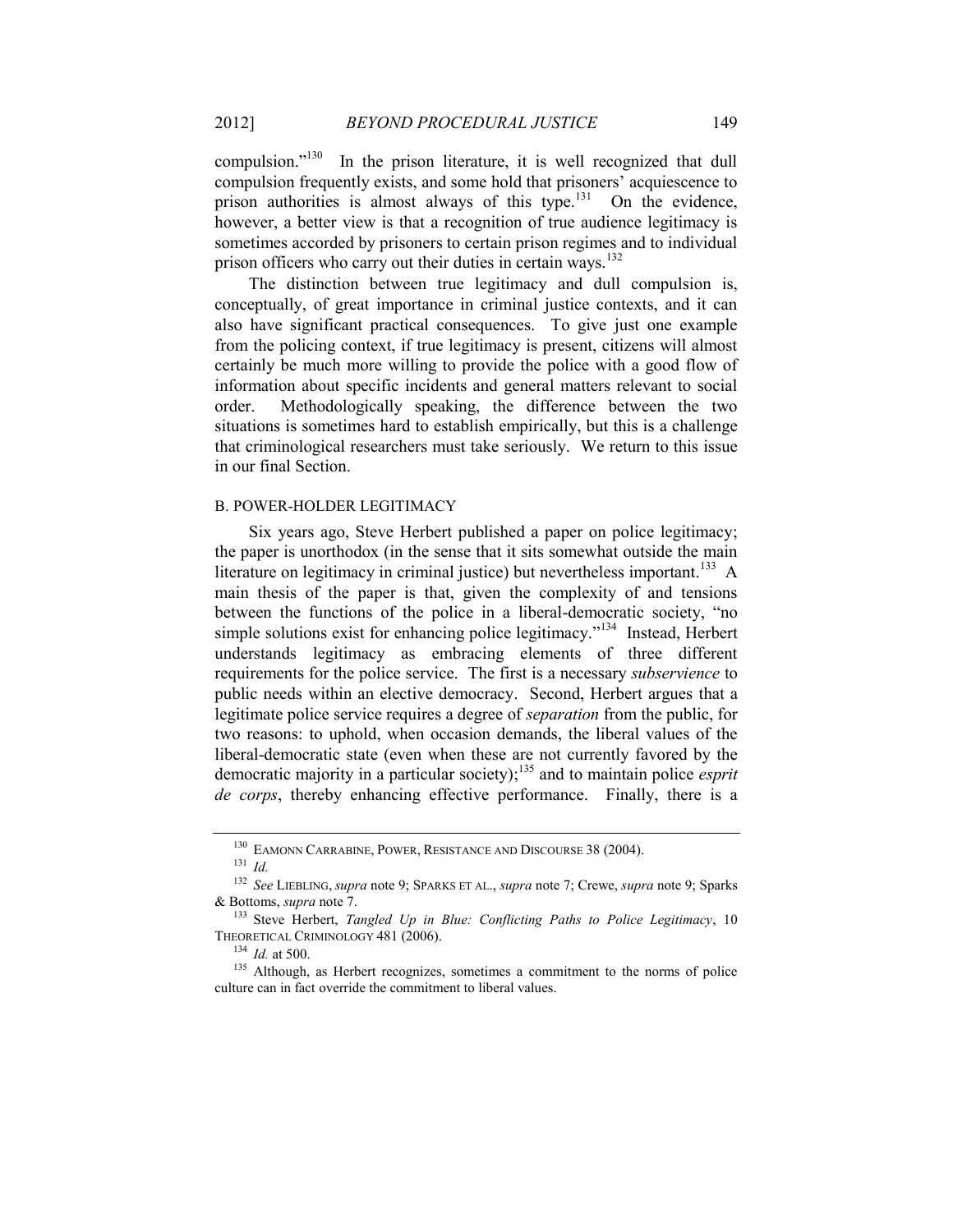suggested requirement of *generativity*; Herbert argues that, to be fully legitimate, the police sometimes need to go beyond a reactive stance and become proactive, taking the initiative in generating (or constructively promoting) appropriate kinds of local social order.<sup>136</sup>

In discussions with senior police officers about legitimacy, we have found that they warm to Herbert's threefold typology. A major reason for this, we believe, is that for Herbert the touchstone of legitimate law enforcement is not simply—as the Beetham–Coicaud analysis might suggest—a matter of the public reception of police activities (that is, in Herbert's language, *subservience*). Rather, in appropriate circumstances there are actions that the police can and should take that will enhance their legitimacy.<sup>137</sup> Herbert does not describe these actions in the language of "power-holder legitimacy" (as is used in political science), but in fact his dimensions of separation and generativity do fit naturally within that conceptual framework, and he is almost alone among criminological writers in referring to these matters.

What, then, is power-holder legitimacy? Recall that in Coicaud's definition, legitimacy is described as "justifying simultaneously political power and obedience."<sup>138</sup> It would seem that Coicaud himself might have meant by this phrase something like "justifying, in the eyes of those without power, both the authority of the power-holder and the obedience of the citizen." But the actual definition given is also open to a more radical interpretation. On this alternative view, "justifying political power" refers to the self-belief that rulers have in their moral right to govern—a selfbelief that then underpins the claims to legitimacy that, in the Weber–Raz analysis, power-holders virtually always make and then attempt to sustain.<sup>139</sup> As Barker pointed out, such self-belief is frequently also made manifest in the actions of power-holders (such as "speech, writing, ritual, [or] display"), whereby they "justify to themselves or others the actions they are taking and the identities they are expressing or claiming."<sup>140</sup> In the field of criminal justice, the wearing of uniforms clearly fulfills an expressive self-legitimating function of this kind, as well as the more utilitarian function of easy identification by colleagues and citizens.

Discussions of the power-holder dimension of legitimacy stretch back

<sup>136</sup> Herbert, *supra* not[e 133,](#page-31-0) at 489–91.

<sup>137</sup> *Id.*

<sup>138</sup> *See supra* text accompanying not[e 18.](#page-7-0)

<sup>139</sup> *See supra* notes 20–[22,](#page-8-2) 29–30 and accompanying text.

<sup>140</sup> Rodney Barker, *Legitimacy, Legitimation, and the European Union: What Crisis?*, *in*  LAW AND ADMINISTRATION IN EUROPE 157, 163-64 (Paul Craig & Richard Rawlings eds., 2003).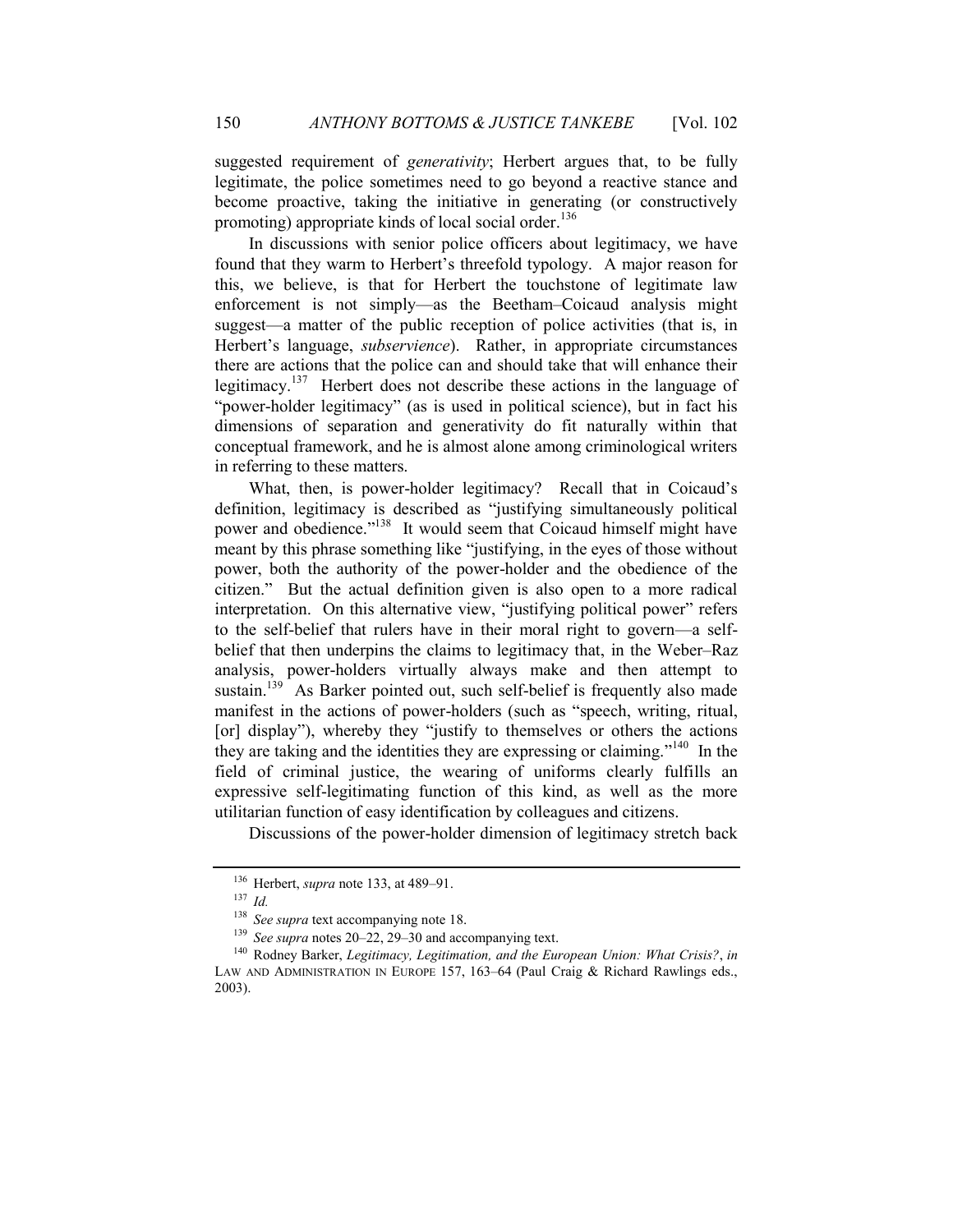to the work of Max Weber. As Kronman observes, Weber considered that people with power or privilege do not only seek to legitimate their status to those lacking it; they must also "persuade *themselves* that their fates are deserved and therefore rightful."<sup>141</sup> Weber himself elaborated this point:

The fortunate is seldom satisfied with the fact of being fortunate. Beyond this, he needs to know that he has a *right* to his good fortune. He wants to be convinced that he 'deserves' it, and above all, that he deserves it in comparison with others. He wishes to be allowed the belief that the less fortunate also merely experiences his due. Good fortune thus wants to be 'legitimate' fortune.<sup>142</sup>

Furthermore, Weber saw power-holder legitimacy as a necessary precondition for successful audience legitimation. As Kronman puts it, in Weber's eyes "to the extent that he anticipates and understands the criticism of those who are less fortunate, the man of good fortune must already be a critic himself."<sup>143</sup> Following Weber's lead, a number of political scientists have subsequently emphasized the fundamental importance of this dimension of legitimacy and have warned that legitimacy is in danger of becoming a meaningless and irrelevant concept if the power-holder dimension is ignored or underplayed.<sup>144</sup>

Although Weber considered the power-holder dimension to be foundational, he did not develop his analysis of it as fully as he did with the audience dimension. There must therefore be some doubt about the grounds upon which, according to Weber, power-holders would seek to justify the rightness of their power to themselves. However, given the privileged position Weber assigns to formal legality within "legitimate domination" in modern societies,<sup>145</sup> it is not unreasonable to speculate that legality would play an important part in his analysis. That is to say that power-holders will believe in their own legitimacy if and only if they ensure that the positions they occupy, the powers they wield, and the manner in which such powers are exercised on a day-to-day basis are formally and legally correct. We would argue, however, that this is only a necessary condition, and not a sufficient one; as with audience legitimacy, power-holders must also cultivate their self-legitimacy with reference to the beliefs shared by them and their audience. As Wrong put it, given that power-holders have "a need to believe that the power they possess is morally justified," they tend also to believe that "they are servants of a

<sup>141</sup> KRONMAN, *supra* not[e 40,](#page-13-0) at 41.

<sup>&</sup>lt;sup>142</sup> MAX WEBER, FROM MAX WEBER 271 (H. H. Gerth & C. Wright Mills eds., 2009).

<sup>143</sup> KRONMAN, *supra* not[e 40,](#page-13-0) at 41.

<sup>144</sup> *See* Rothschild, *supra* note [17.](#page-6-0)

<sup>145</sup> *See supra* notes 26–27[, 37](#page-12-0)–[39](#page-12-1) and accompanying text.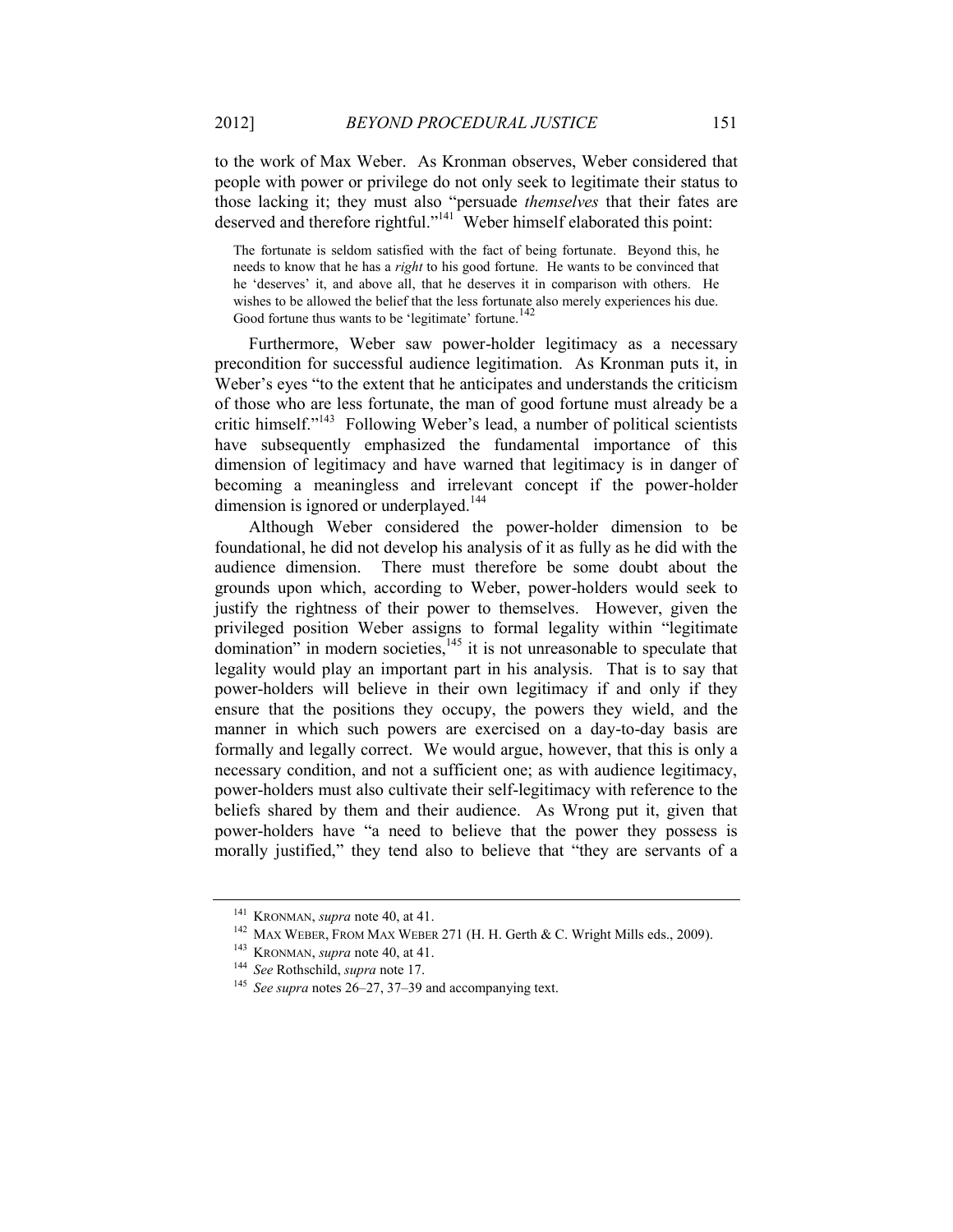larger collective goal or system of values surpassing mere determination to perpetuate themselves in power, [and] that their exercise of power is not inescapably at odds with hallowed standards of morality."<sup>146</sup>

Of course, in a democracy, power-holders' self-belief in their legitimacy cannot be the ultimate test of whether they are acting legitimately.<sup>147</sup> Nevertheless, power-holder legitimacy remains important for several reasons. First, power-holders cannot and should not be expected to carry out their daily work with reference only to current public opinion; and in any case, some aspects of that work—certainly in the case of the police and prison staff—are necessarily secret, so they cannot be subject to immediate public scrutiny. In other words, as Herbert argued, a degree of *self-separation* by power-holders is often both appropriate and necessary in exercising authority responsibly.<sup>148</sup> Second, power-holder legitimacy may be important for the stability and effectiveness of authority. Unless those who exercise power are convinced that there is an adequate moral justification for their continuation in office, they are unlikely to be effective. As Boulding put it, often a loss of what he called "internal legitimacy" can lead to "disorganization of behavior and an inability to perform an assigned role."<sup>149</sup> Third, as previously suggested, power-holder legitimacy can be regarded as a precondition for successful audience legitimacy; that is, it is necessary for power-holders to cultivate belief in the moral rightness of their own legitimacy before making claims to others to be their legitimate rulers.<sup>150</sup> Fourth, within what we have described as the dialogic framework necessarily flowing from Weber's claim–response conceptual scheme, a vital element of analyses of legitimacy within real-life criminal justice contexts must be the careful examination of the responses by power-holders to audiences' perceptions of legitimacy deficits.<sup>151</sup> Within the dialogic framework, legitimacy is constantly in flux; it is a significant test for power-holders when it becomes clear that a relevant audience has rejected one or more aspects of their initial claim to legitimacy. In such circumstances, the power-holder must put forward a revised claim to legitimacy, which in turn might well require adjustments in their own understanding of their right to rule.

<span id="page-34-0"></span><sup>146</sup> DENNIS H. WRONG, POWER: ITS FORMS, BASES, AND USES 103 (1995).

<sup>147</sup> *See* DAVID BEETHAM & CHRISTOPHER LORD, LEGITIMACY AND THE EUROPEAN UNION 10 (1998).

<sup>148</sup> Herbert, *supra* not[e 133.](#page-31-0)

<sup>149</sup> Kenneth Boulding, *The Legitimacy of Economics*, 5 W. ECON.J. 299, 299 (1967).

<sup>150</sup> *See id.*; RODNEY BARKER, LEGITIMATING IDENTITIES 67–68 (2001).

<sup>151</sup> *See supra* [Figure 2.](#page-15-0)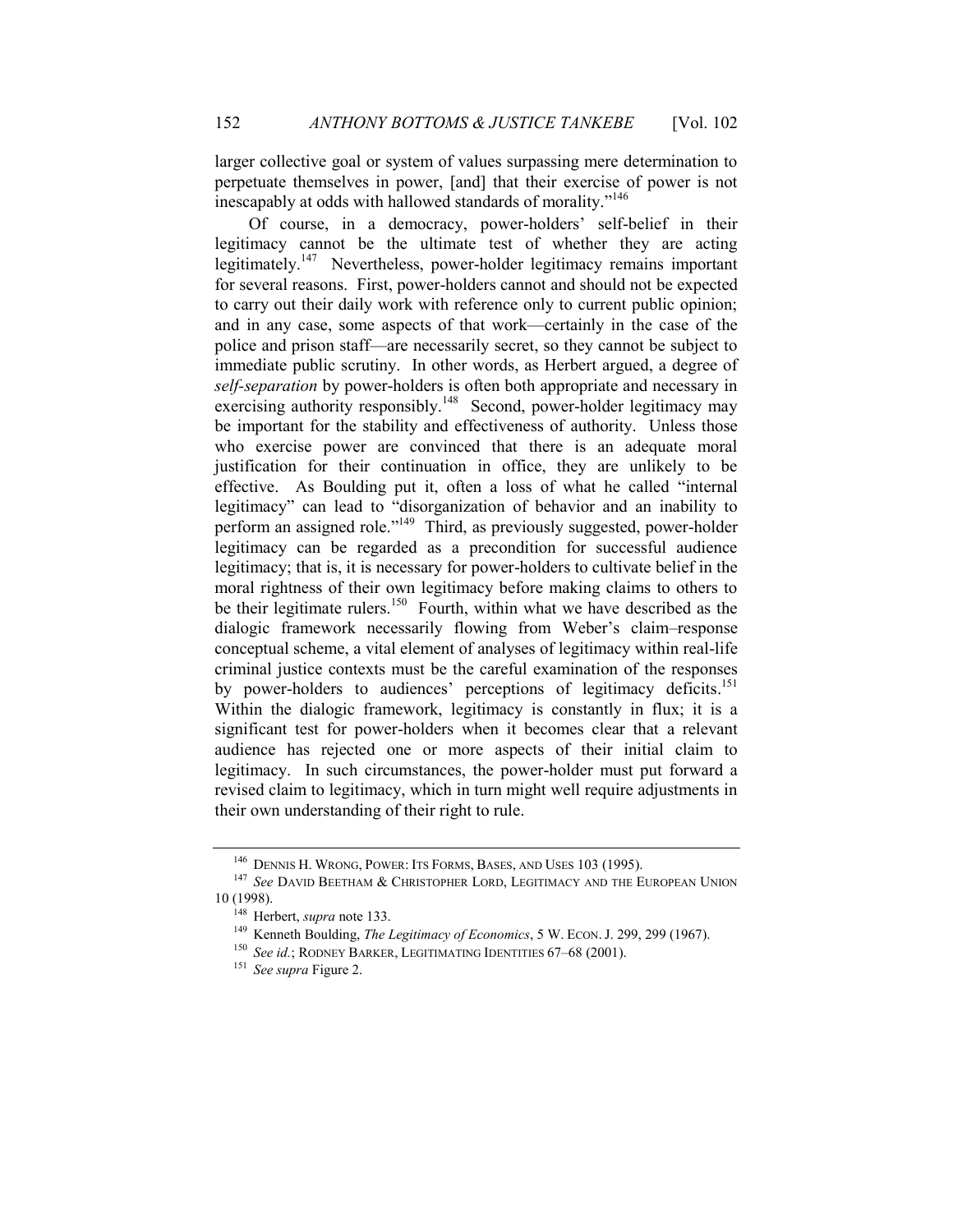Because analyses of power-holder legitimacy have been conducted almost exclusively by political scientists, the existing literature in this field has tended to focus predominantly on the ruling elite, thereby potentially missing the significant role in social order played by more junior powerholders (such as front-line police and prison officers) who are in direct contact with citizens and often exercise a significant degree of local power on a daily basis.<sup>152</sup> Nonetheless, "as dominated dominators or, more precisely, as dominated parties within the field of power," such junior power-holders can be regarded as a special group.<sup>153</sup> Thus, for example, police officers on patrol are "the state made flesh . . . . [T]hey are the most direct representatives of the state for citizens given their visible, uniformed, 24-hour presence on the streets and their crucial involvement in social intervention and law enforcement."<sup>154</sup> Yet simultaneously they are also the least powerful group within what is often a large criminal justice bureaucracy. Therefore, the decisions of police managers undoubtedly set limits for ordinary officers; but equally, the outcome of a single disastrous high-profile police–public interaction on the street, or a mistake by a prison officer leading to an escape, might have major repercussions for their whole organization. This complex dual role underscores the importance of ordinary officers' cultivation of appropriate (and not excessive) selfconfidence in their moral right to exercise the enormous powers vested in them.

Rodney Barker suggests that power-holder legitimation (or what he calls "endogenous legitimation") can be conceptualized as occurring in a series of concentric circles, with rulers at the center, followed by their staff, then "mighty citizens," and finally ordinary citizens at the periphery.<sup>155</sup> He further contends that "at each stage out from the centre [endogenous legitimation] is likely to be carried out with less time, attention, energy, and intensity."<sup>156</sup> Although empirically speaking this is an untested issue, we suspect that in the sphere of criminal justice this hypothesis might not survive the detailed and "severe" testing that Popper recommends.<sup>157</sup> That

<sup>152</sup> *See* MICHAEL LIPSKY, STREET-LEVEL BUREAUCRACY (1980).

<sup>153</sup> John Frow, *Economies of Value*, *in* RECEPTION STUDY 294, 313 (James L. Machor & Philip Goldstein eds., 2001) (quoting Pierre Bourdieu, *The Corporatism of the Universal: The Role of Intellectuals in the Modern World*, 81 TELOS 99, 106 (Carolyn Betensky trans., 1989)).

<sup>154</sup> Maurice Punch, *Police Corruption and Its Prevention*, 8 EUR. J. CRIM. POL'Y & RES. 301, 322 (2000).

<sup>155</sup> BARKER, *supra* not[e 150,](#page-34-0) at 70.

<sup>156</sup> *Id.* at 71.

<sup>&</sup>lt;sup>157</sup> KARL R. POPPER, THE LOGIC OF SCIENTIFIC DISCOVERY, 265–69 (rev. ed. 1968).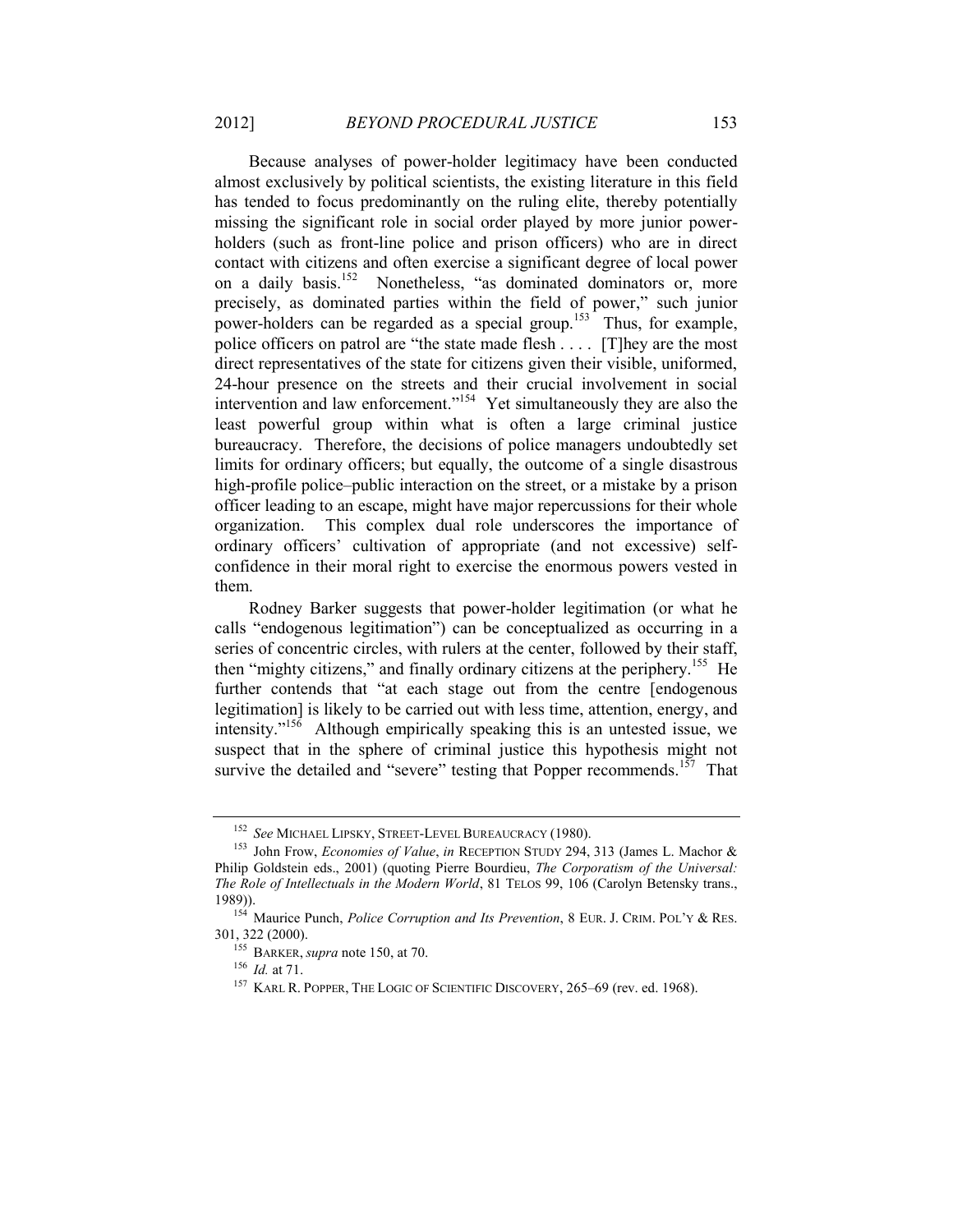is because, in this context, it is disproportionately the front-line police officers and prison officers, rather than their managers, who have direct and recurrent encounters with citizens and prisoners, and therefore experience their authority being contested on a day-to-day basis. Consequently, it seems likely that front-line officers might invest a good deal of energy, time, and attention in cultivating and confirming to themselves the moral validity of their positions and authority.

A difficult conceptual problem for power-holder legitimacy concerns the "disconnected" power-holder who has lost touch with the public he serves. Such power-holders might reasonably be described as narcissistic, a condition that can involve self-absorption and an inflated self-image, or an attitude of indifference to the plight of others.<sup>158</sup> Unfortunately, under certain circumstances, members of both police and prison services can very easily slide into this kind of attitude. In the policing context, this can be seen in the practice of so-called noble cause corruption, where officers subscribe to the view that it is appropriate to manufacture evidence against a suspect because "he is clearly guilty anyway."<sup>159</sup> Similarly, in the aftermath of prison riots and disturbances, it is well known that officers may take it upon themselves to inflict what they regard as "justified punishment" to the surrendering prisoners, although they know that the state formally forbids such actions on their part. When officers act in such a fashion, they are implicitly making claims to possession of a higher normative validity than that which the state represents; adherence to the norms they espouse is, in their view, a necessity for a decent society to survive. By contrast to such ideologies, a healthier view of power-holder legitimacy asserts that "means and ends are not separate; the things we care about profoundly affect *how* we honour [them].<sup>7160</sup> In a criminal justice context, the development of power-holder legitimacy is therefore best understood as the cultivation of self-confidence in the moral rightness of power-holders' authority, within a framework of both official laws and regulations, and societal normative expectations.

#### V. WHY IS LEGITIMACY IMPORTANT WITHIN A SOCIAL SYSTEM?

We turn now to the last of the three searching questions posed by Tyler

<sup>158</sup> *See* ERICH FROMM, THE HEART OF MAN 73 (1964); Leonidas K. Cheliotis, *Narcissism, Humanism and the Revolutionary Character in Erich Fromm's Work*, *in* ROOTS, RITES AND SITES OF RESISTANCE 36, 40–41 (Leonidas K. Cheliotis ed., 2010) (discussing narcissism within criminal justice contexts).

<sup>159</sup> *See, e.g.*, Jona Goldschmidt, *The Necessity of Dishonesty: Police Deviance, "Making the Case," and the Public Good*, 18 POLICING & SOC'Y 113 (2008).

<sup>&</sup>lt;sup>160</sup> MARGARET S. ARCHER, BEING HUMAN: THE PROBLEM OF AGENCY 84 (2000).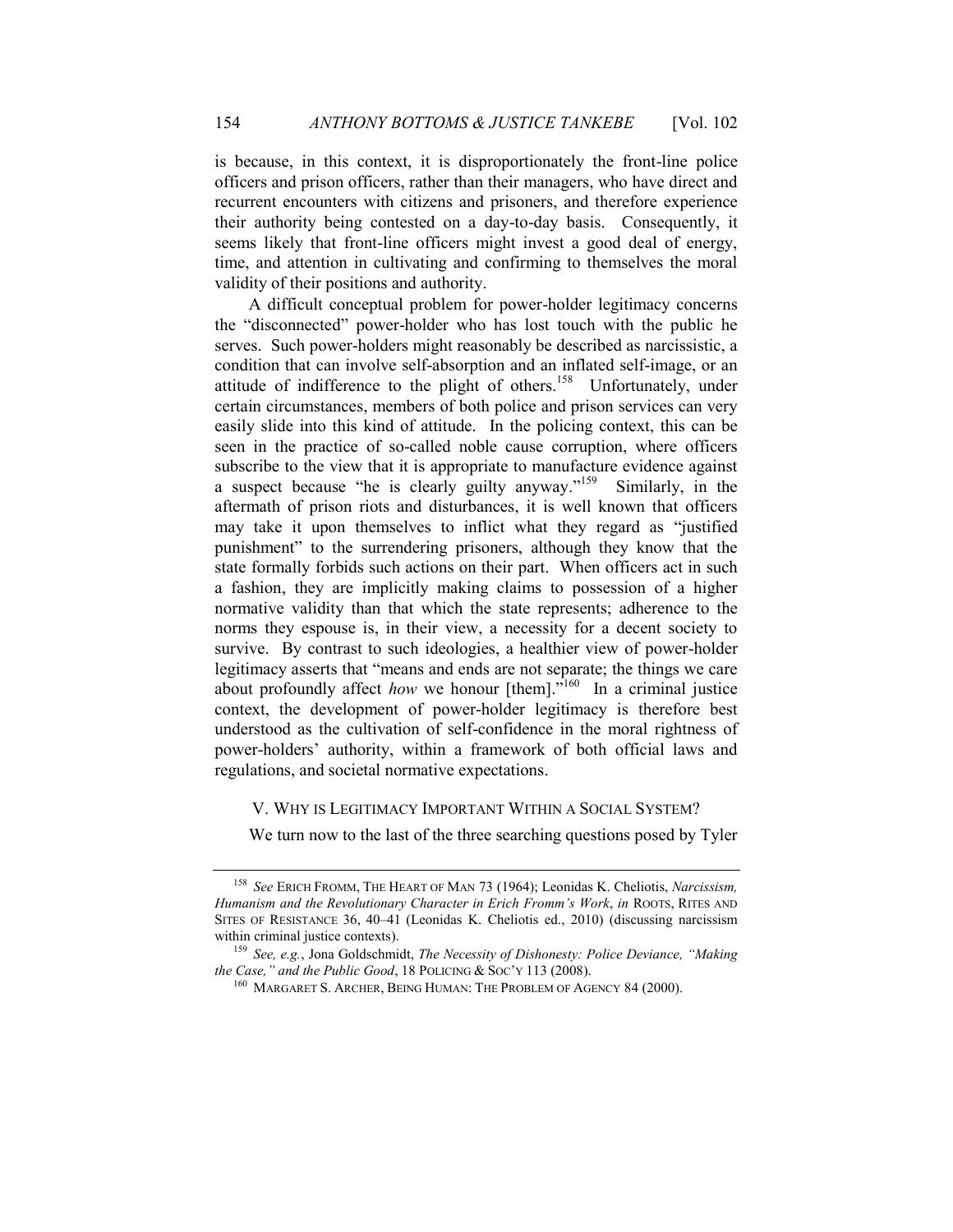et al. in their introductory chapter in the Russell Sage Foundation volume: Why is legitimacy important within a social system—or, we may add, a criminal justice system? $161$  For most criminologists who have considered the concept of legitimacy, including Tyler and his colleagues, the answer to this question has focused on improvements in legal compliance by citizens, a better flow of intelligence on local social order (for example, in a neighborhood or within a prison), and a greater willingness on the part of the public to empower criminal justice agencies. Such claims are not in dispute here, not least because there is substantial empirical evidence in support of them. For example, Paternoster and his colleagues found that arrestees for spousal assault who thought the police had treated them fairly (i.e., legitimately) were less likely to reoffend.<sup>162</sup> Or again, in New York, Sunshine and Tyler reported that perceptions of police legitimacy explained people's compliance with the law and cooperation with legal authorities.<sup>163</sup> And using data from a nationwide telephone survey in the United States, Reisig and his colleagues found that legitimacy shaped both compliance and cooperation.<sup>164</sup>

<span id="page-37-0"></span>Notwithstanding the considerable importance of this body of literature, it can be criticized as offering an insufficient answer to the question of why legitimacy matters within a social system and a criminal justice system. There are two reasons for this view. First, there is at least tentative evidence in the context of imprisonment that non-legitimate practices (especially those failing to respect a prisoner's human needs and dignity, i.e., a failure in Tyler's "quality of treatment" from [Figure 1\)](#page-4-0) can lead to significant personal distress and an enhanced risk of attempted suicide.<sup>165</sup> Secondly and more broadly, one can reasonably argue, in light of Coicaud's definition of legitimacy, that issues such as the improvement of legal compliance, boosting the flow of intelligence to criminal justice agencies, and so on—while certainly important—do not go to the heart of legitimacy's central focus, namely the recognition of the right to govern.<sup>166</sup> In this Section, we shall accordingly focus on two matters that are more central to that core issue.

<sup>161</sup> Tyler et al., *supra* note [14,](#page-5-2) at 10.

<sup>162</sup> Paternoster et al., *supra* not[e 113,](#page-27-0) at 184.

<sup>163</sup> Sunshine & Tyler, *supra* note [4,](#page-3-3) at 526.

<sup>164</sup> Michael D. Reisig et al., *The Construct Validity and Refinement of Process-Based Policing Measures*, 34 CRIM.JUST. & BEHAV. 1005, 1021 (2007).

<sup>165</sup> Alison Liebling et al., *Revisiting Prison Suicide: The Role of Fairness and Distress*, *in* THE EFFECTS OF IMPRISONMENT 209, 220-22 (Alison Liebling & Shadd Maruna eds., 2005).

<sup>166</sup> COICAUD, *supra* not[e 18,](#page-7-3) at 10.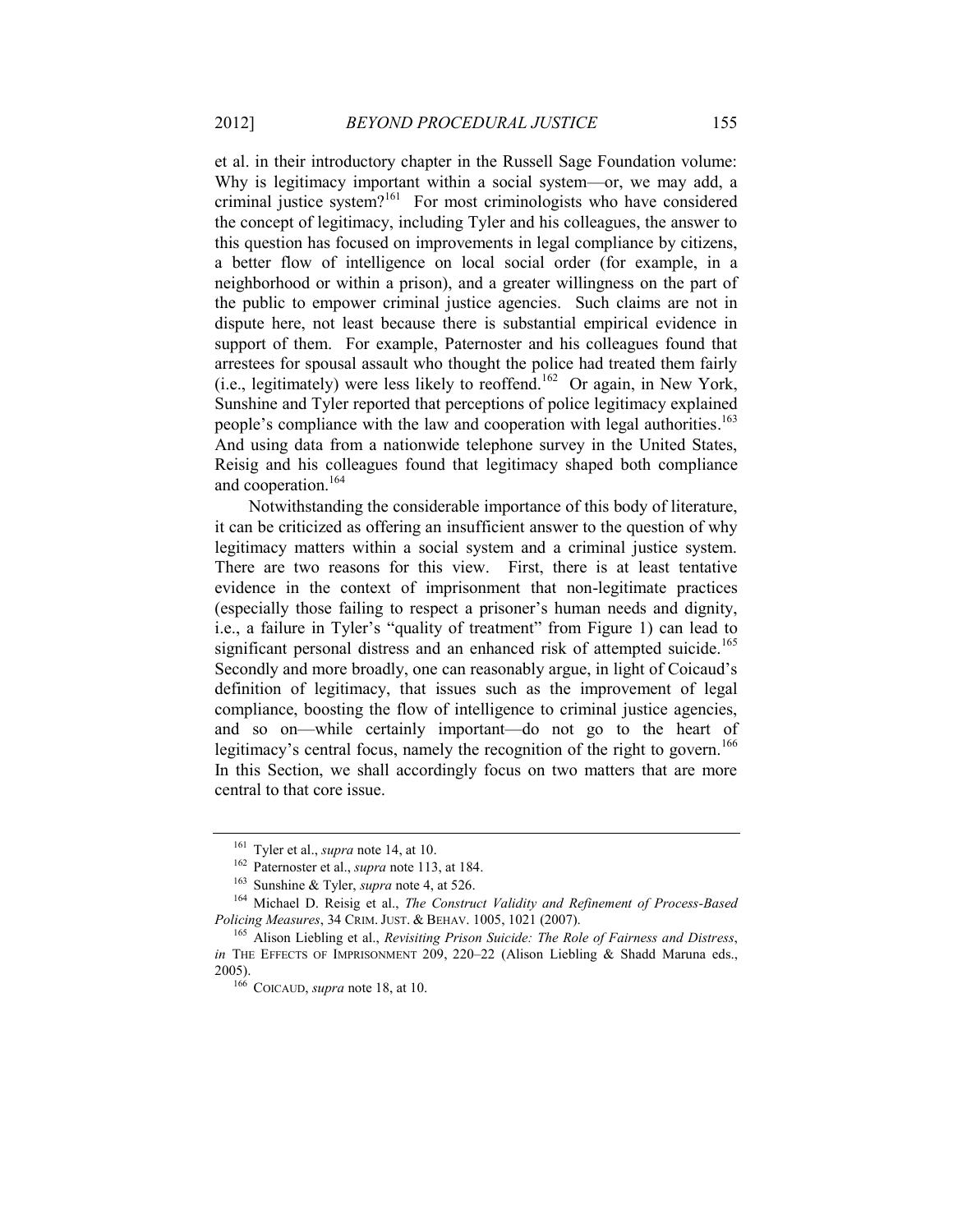#### <span id="page-38-0"></span>A. LEGITIMACY AS MORAL RECOGNITION

Richard Sparks and his colleagues, at the end of their book on order and legitimacy in maximum security prisons, report a challenging discussion with a prison governor, who asked a pointed question: "Does all this mean that legitimacy is just about pleasing the prisoners?"  $\frac{167}{167}$  A core element of the authors' response concerns the degree to which prisoners' demands or complaints had any "basis of moral support in [the wider] society."<sup>168</sup> The distinction between "good" and "right" relationships in prison, noted earlier, rests on the same basis. Right relationships are those that do indeed respect the prisoner as a human being, take account of his welfare needs, and so on, yet at the same time uphold and maintain the societal norms under which it was deemed necessary to require the individual to serve a prison sentence. Right relationships between prison staff and prisoners are therefore those that can be morally supported within the norms of society at large, and not simply those demanded by those with a particular stake in the matter (in this instance, prisoners).

But what happens if the moral standards of a given society allow a type of behavior that seems to outside observers to be questionable, or even evil? Here, we return to the strong fact–value distinction that is so important within Weber's thought and to Hinsch's distinction between empirical and normative concepts of legitimacy.<sup>169</sup> If legitimacy depends simply on the moral standards of a given society, and if societies can "invent" for themselves any kind of moral basis for the authority of a particular regime,  $170$  then, as David Smith points out, it follows that "the authorities are legitimate if people generally believe that they ought to be obeyed"<sup>171</sup> and "a political system  $\ldots$  though clearly evil, can still be legitimate."<sup>172</sup> To give a concrete but hypothetical example: if in a given state there is an ethnic minority population constituting 1% of the population, and the parliament of that state passes (with massive and enthusiastic support from the majority population) a statute saying that the minority is to be eliminated in death camps, then it would seem that, according to the law and the shared values of that society, this enactment

<sup>167</sup> SPARKS ET AL., *supra* not[e 7,](#page-3-2) at 329.

<sup>168</sup> *Id.* at 330. For example, Sparks et al. argue that requests for civilized conditions for family visits would carry moral support in the wider society, but a claim that prison officers should not patrol an exercise yard because such patrols would breach prisoners' right to privacy would not.

<sup>169</sup> Hinsch, *supra* not[e 45.](#page-13-1)

<sup>170</sup> *See supra* notes 40–[42](#page-13-2) and accompanying text.

<sup>171</sup> Smith, *supra* not[e 12,](#page-5-0) at 35.

<sup>172</sup> *Id.*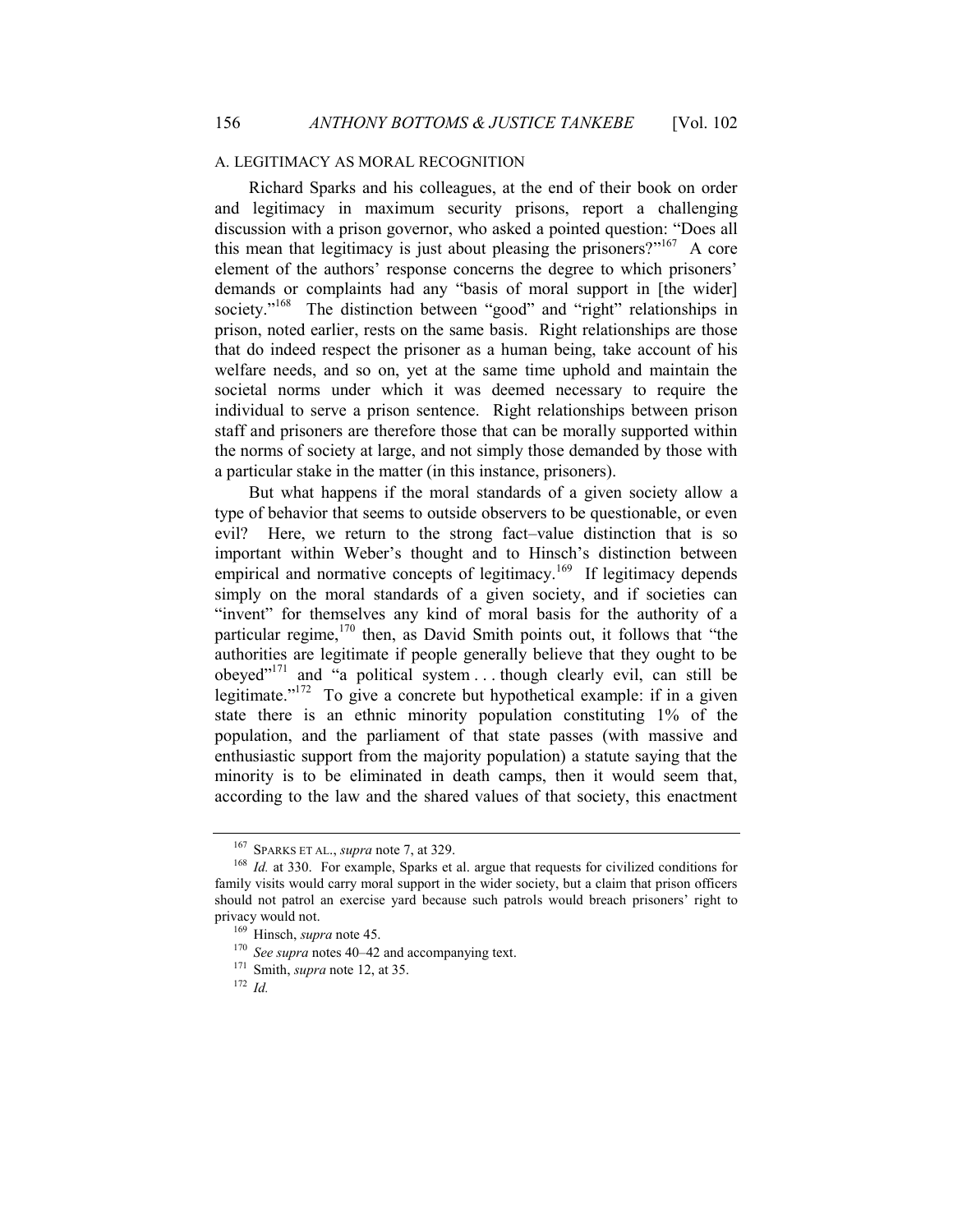must—on this kind of analysis—be regarded as entirely legitimate.

This uncomfortable conclusion can only be challenged by contesting aspects of the strong fact–value distinction upon which it rests. This is not the place, nor are we the appropriate authors, to discuss this issue in any detail. But it is relevant to note one main argument that has been deployed in moral philosophy against the so-called Naturalistic Fallacy (that is, the alleged fallacy of deriving evaluative statements from factual statements).<sup>173</sup> This argument has been well summarized by Alasdair MacIntyre, and it concerns "functional concepts," that is, nouns that in themselves embody an understanding of the purposes or functions expected to be fulfilled by a person or thing.<sup>174</sup> To use MacIntyre's own examples, a watch has the purpose or function of telling the time accurately, and an arable farm has the purpose or function of growing crops such as wheat or hay. It follows, says MacIntyre, "that the concept of a watch cannot be defined independently of the concept of a good watch"—obviously, a watch is not a good watch if it does not accurately keep time.<sup>175</sup> In consequence of this, a factual statement (such as: "He gets a better yield per acre for his wheat than most other farmers, and in his farming practices he takes great care to minimize any damage to the natural environment") can *validly* lead to the *evaluative* conclusion that "he is a good farmer." Thus, for functional concepts, the so-called Naturalistic Fallacy does not apply, and the fact– value distinction is breached.

It is not hard to see how this line of argument might be applied to criminal justice contexts. Suppose it is factually true both that "XY is a chief of police" and that "XY regularly accepts secret payments from the mafia." In such circumstances, it would validly follow that "XY is not a good chief of police." Given all this, as MacIntyre points out, it is rather astonishing that most philosophers of the early- and mid-twentieth century apparently "took it for granted that *no* moral arguments involve functional concepts."<sup>176</sup> This is particularly ironic given that "moral arguments within the classical, Aristotelian tradition—whether in its Greek or its medieval versions—involve at least one central functional concept," namely the concept of humankind.<sup>177</sup> That is to say, humans have been understood, within the Aristotelian and Thomist traditions, "as having an essential

<sup>173</sup> *See supra* notes 43–44 and accompanying text.

<sup>174</sup> ALASDAIR MACINTYRE, AFTER VIRTUE 57–59 (2d ed. 1984).

<sup>175</sup> *Id.* at 58.

<sup>176</sup> *Id.*

<sup>177</sup> *Id.*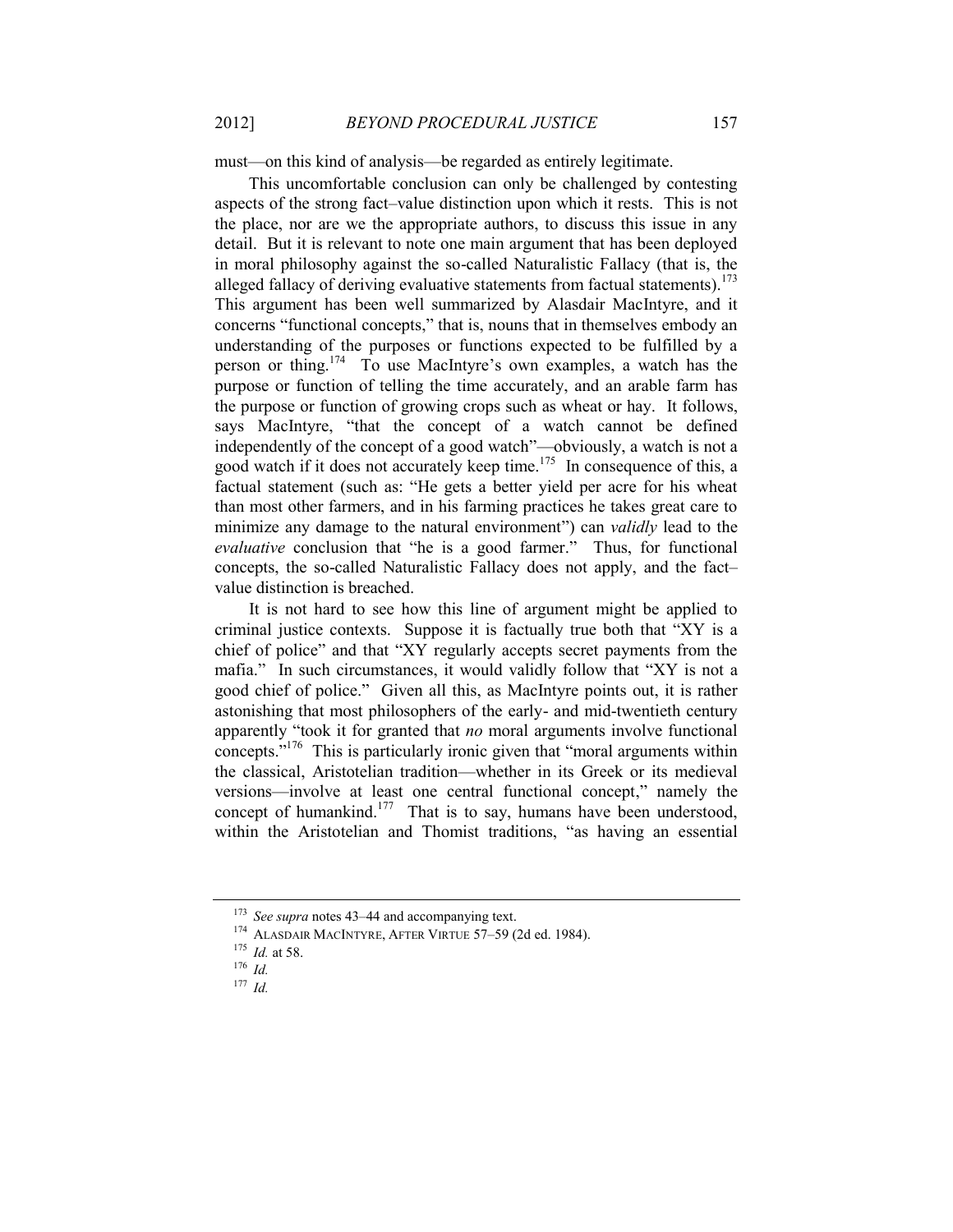nature and an essential purpose or function."<sup>178</sup> And, we may add, those same Aristotelian philosophers considered that governments and legal authorities also have an essential purpose or function, which includes the dispensing of justice within the community for which they have responsibility.

Consequent upon the work of MacIntyre and others, so-called virtue ethics of an Aristotelian kind, and more recently of other kinds, have in the last thirty years enjoyed a remarkable renaissance.<sup>179</sup> More generally, within moral philosophy, subjectivist and relativist positions are now much more frequently criticized (though they are still supported by some scholars).<sup>180</sup> These are very significant developments that have transformed moral philosophy almost beyond recognition in the last half-century.<sup>181</sup>

It is appropriate to note two important consequences of these developments for the social scientific study of legitimacy. First, when faced with examples such as that of the society wishing to eliminate an ethnic minority, one can no longer so confidently say that there is no objective basis for moral judgments and that any society can therefore invent any kind of political system it wishes, and still call it moral and legitimate. This consequence is crucially important in the present context, because it begins to provide an epistemological basis for what Hinsch called "'objective' criteria of legitimacy."<sup>182</sup> Secondly, if indeed descriptive and evaluative statements concerning human beings and governments are more intertwined than social scientists following Weber have traditionally believed, then this has a crucial consequence: the study of the normative can no longer be (as so often in the past) either eliminated from the sphere of social science altogether or restricted to descriptive statements about people's moral beliefs and their consequences. Taken together, these two points are of the greatest significance.<sup>183</sup> Among other things, they have the consequence that the literature on legitimacy needs to be connected more firmly to the literature on justice, just as in political science generally, theories of democracy and theories of justice need to be brought more fully

<sup>178</sup> *Id.*

<sup>179</sup> *See, e.g.*, ROSALIND HURSTHOUSE, ON VIRTUE ETHICS (1999); CHRISTINE SWANTON, VIRTUE ETHICS (2003).

<sup>&</sup>lt;sup>180</sup> For differing examples of recent realist texts in moral philosophy, see TERENCE CUNEO, THE NORMATIVE WEB (2007), and KANE, *supra* note [41.](#page-13-3) Both books contain extensive discussions of alternative positions.

<sup>181</sup> *See* Warnock, *supra* not[e 43.](#page-13-4)

<sup>182</sup> Hinsch, *supra* not[e 45,](#page-13-1) at 41.

<sup>183</sup> *See also* COICAUD, *supra* not[e 18.](#page-7-3)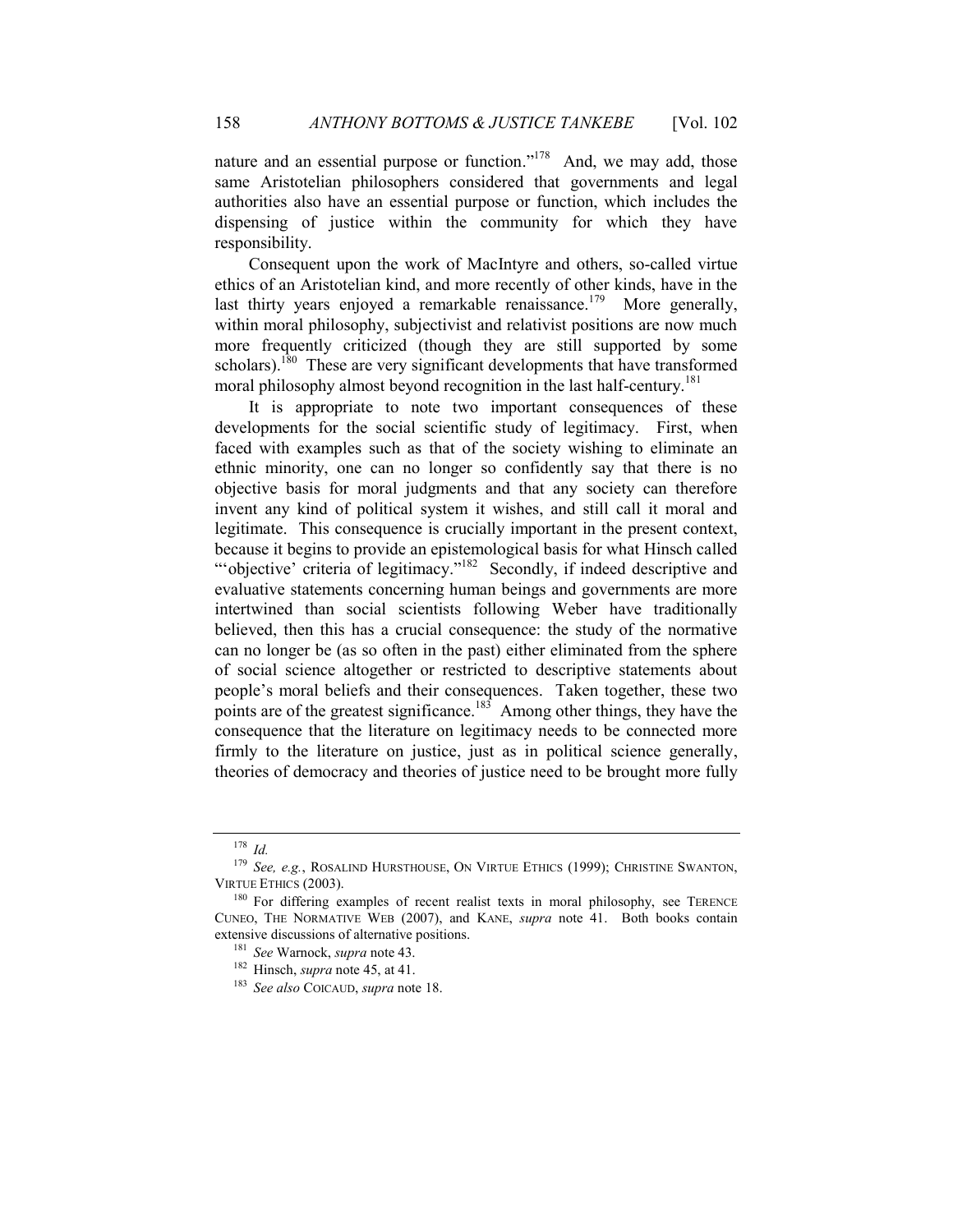together.<sup>184</sup>

<span id="page-41-0"></span>Related to this discussion is a recent paper on the development of cross-national European indicators of "trust in justice," in which Jackson et al. attempted to operationalize Hinsch's dual empirical–normative concepts of legitimacy.<sup>185</sup> This is indeed a novel and interesting development, especially as Hinsch himself has argued that it is possible to "affirm both [concepts] simultaneously."<sup>186</sup> Jackson et al. measure "empirical legitimacy" using survey responses from individual citizens and normative legitimacy by what they describe as "objective behaviours of criminal justice institutions."<sup>187</sup> As examples of the latter, the authors refer to the "normative justifiability of power (for example, defined as levels of democratic accountability and transparency)" and to the "legality of action [of criminal justice institutions] (for example, defined as levels of cooperation and abuse)." 188 These are interesting suggestions, but the approach would seem to require some significant elaboration to be fully convincing, given both the general complexity of establishing objective normative standards and, more particularly, Hinsch's comment that "any particular normative conception of legitimacy . . . has to expound its substantive criteria of legitimacy in a way that explains why meeting these criteria actually confers normative authority on . . . institutions or persons"<sup>189</sup>—a task that Jackson et al. do not attempt.

#### B. LEGITIMACY AS DIALOGUE

We turn now to a second reason for seeking to transcend issues of compliance in explaining why legitimacy is important within a social system; here we focus especially on the dialogic character of legitimacy. To begin with a cross-sectional analysis, if the two dimensions of powerholder and audience legitimacy are brought together, it is possible to treat them as the *X* and *Y* coordinates in a simple matrix, with the possibility not only of congruence (for example, both the power-holder and the audience regard the power-holder as securely legitimate) but also of incongruence (for example, the power-holder has a secure view of his legitimacy that is not shared by the audience).<sup>190</sup> Such examples immediately raise questions

<sup>&</sup>lt;sup>184</sup> JUSTICE AND DEMOCRACY (Keith Dowding et al. eds., 2004).

<sup>185</sup> Jonathan Jackson et al., *Developing European Indicators of Trust in Justice*, 8 EUR. J. OF CRIMINOLOGY 267 (2011).

<sup>186</sup> Hinsch, *supra* note [45,](#page-13-1) at 39.

<sup>187</sup> Jackson et al., *supra* not[e 185,](#page-41-0) at 273.

<sup>188</sup> *Id.*

<sup>189</sup> Hinsch, *supra* not[e 45,](#page-13-1) at 42.

<sup>190</sup> *See* HOLMES, *supra* note [121,](#page-29-1) at 39.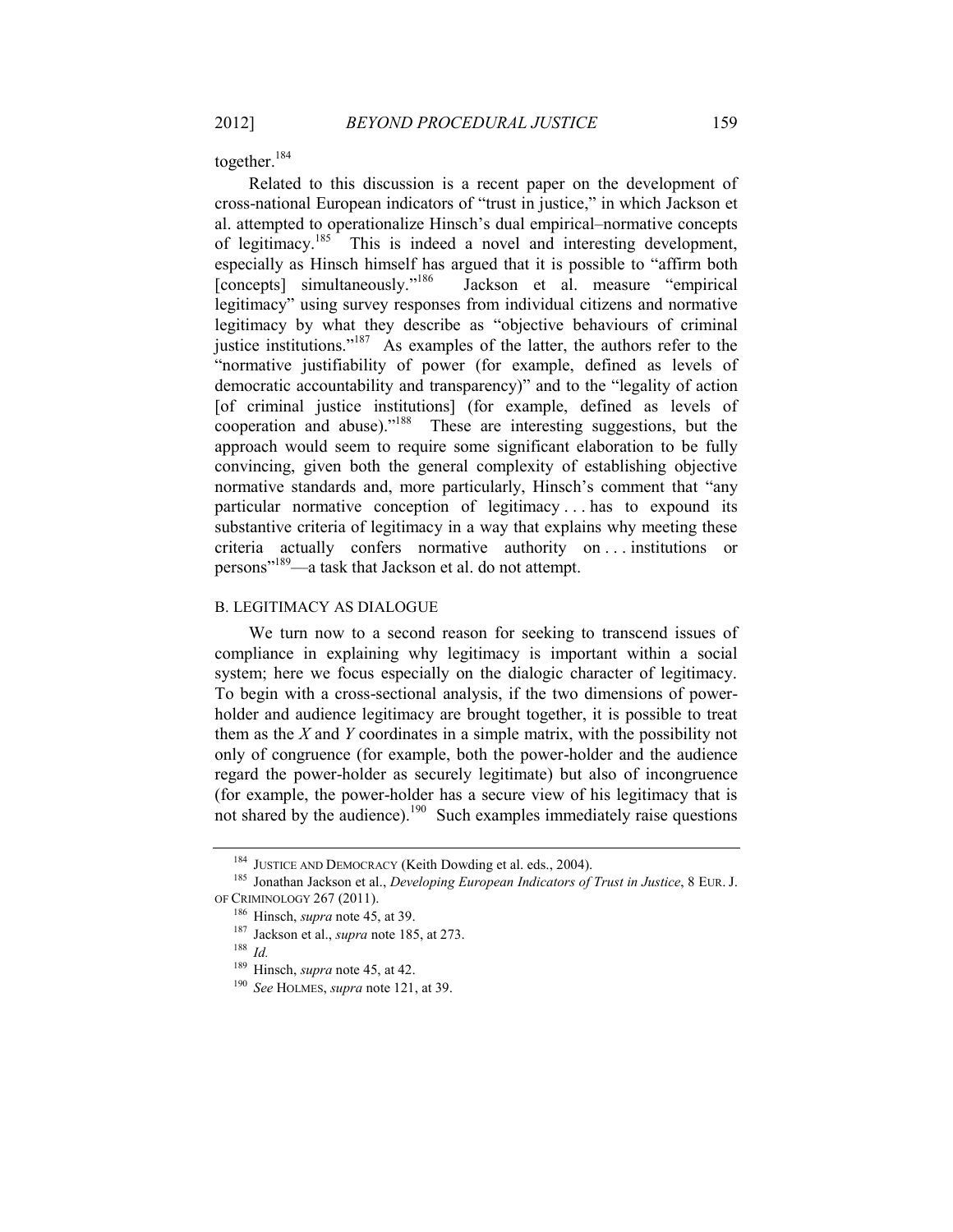of stability and change over time in criminal justice organizations. For example, strain may be generated if, in a given context, there is a significant variation between power-holders and a given group of citizens about what should count as reasonable grounds for (1) the power-holder to make legitimacy claims and (2) the audience to accept the power-holder as a legitimate authority. The result, as the dialogue develops, can be a momentous change in how a criminal justice agency operates and even how it is constituted. An example of this is the aftermath of the 1981 Brixton riots in London, previously discussed.<sup>191</sup> The legitimacy deficit exposed by the riots and Lord Scarman's subsequent official inquiry led, among other things, to significant changes in police recruitment procedures, with much more active attempts to recruit members of ethnic minorities in order to make the police service more representative of the community that it served. Thus, legitimacy (or, in this instance, lack of legitimacy) was seen to be very important to a social system, but its importance went well beyond issues of legal compliance. Rather, the eventual key issue was a debate, within a multi-ethnic society, about the appropriate makeup of the police service if the service's claims to be exercising good governance were to remain credible.

#### VI. IMPLICATIONS FOR FUTURE EMPIRICAL RESEARCH

As we noted at the outset, the aim of this Article is primarily theoretical. It is, therefore, not our intention to provide detailed guidelines for the measurement and study of the conceptual issues we have raised above. Nevertheless, we consider it to be important, in concluding, to offer some general comments relating to future empirical research on legitimacy in criminological contexts, because we fully recognize that we shall only have achieved our purpose if some of the theoretical propositions that we have advanced are, in the future, developed and tested through empirical research.

For reasons of space, we restrict the discussion in this Section to three principal topics: studying power-holder legitimacy, measuring audience legitimacy, and developing longitudinal research on legitimacy.

#### A. STUDYING POWER-HOLDER LEGITIMACY

First, we suggest that our analysis highlights an urgent need to develop studies of power-holder legitimacy, given that empirical studies of legitimacy in the field of criminal justice have, up to now, been focused

<sup>191</sup> *See supra* notes 43–44 and accompanying text.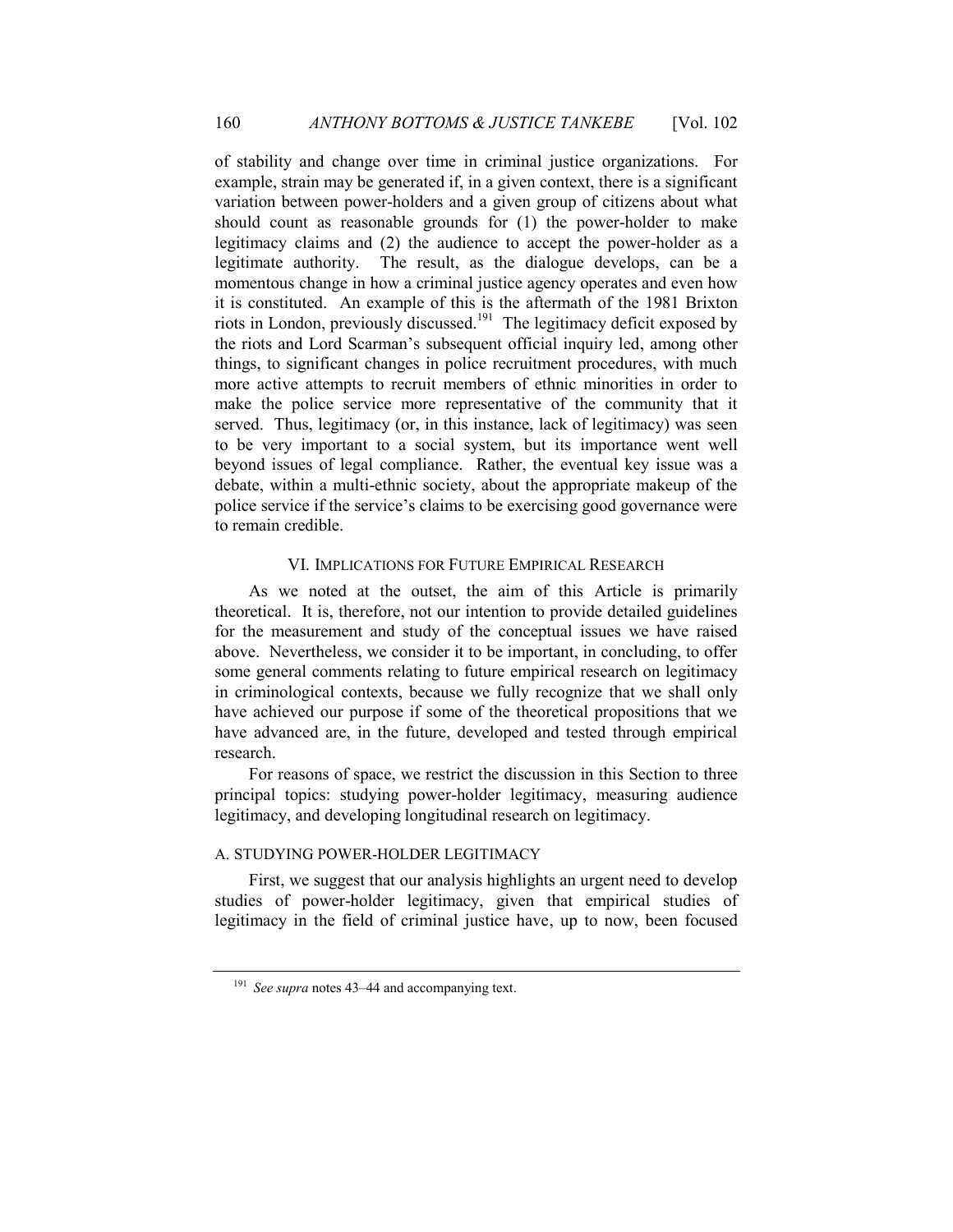almost exclusively on audience legitimacy.

In the field of political science, studies of power-holder legitimacy have focused predominantly on high-level political actors. One conclusion to emerge from such studies concerns the importance of the relationship between an executive leader and his or her immediate followers; indeed, in some political systems acceptance of the legitimacy of such a leader by his or her inner circle has been shown to be crucial to the survival of the regime.<sup>192</sup> One can analyze some very complex processes here, as Rodney Barker suggests:

Rulers are legitimating themselves in their own eyes; at the same time they are legitimating themselves in the sight of their immediate supporters . . . ; the governing community [leader plus immediate supporters] is legitimating itself collectively in its own eyes; and the governing community is legitimating itself in the eyes of ordinary subjects.<sup>193</sup>

A similar analysis could usefully be undertaken within large criminal justice organizations—for example, a state-level prison service or the principal police service in a conurbation.<sup>194</sup> However, criminological researchers cannot realistically restrict the study of power-holder legitimacy to the dimensions articulated by Barker (which, it will be noted, jump straight from the "governing community" to citizens). This is because, as previously noted, within criminal justice systems most front-line staff are themselves significant power-holders. Hence, the full study of powerholder legitimacy in the field of criminal justice necessarily requires attention to be paid, not only to senior but also to junior power-holders and to the interaction between them.

That in turn suggests, secondly, that the study of power-holder legitimacy would, in criminal justice contexts, benefit from adopting a holistic perspective on criminal justice organizations. Interestingly, Tyler and Blader extended the procedural justice research tradition to the study of work organizations with an empirical study of 400 employees making a variety of judgments about cooperation within their respective work organizations.<sup>195</sup> In their final empirical model, incentives and rewards had

<sup>192</sup> Paul G. Lewis, *Legitimation and Political Crises: East European Developments in the Post-Stalin Period*, *in* EASTERN EUROPE 1 (Paul G. Lewis ed., 1984); Rothschild, *supra* note [17,](#page-6-0) at 491.

<sup>193</sup> BARKER, *supra* not[e 150,](#page-34-0) at 59.

<sup>&</sup>lt;sup>194</sup> Anecdotal evidence certainly suggests that the relationship between a police or prisons chief executive and his or her immediate work circle is of relevance to issues of legitimacy.

<sup>&</sup>lt;sup>195</sup> TOM R. TYLER & STEVEN L. BLADER, COOPERATION IN GROUPS (2000).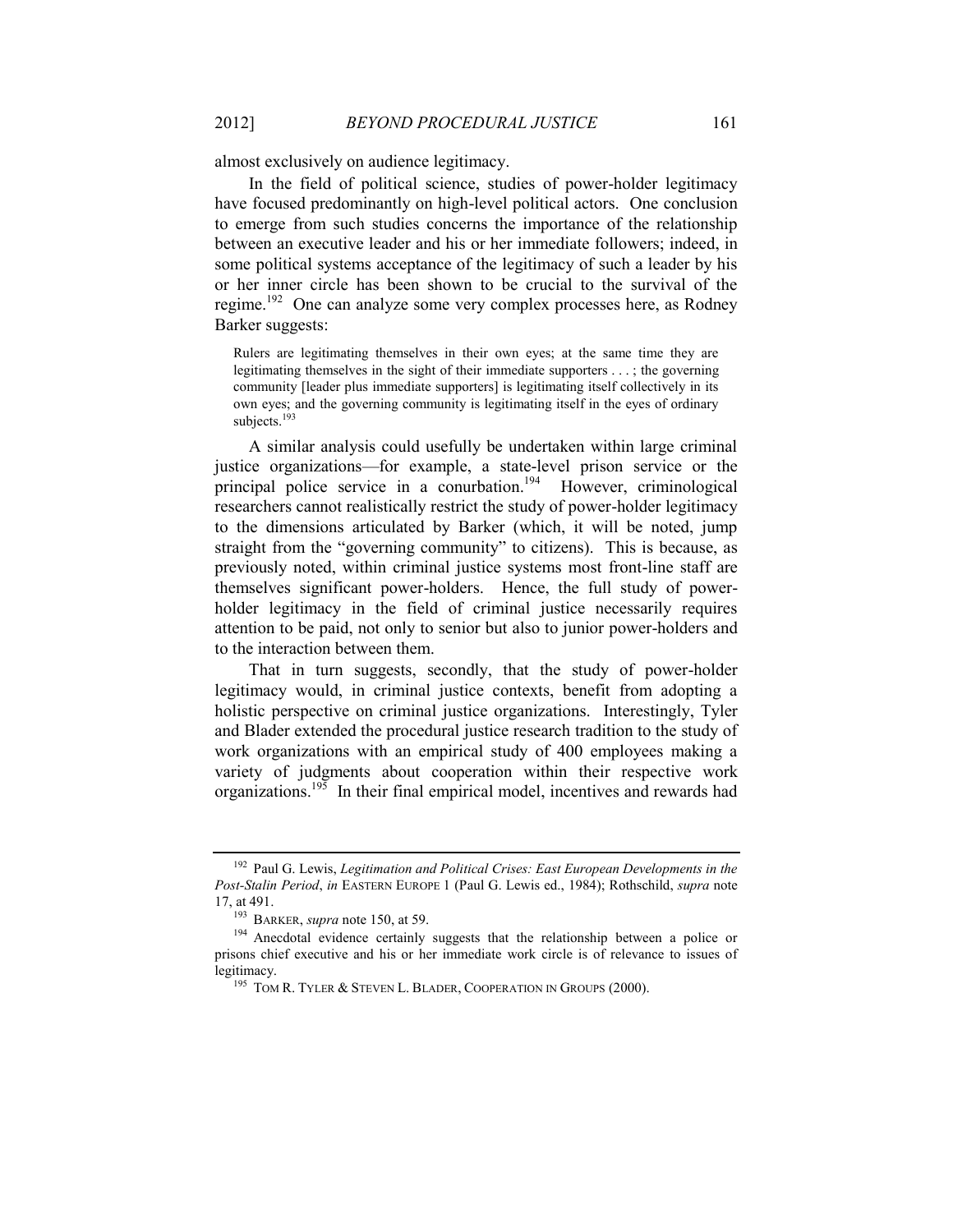no direct influence on any of the indices of cooperation.<sup>196</sup> Much more powerful were "status judgments," such as pride in group membership and self-identification with the organization (exemplified by questions such as: "When I talk about where I work, I usually say 'we' rather than 'they'"). In turn, these status judgments were strongly influenced by perceptions of procedural justice, as experienced by employees within the organization.<sup>1</sup>

It is important, however, to note that Tyler and Blader's study, and other related studies such as that by Tyler, Callahan, and Frost,<sup>198</sup> focus on judgments that employees make about the procedural justice and legitimacy of their organizations. These studies, therefore, do not cover what might be regarded as a key issue in power-holder legitimacy, namely the degree of self-belief that those employees (e.g., law enforcement officers) have in the moral rightness of their own claims to exercise power. Therefore, it would be interesting and important to test whether, by extension, the experiences of procedural justice within their organizations might also affect the level of confidence that front-line police and prison staff express in their own legitimacy when dealing with citizens or prisoners. Pursuing these speculations a little further, Jack Barbalet has argued that "feelings of confidence arise from acceptance and recognition in social relationships."<sup>199</sup> Might it be the case, therefore, that peer relationships (with officers of the same rank) are also relevant to officers' confidence in their own legitimacy?<sup>200</sup> These are all researchable but largely unresearched questions.

Thirdly, focusing on the self-beliefs in legitimacy of front-line criminal justice staff, there is clearly a need to study how such officers reach their self-beliefs, and the content of such beliefs in terms of legality, shared values, and so on. For example, what importance do officers assign to the *manner* in which they exercise their authority, the *ends* that particular practices are designed to achieve and their relationship to *community values*, and so on? Within prison studies, Liebling and colleagues have reported on their use of innovative research techniques, such as asking prison officers "what makes a good prison officer?" and then—following a Danish precedent—inviting them to name an individual whom they

<sup>196</sup> *Id.* at 196.

<sup>197</sup> *Id.* at 181.

<sup>198</sup> Tom R. Tyler, Patrick E. Callahan & Jeffrey Frost, *Armed, and Dangerous(?): Motivating Rule Adherence Among Agents of Social Control*, 41 LAW & SOC'Y REV. 457 (2007).

<sup>&</sup>lt;sup>199</sup> JACK BARBALET, EMOTIONS, SOCIAL THEORY AND SOCIAL STRUCTURE 87 (2001).

<sup>&</sup>lt;sup>200</sup> This refers, of course, to appropriate confidence, and not to the overweening, narcissistic approach to power discussed in a previous section.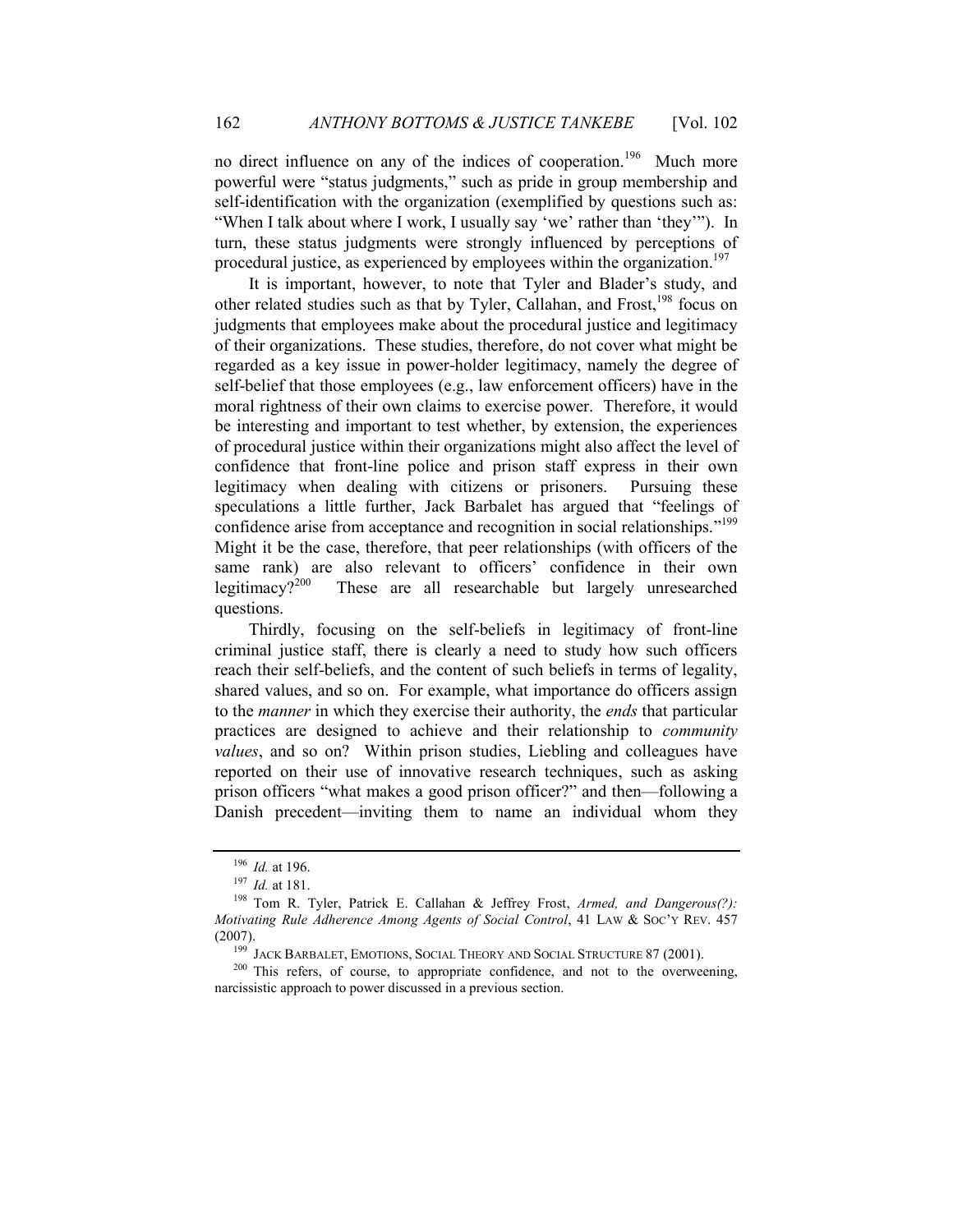considered to be a role model for other officers to follow.<sup>201</sup> Clearly, such techniques could be adapted so as to focus more specifically on issues of power-holder legitimacy. We also need to know more about the *consequences* of officers' self-beliefs. For example, Margaret Archer has argued that people with different identities "will evaluate the same situations quite differently and their responses will vary accordingly."<sup>202</sup> If that is correct, we should expect individual differences in officers' beliefs about self-legitimacy, as well as the social and institutional context, to influence how they perceive, evaluate, and respond to situations. Thus, properly developed, the exercise of power-holder legitimacy should result in a *critical self-awareness* by police and prison officers of the importance of the ways in which they view themselves and use power. This should in turn help to explain the quality of interactions that officers with differential levels of self-legitimacy might have with citizens, including the tendency to use (deadly) force. $203$ 

Finally, studies are needed on the consequences of "legitimacy deficits" (see [Figure 2\)](#page-15-0) and how criminal justice agencies react to such deficits in terms of their own beliefs and practices. As previously noted, there can often be a significant gap between what criminal justice agencies believe is the legitimacy of their own authority and the assessments of various audiences. Where such a gap exists and is brought to the attention of the agency, research could usefully address the nature of the actions that are taken in response and the success or otherwise of these actions.

#### B. MEASURING AUDIENCE LEGITIMACY

"Measurement, it would seem, first requires some degree of clarity about what is to be measured."<sup>204</sup> When we scrutinize the existing survey research on legitimacy in light of this aphorism, we find that despite the major contributions of this research, there remains some room for improvement. In these studies, audience legitimacy is often measured—as in Tyler's original work—using two principal subscales, namely: perceived obligation to obey the law and expressed allegiance or support for legal

<sup>201</sup> LIEBLING ET AL, *supra* note [89,](#page-22-0) at 48–57.

<sup>&</sup>lt;sup>202</sup> MARGARET S. ARCHER, STRUCTURE, AGENCY AND THE INTERNAL CONVERSATION 139 (2003).

<sup>&</sup>lt;sup>203</sup> This approach could perhaps be fruitfully related to the Alpert and Dunham's "authority maintenance theory," although that discussion is beyond the scope of the present Article. *See* GEOFFREY P. ALPERT & ROGER G. DUNHAM, UNDERSTANDING POLICE USE OF FORCE ch. 8 (2004).

<sup>204</sup> ALVIN GOULDNER, PATTERNS OF INDUSTRIAL BUREAUCRACY 17 (1964).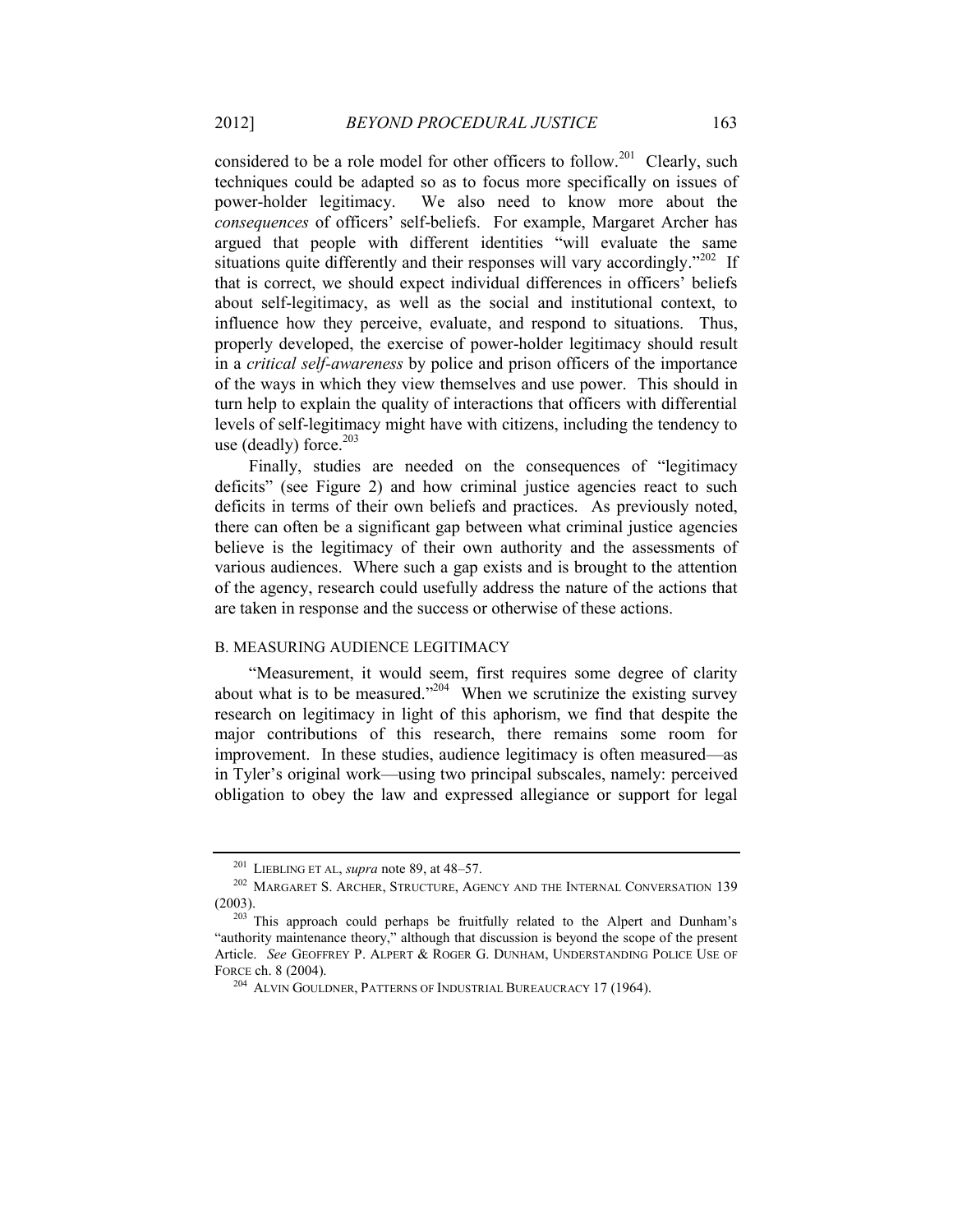authorities. <sup>205</sup> Subsequent studies have used, in various combinations, four different subscales, which may on occasion be combined into an overall audience legitimacy scale; these include the two subscales already mentioned, plus cynicism about the law and institutional trust.<sup>206</sup> More recently Tyler et al. have measured legitimacy using questions aimed to establish to what extent subjects "felt an obligation to obey the law and felt trust and confidence in legal authorities." 207

When we scrutinize the construct validity of these measurements in light of the analysis in this Article, a number of questions arise. The two most important of these concern issues of "trust" and of "perceived obligation to obey the law."

Jack Barbalet, writing about trust, has said that "a confusion of trust with legitimacy . . . can only obstruct a satisfactory account of trust. Explanatory theory is not advanced by making one key concept do the work of many."<sup>208</sup> Trust tends to be future-oriented and may be defined as "a positive feeling of expectation regarding another's future actions."<sup>209</sup> This definition is consistent with Tyler and Huo's concept of motive-based trust, which concerns "inferences about the intentions behind actions, intentions that flow from a person's unobservable motivations and character."<sup>210</sup> It is, they note further, "an estimate of the character and motives of others" and serves as the basis for predicting "whether [they] will act reasonably toward us in the future. $12^{11}$  Legitimacy, on the other hand, is a concept focused on the present; it is concerned with recognition of the moral rightness of claims to exercise power here and now, rather than in the future. The question of whether and how the two concepts are related is an empirical one that requires careful investigation; conceptually, however, they are not identical.

As an example of the conceptual difference, which also points to the importance of specifying the particularities of trust relationships, consider the case of residents of nationalist West Belfast during the period of "The Troubles" in Northern Ireland in the 1980s and early 1990s. These citizens explicitly rejected the legitimacy of the then-official police service in

<sup>205</sup> TYLER, *supra* note [1.](#page-2-0)

<sup>206</sup> *See* TYLER & HUO, *supra* note [4;](#page-3-3) Reisig et. al., *supra* note [164;](#page-37-0) Sunshine & Tyler, *supra* not[e 4.](#page-3-3)

<sup>207</sup> Tom R. Tyler et al., *Legitimacy and Deterrence Effects in Counterterrorism Policing: A Study of Muslim Americans*, 44 LAW & SOC'Y REV. 365, 389 (2010).

<sup>208</sup> Jack Barbalet, *A Characterization of Trust, and its Consequences*, 38 THEORY & SOC'Y 367, 369 (2009).

<sup>209</sup> *Id.* at 375.

<sup>210</sup> TYLER & HUO, *supra* note [4,](#page-3-3) at 61.

 $^{211}$  *Id.* at 62.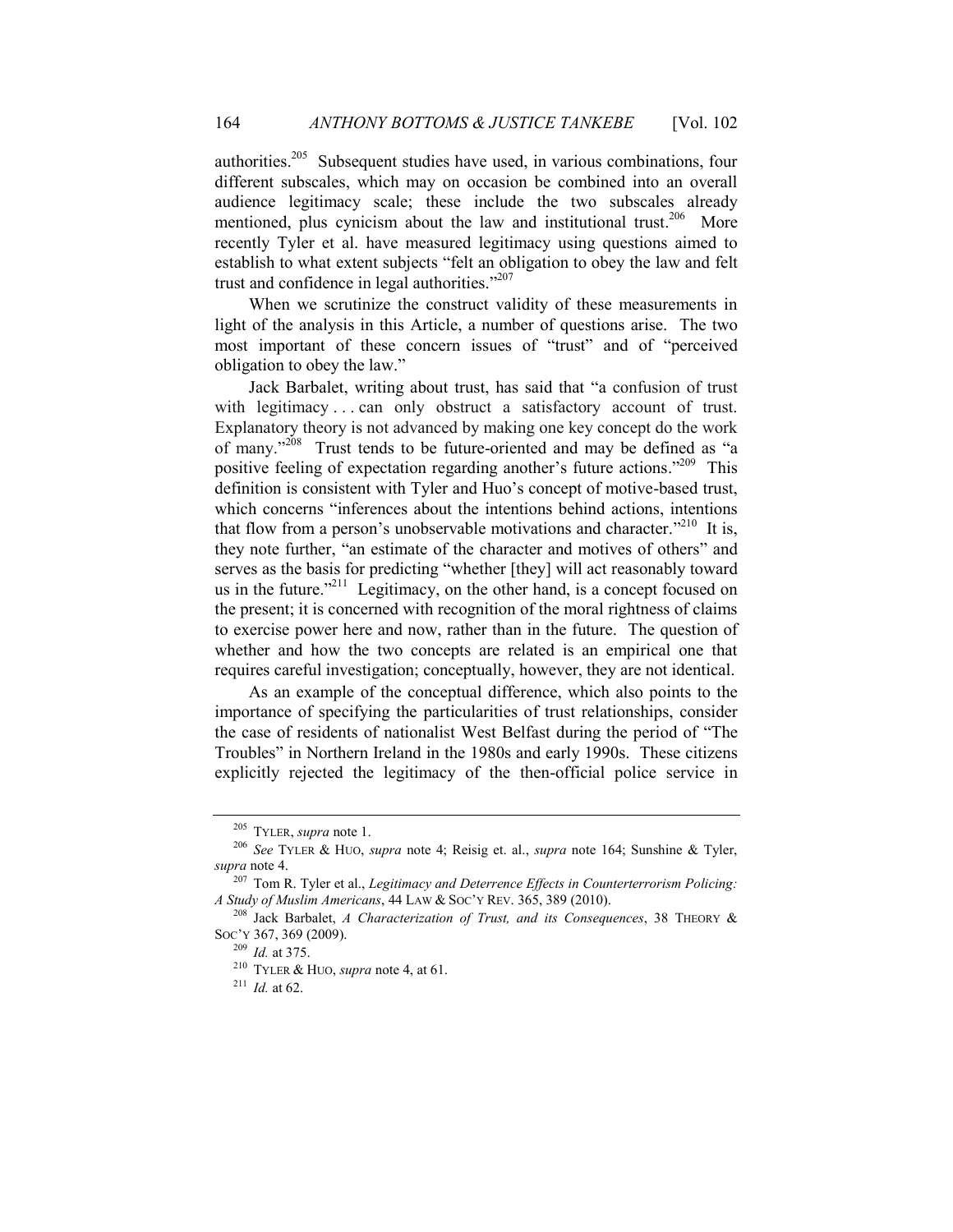Northern Ireland, the Royal Ulster Constabulary (RUC), which they regarded as having been originally imposed by a quasi-colonial power (England) and as endemically institutionally biased against their (Catholic and nationalist) community. They, therefore, certainly did not trust the RUC to police their area fairly, and given the level of hostility in the community, the RUC in turn only entered the area in armored cars. Nevertheless, residents of West Belfast frequently reported crimes such as burglary to the RUC for insurance purposes, trusting that the police would deal with the matter professionally, as indeed they did.<sup>212</sup>

The concept of "perceived obligation to obey the law" also cannot be straightforwardly equated to legitimacy. As we have noted in earlier sections, there are several reasons other than true legitimacy why people might express feelings of obligation to obey the law: these include structurally-generated apathy and pragmatic acquiescence (dull compulsion) and instrumental calculations.<sup>213</sup> To measure true legitimacy, these alternative motives need to be disentangled; however, most existing studies have not paid sufficient attention to the need for this disentanglement.

Jackson et al. recently asked people, in a European survey:

To what extent is it your duty to:

do what the police tell you to do, even if you don't like how they treat you?

back the decisions made by the police even when you disagree with them?

do what the police tell you even if you don't understand or agree with the reasons?<sup>214</sup>

One of the anonymous reviewers of the present paper suggested that these formulations avoid the problems described above. It is, however, hard to agree with this view, given that the term "duty" is not further elaborated in the interview schedule. Thus, respondents could reasonably regard "duty" as a legal duty, or a moral duty, or a mixture of the two; it is also conceivable that some respondents, not being conversant with the dictionary definition of "duty," might treat it as being neither. If the duty is primarily legal, then it reflects a situation of de facto authority rather than true legitimacy.<sup>215</sup> If respondents treat "duty" as meaning simply "I have to do this," it could be dull compulsion. Legitimacy researchers will accordingly need some deeper explorations to disentangle the varied

<sup>212</sup> Jade Moran, Informal Justice in West Belfast: the Local Governance of Anti-Social Behaviour in Republican Communities (Oct. 12, 2010) (unpublished Ph.D. thesis, University of Cambridge) (on file in University of Cambridge library).

<sup>213</sup> DAVID HELD, MODELS OF DEMOCRACY 197 (3d ed. 2006).

<sup>214</sup> Jackson et al., *supra* not[e 185,](#page-41-0) at 283.

<sup>215</sup> *See supra* note[s 128](#page-30-0)–[32](#page-31-1) and accompanying text.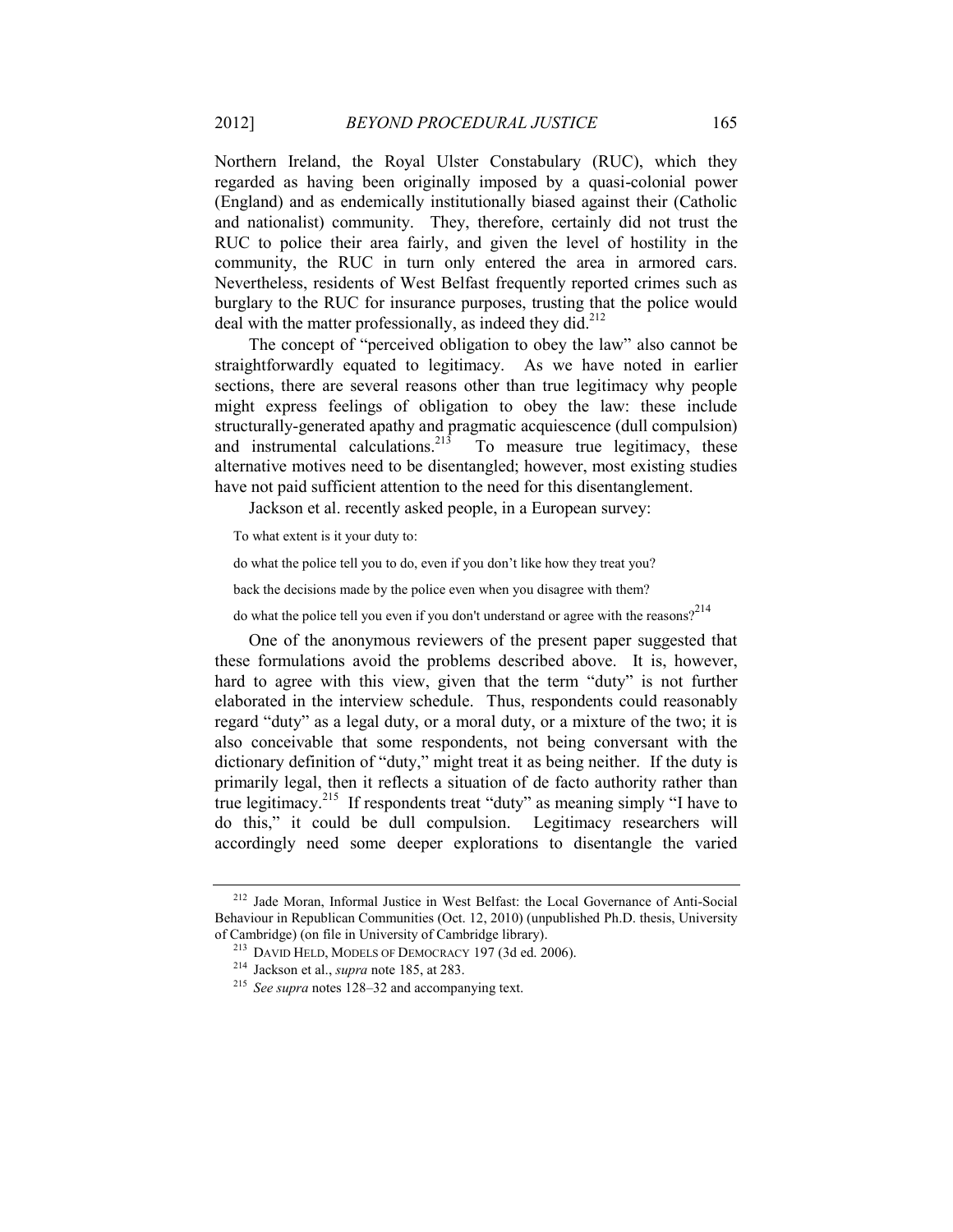motives that might underpin people's feelings of obligation to obey criminal justice agencies.

Experimentation with fresh ways of measuring legitimacy could also be valuable. Our analysis in this Article shows that central to audience legitimacy are two ultimately interdependent issues: (1) the *legality* of the activities of law enforcement officials, and (2) whether and to what extent the law itself and the manner of its enforcement express the *shared values* of the community within which that law operates. Empirical studies incorporating measures focused on legality and shared values therefore seem likely to offer valuable starting points for improved construct validity in future studies of audience legitimacy.<sup>216</sup> As we indicated previously, however, such an approach will necessarily incorporate rather than supplant Tyler's procedural justice arguments, since its two dimensions—quality of decisionmaking and quality of treatment—are embraced with the notion of shared values. As previously argued in Part [IV.A.4,](#page-26-0) another specific shared value that could be incorporated is effectiveness. Thus, we envisage a multi-dimensional measurement of legitimacy embracing (at least) legality, procedural justice, and effectiveness.

#### C. DEVELOPING LONGITUDINAL RESEARCH STUDIES ON LEGITIMACY

The dialogic approach to legitimacy that we have outlined in this Article requires, above all, the adoption of longitudinal research strategies, so that the claim–response dialogue, which is necessarily dynamic, can be studied over a reasonable period of time. The kind of questions that might be addressed within such a framework includes the following: *Under what circumstances* and *why* might the audience legitimacy of a criminal justice agency (or a given part of it) increase, decrease, or remain stable?<sup>217</sup> Does the self-belief in legitimacy of front-line officers vary systematically with changes in audience legitimacy? What effects do major incidents in the "life course" of the organization (for example, illegalities such as corruption

<sup>216</sup> *See* Tankebe, *supra* not[e 123.](#page-29-2)

 $217$  For an innovative attempt to examine stability and change in individuals' perceptions of legitimacy over time, see Alex R. Piquero et al., *Developmental Trajectories of Legal Socialization Among Serious Adolescent Offenders*, 96 J. CRIM. L. & CRIMINOLOGY 267, 282, 291 (2005). These authors analyzed data from a juvenile court sample of serious adolescent officers in two U.S. cities over a period of eighteen months, finding a remarkable stability in perceptions of legitimacy. Subgroup analysis also showed that those with the lowest legitimacy scores were those who had the highest number of prior arrests and lock-ups, and consistently scored lowest on procedural justice measures. However, the study does not capture the experiences and views of the adolescents prior to contacts with the criminal justice system, nor possible changes in response to different police tactics. For these purposes, neighborhood-based studies would be needed.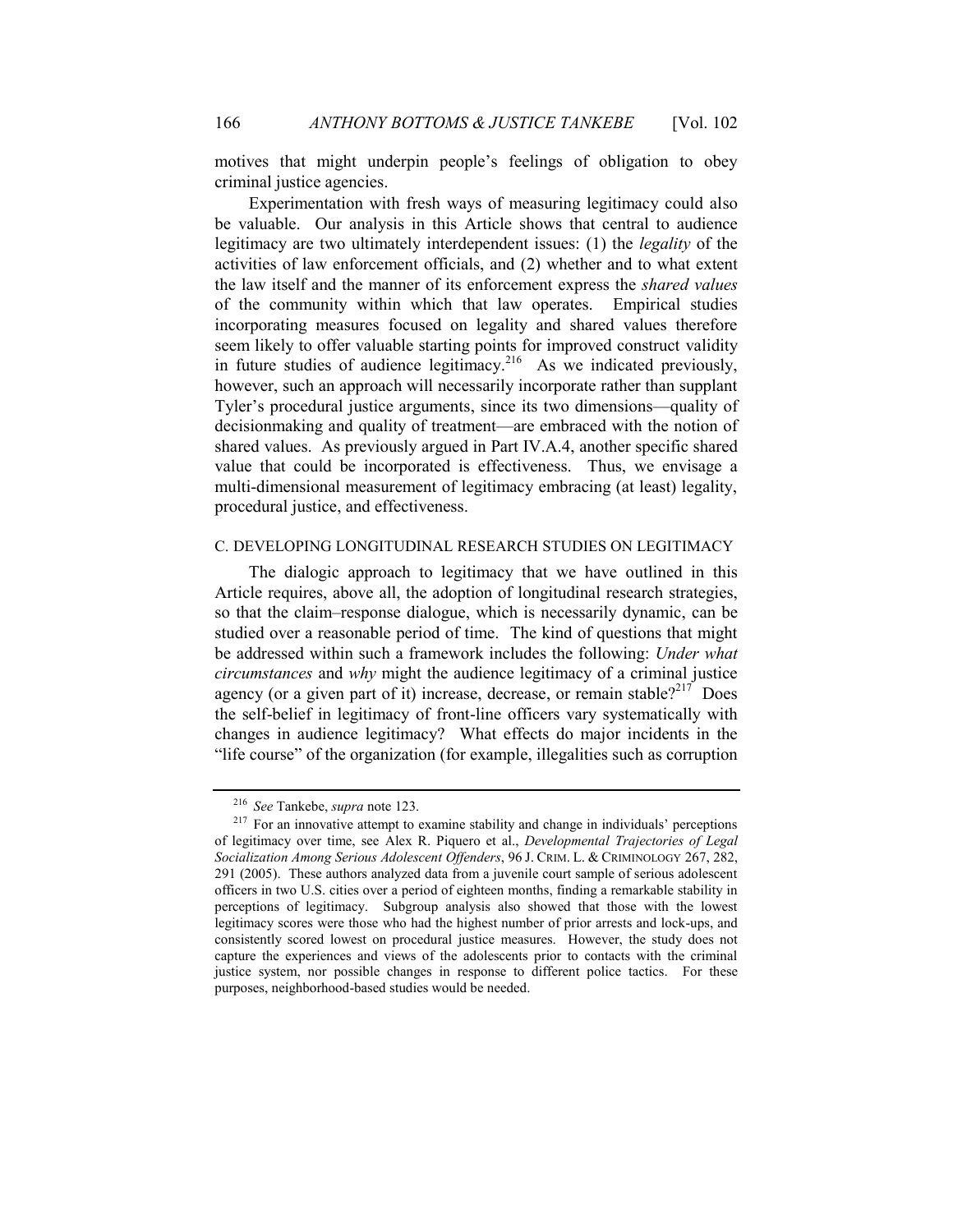scandals, or major riots in prisons or deprived communities) have on power-holder and audience legitimacy? What sorts of actions by the criminal justice organization work (or do not work) by way of relegitimation, and in what contexts?

An interesting prototype for the kind of longitudinal analysis that we have in mind may perhaps be found in James Jacobs's classic study of Stateville Prison, Illinois, over a period of half a century  $(1925-1975).^{218}$ Although Jacobs' work contains no explicit discussion of legitimacy theory, it is not hard to see how the use of such theorization could enrich the analysis. To conclude this Article, therefore, we summarize one decade of the Stateville story, in a narrative that vividly illustrates the dialogic character of legitimacy.

For twenty-five years from 1936 to 1961, Stateville's then-warden, Joseph Ragen, exercised a strongly authoritarian and very personal dominance over both guards and inmates, and he largely insulated the institution from outside influences. In 1961, Ragen left Stateville and was succeeded by his former assistant warden, Frank Pate. But Pate's decade in power (1961–1970) was uncomfortable, and among the many problems that beset him were:

- The state's Department of Public Safety increasingly wished to influence detailed policies in the prison. For example, in 1965 a new and liberal director of the Department decreed that Stateville inmates could, if they wished, take off their uniform caps in the summer months. Ten years later, this decision was still "recalled with emotional anguish by Stateville guards and administrators" in the prison. $219$
- In the context of the emerging civil rights movement, prisoners especially black prisoners—became increasingly assertive about prison conditions and prisoners' rights.
- The courts abandoned their previous "hands off" doctrines as regards lawsuits relating to prison conditions.

Thus, the power dynamics of running Stateville were changing, but significantly—Pate's response was anything but flexible. As an incoming senior staff member later put it, management "wouldn't give the inmate anything," preferring to try to maintain the caste-like distance between staff and prisoners that had pertained in the Ragen era.<sup>220</sup> In consequence, the growing demands of an emergent group of Black Muslim prisoners were all

<sup>218</sup> JAMES B. JACOBS, STATEVILLE: THE PENITENTIARY IN MASS SOCIETY (1977).

<sup>219</sup> *Id.* at 55.

<sup>220</sup> *Id.* at 255.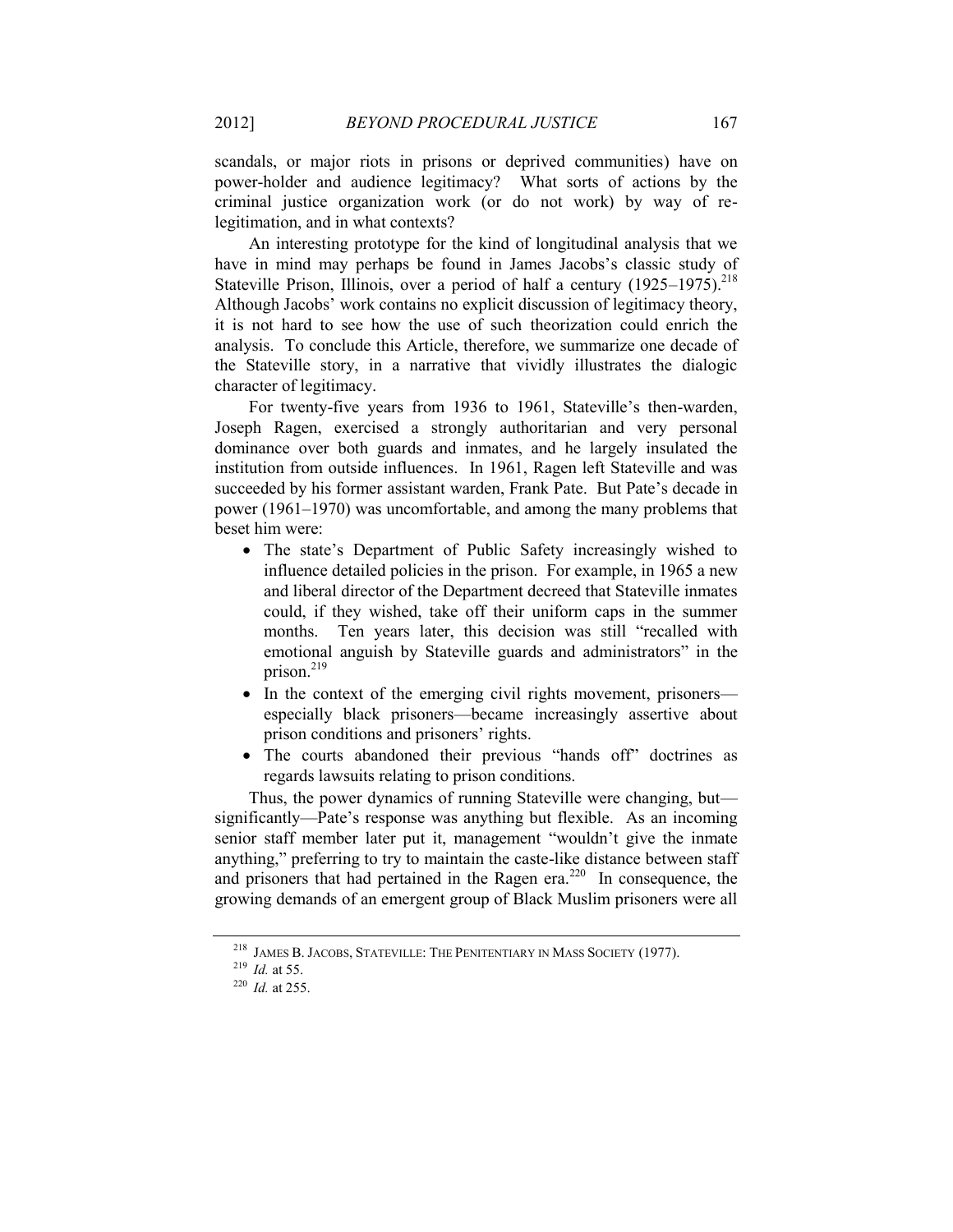routinely denied. Inevitably, the end result was a court case, where Pate's policy stance came under severe strain. In a public arena, the administration seemed to the court and to the public to be "capricious and arbitrary"; they could, for example, "make no rational argument for allowing Christian inmates to read the Bible but for refusing to allow Muslim inmates the Quran."<sup>221</sup> Moreover, "[t]o the inmate population the picture of the [inmate plaintiff] and Pate testifying against one another as equal adversaries did much to increase the Muslims' prestige."<sup>222</sup>

In the terminology utilized in this Article, these events illustrate an inflexible and ultimately failed attempt by the prison's power-holders to make credible claims for their own legitimacy within a context of changing social values and a changed legal framework. Inevitably, this stance adversely affected audience legitimacy, both with prisoners and with the outside community. Indeed James Jacobs's judgment was that, ultimately, the Pate administration's inflexibility in the 1960s "made inevitable the complete collapse of authority [in Stateville] after 1970."<sup>223</sup>

Thus, read through the appropriate theoretical lenses, Jacobs's Stateville research provides an eloquently persuasive (if embryonic) case study of the future potential of longitudinal studies of legitimacy, where legitimacy is itself seen as a dialogic process, and where its focus is upon the recognition of the right to govern, and not simply upon audience compliance.

#### VII. CONCLUSION

"The problem of order," Dennis Wrong has persuasively argued, is "a genuinely transhistorical problem rooted in inescapable conflict between the interests and desires of individuals and the requirements of society."<sup>224</sup> Therefore, the task that confronts power-holders (including criminal justice agencies) in any society concerns how they can "secure [the] establishment of cooperative social relations making possible the pursuit of collective goals."<sup>225</sup> That will usually require a degree of coercion, but the task will be immensely aided if the power-holders are widely regarded in that society as, in the fullest sense, having the right to rule; that is to say, their authority is regarded as truly legitimate.

However, the concept of legitimacy is elusive and multifaceted. This

<sup>221</sup> *Id.* at 64.

<sup>222</sup> *Id.* at 64.

<sup>223</sup> *Id.* at 204.

<sup>224</sup> DENNIS H. WRONG, THE PROBLEM OF ORDER 36 (1994).

<sup>225</sup> *Id.*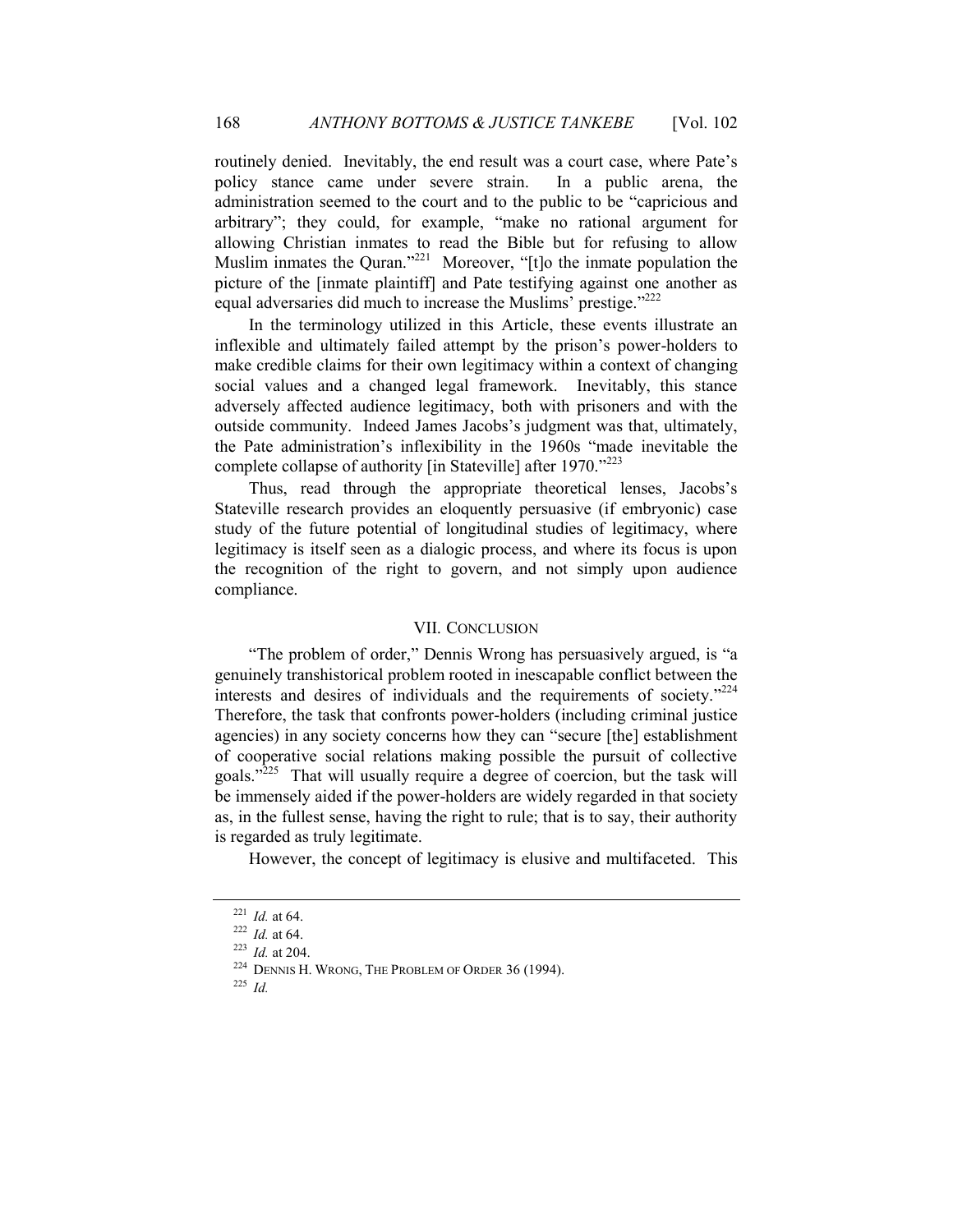Article has therefore been written in the hope of developing an improved conceptualization of legitimacy within the sphere of criminal justice, believing as we do that legitimacy in criminal justice plays a key role in the establishment of what Wrong described as "cooperative social relations."

Our Article began with a summary of Tom Tyler's groundbreaking series of studies that have contributed so much to the present understanding of legitimacy in criminal justice research. The Tylerian model holds that judgments about procedural justice—defined as encompassing quality of decisionmaking and quality of interpersonal treatment—shape people's assessments of the legitimacy of legal institutions. Those assessments, in turn, have been shown to explain decision acceptance, support for legal institutions, and legal compliance.

Drawing on the political science and sociology literature, we have argued a case for going beyond—but emphatically not jettisoning—the procedural justice framework. We have accordingly proposed a *dialogic* understanding of legitimacy that necessarily draws attention to, and links, two interrelated dimensions: those of *power-holder legitimacy* and *audience legitimacy*. Contemporary criminal justice research has focused almost exclusively on the latter, but we have sought to argue that power-holder legitimacy can be of equal importance.

Several implications follow from our analysis, and two may be highlighted here. First, the dialogic approach to legitimacy necessarily alters the answer to the pertinent question "why is legitimacy important within a criminal justice system?" Traditionally, answers to this question have focused on legal compliance, but a dialogic approach widens this to include issues such as the justification of the claims to legitimacy made by power-holders, as well as matters of organizational stability and change. This wider focus ultimately requires a linking of legitimacy to questions of justice.

The second implication concerns the measurement of legitimacy within future empirical studies. As we hope we have demonstrated, it is vitally important—particularly in criminal justice contexts, where power imbalances are often found—to frame survey questions so that they do not conflate dull compulsion and true legitimacy. Also, if our analysis is correct, one must in future studies distinguish carefully between legitimacy and trust. More positively, legality and shared values appear to be two conceptually foundational elements of audience legitimacy, and creative reflection on that fact should open up fresh approaches to the measurement of audience legitimacy.

Recently, one of us met a chief police officer from a police service outside our own jurisdiction. He was impressed by the procedural justice